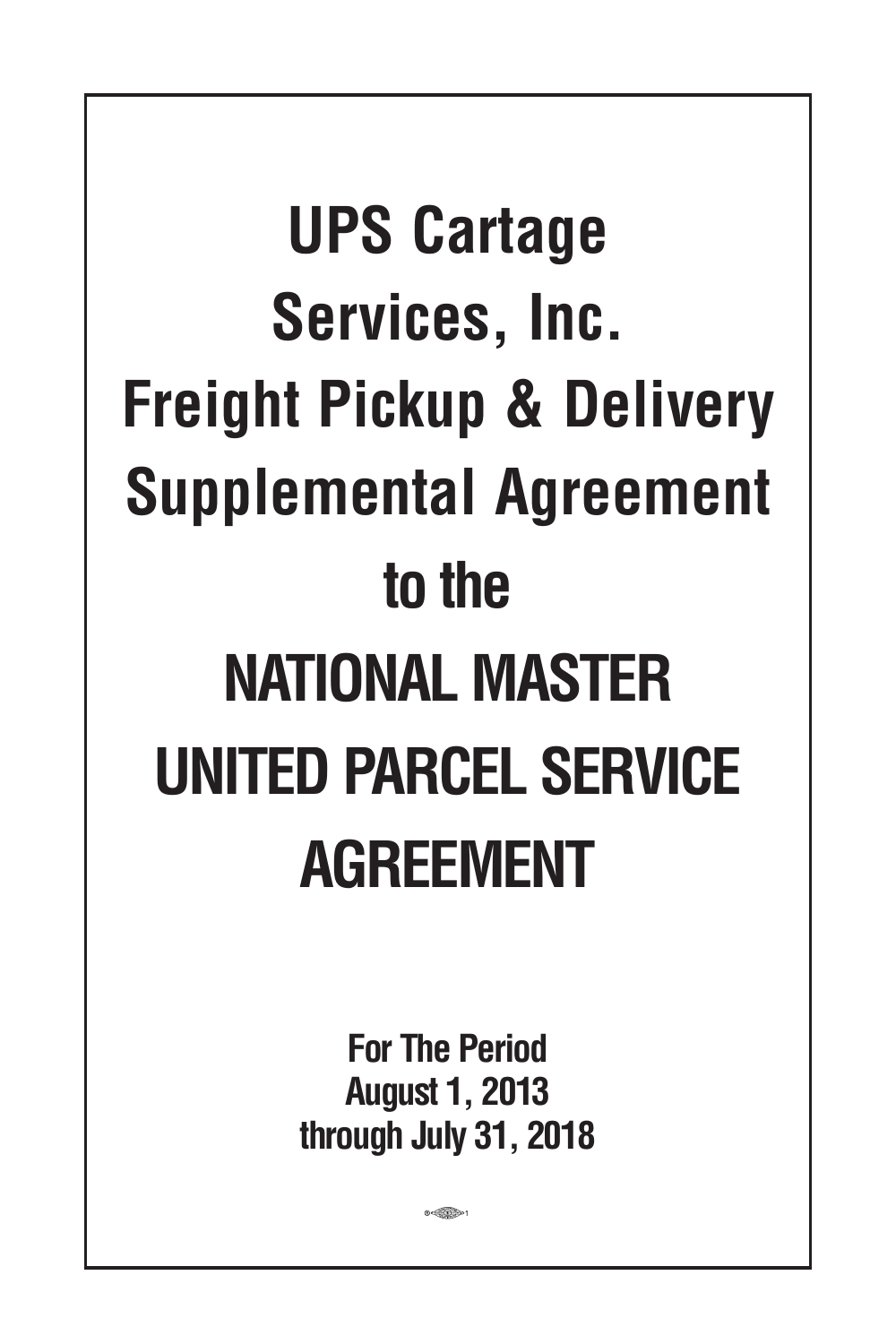# **Table of Contents**

| Preamble   |                                                         | 181 |
|------------|---------------------------------------------------------|-----|
| Article 1  |                                                         | 182 |
| Article 2  | - Applicable NMA Articles                               | 183 |
| Article 3  | - Health & Welfare and Pension                          | 183 |
| Article 4  |                                                         | 184 |
| Article 5  |                                                         | 184 |
| Article 6  |                                                         | 185 |
| Article 7  |                                                         | 186 |
| Article 8  | - Safety and Health, Equipment<br>Accidents and Reports | 187 |
| Article 9  |                                                         | 195 |
| Article 10 |                                                         | 195 |
| Article 11 |                                                         | 196 |
| Article 12 |                                                         | 197 |
| Article 13 |                                                         | 197 |
| Article 14 |                                                         | 197 |
| Article 15 |                                                         | 198 |
| Article 16 |                                                         | 199 |
| Article 17 |                                                         | 199 |
|            |                                                         | 199 |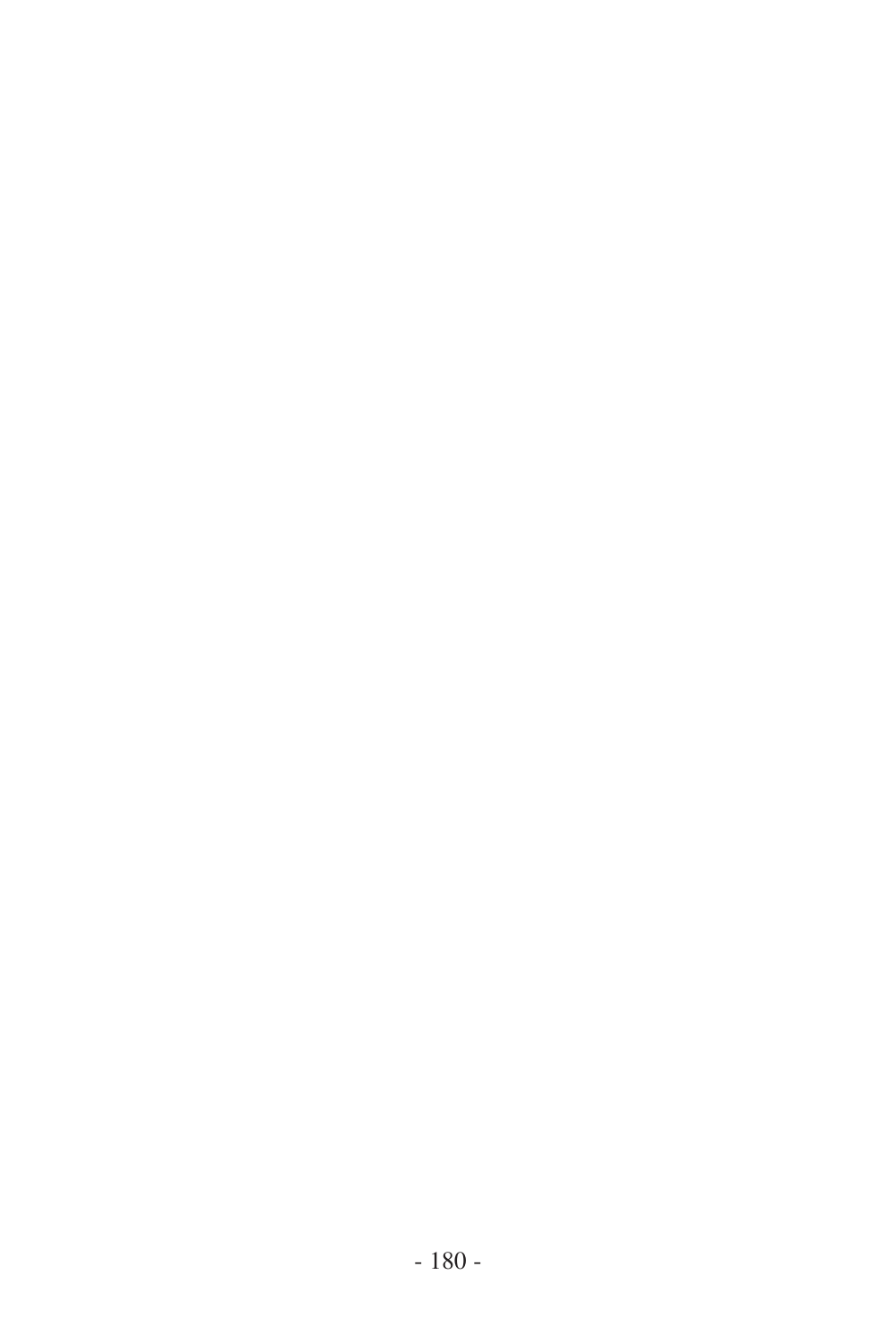## **UPS CARTAGE SERVICES, INC. FREIGHT PICKUP & DELIVERY Supplemental Agreement**

**For the Period: August 1, 2013 through July 31, 2018**

#### **Preamble**

The Teamsters United Parcel Service National Negotiating Committee on behalf of the following affiliated Locals: 17, 25, 70, 71, 100, 107, 135, 162, 174, 222, 243, 294, 295, 317, 344, 385, 391, 406, 407, 413, 480, 500, 509, 516, 519, 542, 560, 592, 600, 633, 638, 657, 667, 671, 688, 710, 728, 745, 769, 776, 901, 957, 986 and 988 (hereinafter collectively referred to as the "Union") and United Parcel Service, Inc. (an Ohio Corporation) and its subsidiary UPS Cartage Services, Inc. ("CSI") (hereinafter collectively referred to, in this Supplement, as the "Employer") agree that the following provisions shall constitute the UPS Cartage Services, Inc., Supplement (hereinafter "CSI Supplement") to the National Master United Parcel Service Agreement (hereinafter "NMA").

#### **Section 1**

Any lesser conditions contained in any Rider or Addendum shall be superseded by the conditions contained in this Agreement. However, except where specifically stated otherwise in this Agreement, nothing in this Agreement shall deprive any employee of any superior benefit contained in his/her Rider or Addendum.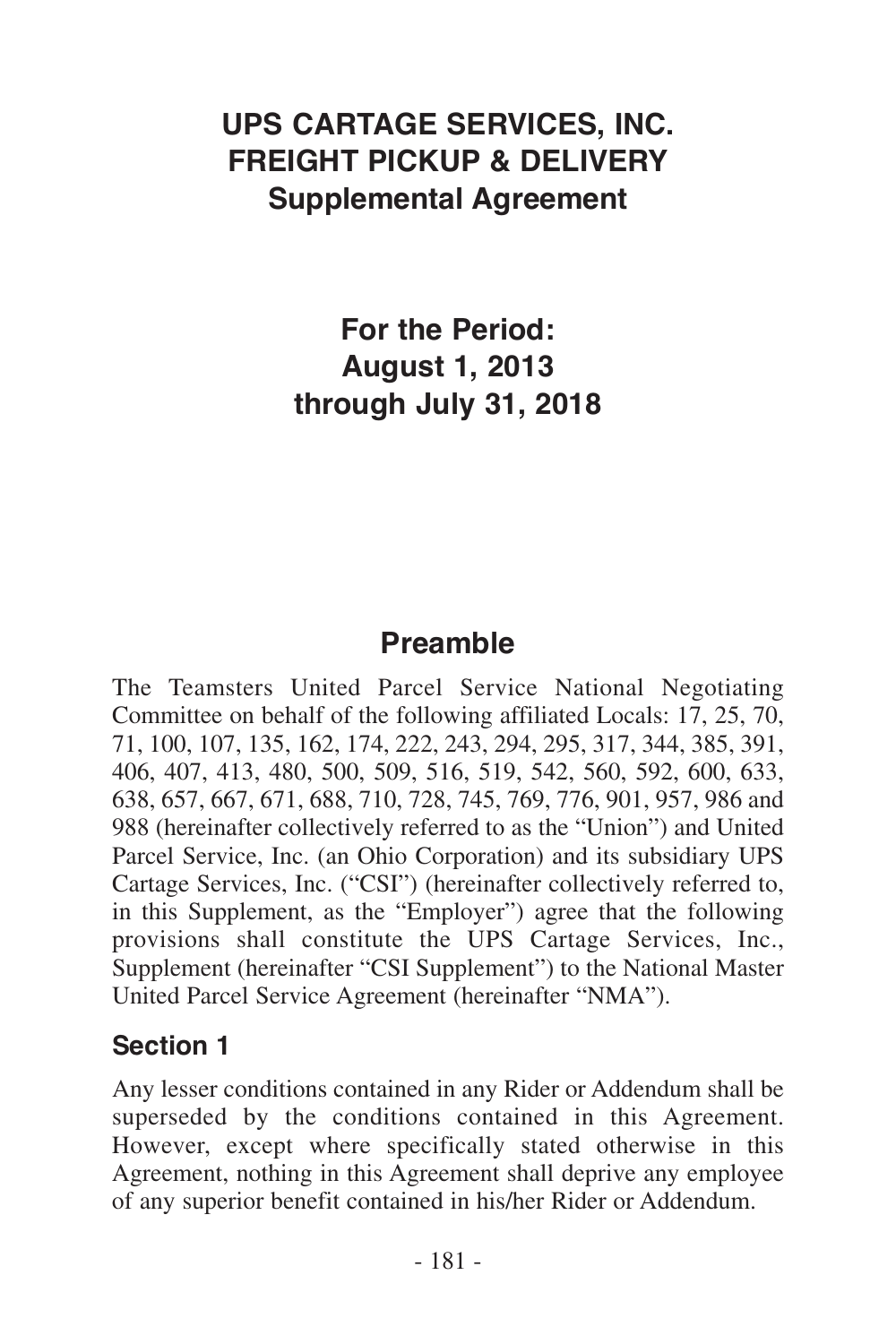#### **Section 2**

It is the parties' intent that this Agreement shall not be a basis for the Union to expand its work by claiming that the work performed by affiliates of the Employer is covered by this Agreement. Likewise, the Employer agrees that it will not use this Agreement to diminish the work performed by bargaining unit employees under the existing Addendum.

## **Section 3**

For the purpose of preserving work for the employees covered by this CSI Supplement, the Employer agrees that it will continue to provide the guaranteed work hours set forth in the applicable Addenda. The work to be performed by these employees shall be any combination of dock work, driving or other freight-related duties, as described in the Addenda. However, no employee covered by this Supplement shall pick-up, deliver or otherwise progress parcels or packages, or perform any other work described in Article 1, Section 1 of the NMA. In the event a grievance is brought alleging that Article 1, Section 1 work is being, or has been, performed by employees covered by this Supplement, the grievance shall immediately be referred to the next scheduled meeting of the National Grievance Committee. In the event the grievance is dead locked, either party shall have the right to request the grievance be scheduled for expedited arbitration. The grievance shall be scheduled for arbitration within thirty (30) days. The parties shall jointly contact the arbitrators on the National Panel in alphabetical order until they find an arbitrator who can offer a date within the thirty (30) day period. If no arbitrator is available from the National Panel, the parties shall jointly request the American Arbitration Association to appoint an arbitrator to hear the case within the thirty (30) day period.

## **Article 1: Recognition**

The Employer will continue to recognize the Union as the sole and exclusive bargaining agent for all its Driver/Dockworkers and Dockworkers employed at its North American facilities, and will also continue to recognize employees it may have in other job classifications, to the extent such employees are already represented by the Union.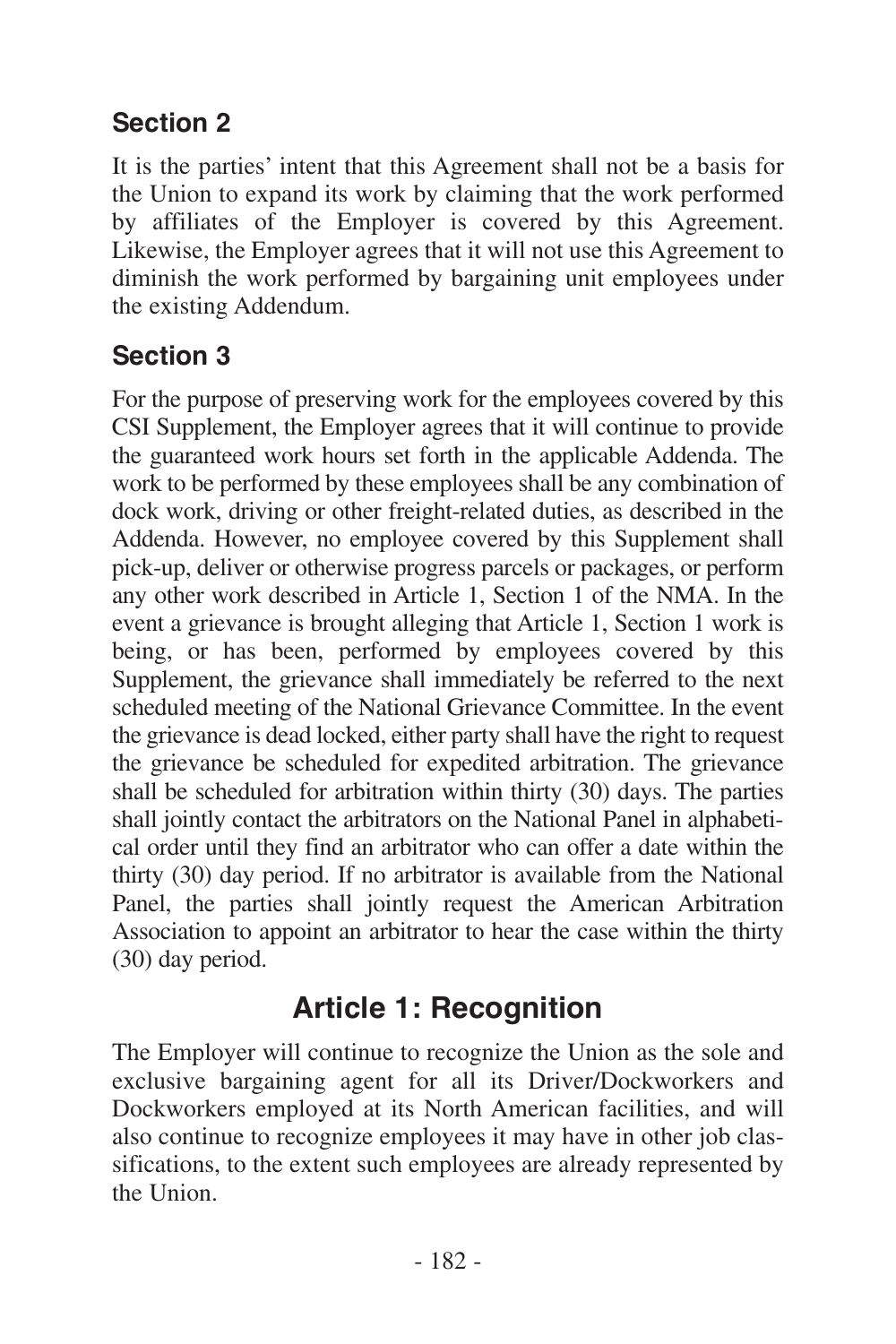# **Article 2: Applicable NMA Articles**

The parties agree that the elections each Local Union made pursuant to Article 2 of the 2008-2013 CSI Supplement shall remain in effect for the duration of this NMA.

With respect to its prior elections, a Local cannot elect to apply one. or more Sections from an Article in its Addenda and also select portions of the NMAArticle covering the same subject. Further the parties agree that the following Articles within the NMA shall continue to not be applicable to operations covered by this CSI Supplement: Article 1 Section 4; 2; 3 Section 7; 6 Section 5; 10; 18; 26; 32; 37 Section 1(b) and (c); 39; 40; 43; and 44. Articles 22, 34 and 41 of the NMA will apply only to the extent they contain provisions specifically addressing CSI employees.

## **Article 3: Health & Welfare and Pension**

a. In those Addenda which provide Teamster Health & Welfare and/or Pension Funds, the negotiated monetary increases set forth in Article 34, Section 1(a) of the NMA shall be applicable. In addition, the terms of Article 34, Section 1(a) and (f) of the NMA shall be applicable to determine any necessary allocations.

b. Employees covered by Addenda which have Employer sponsored plans for pension shall continue to be covered by the existing UPS sponsored plans.

For those full-time or part-time employees who have received health and welfare benefits from the Company Health & Welfare Plan, benefits on and after January 1, 2014 will be provided by the Central States Health & Welfare Fund (CSH&W Fund), under the terms set forth in Article 34 of the National Master Agreement. The Company will continue to provide health & welfare benefit coverage under the existing plan through December 31, 2013.

c. Part-time and full-time employees covered by a Teamster Health and Welfare Fund will continue to be covered by those funds.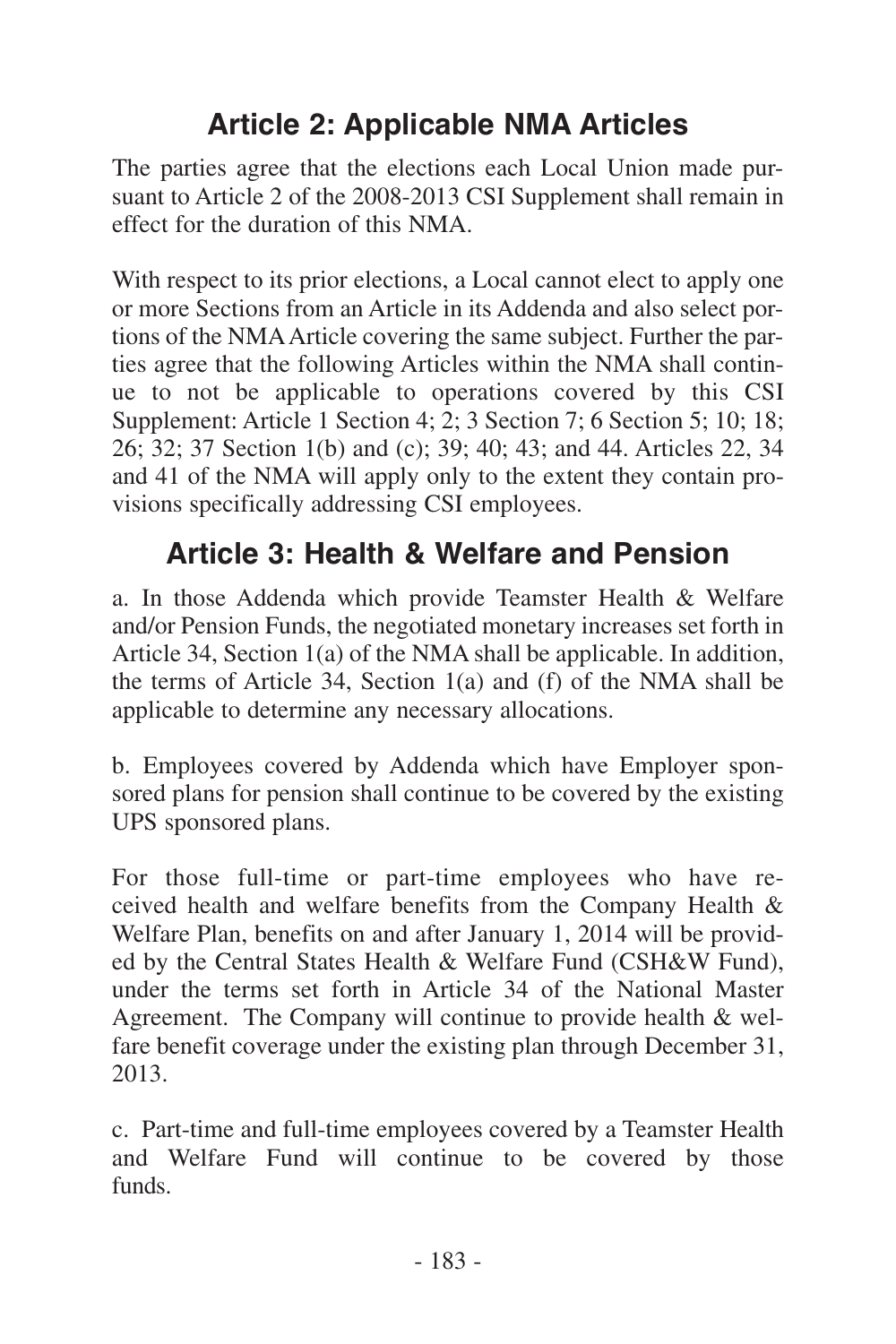d. Any eligible employee covered by this Section who retires effective January 1, 2014 or thereafter shall be provided retiree medical benefits through the CSH&W Fund.

e. Current retirees who are receiving benefits through a UPS sponsored plan shall receive coverage on and after January 1, 2014 under the terms of the Memorandum Concerning UPS Sponsored Plans, attached to the National Master Agreement

f. Contributions to pension funds will be made in accordance with Article 34 of the National Master Agreement.

g. Full-Time employees of UPS Cartage Services Inc. (CSI) who were participants in the Central States Southeast and Southwest Areas Pension Fund (CS Plan) as of December 26, 2007, and all future full-time employees who would have been covered by the CS Plan absent this agreement, shall be covered by the UPS/IBT Full-Time Pension Fund as set forth in Article 34, Section 1(l) of the National Master Agreement (effective upon ratification) and the related Plan Documents and Trust Agreement. Any provision in any Addenda to the CSI Supplement specifying participation in the CS Plan shall be null and void.

## **Article 4: Joint National UPS CSI/Teamsters Committee**

The Joint National UPS CSI/Teamsters Committee shall continue to meet as necessary to oversee the integration of the local contracts into the NMA and resolve any unforeseen problems that may arise.

# **Article 5: Rates of Pay**

#### **Section 1**

Full-time CSI employees shall be eligible to receive the GWI as set forth in Article 41 Section 1 of the NMA.

All Addenda shall modify their top wage rates to incorporate the GWI as well as the effective dates of wage increases, in accordance with Article 41 Section 1 of the NMA.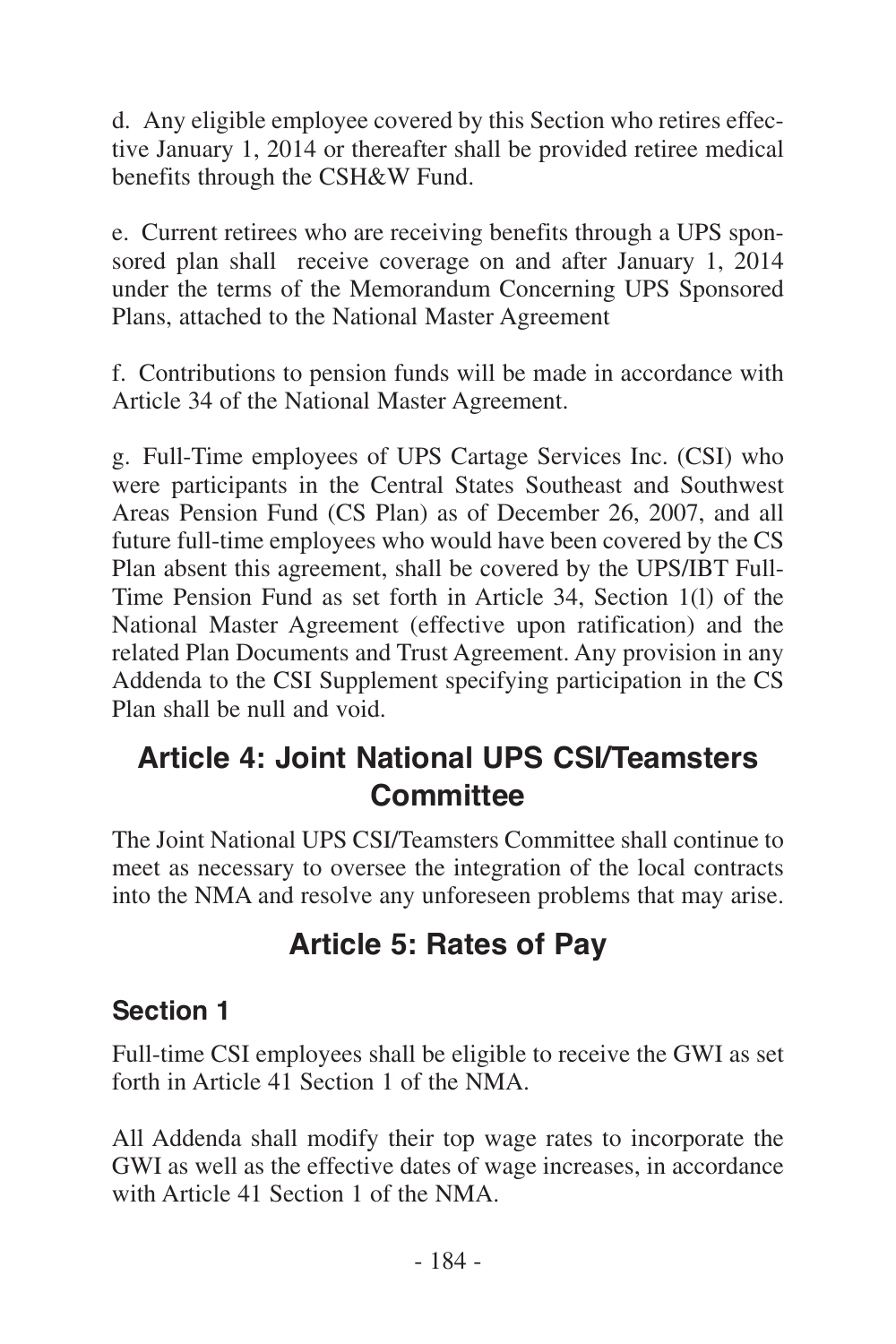## **Section 2**

The progression in NMA Article 41 Section 2(c) shall apply to fulltime employees at UPS CSI, hired after July 31, 2013. The Local Addenda progression shall remain in effect for all employees in that progression as of July 31, 2013.

The top rate referenced in Article 41 Section 2(c) shall be the rate in effect on July 31, 2013 for those employees who have completed the progression, plus all subsequent General Wage Increases, including COLA, if applicable. This shall not affect any Addenda that have a higher "Top Rate".

## **Section 3**

Part-time CSI employees entitled to a General Wage Increase ("GWI") under the terms of their Addenda shall be eligible to receive the GWI as set forth in Article 22 of the NMA on the dates specified.

## **Article 6: Grievance Procedure**

The provisions of this Article shall be substituted for the grievance procedure set forth in any Addenda.

Should any dispute arise between the Employer and the employees, or the Employer and the Union concerning the application or interpretation of any provision of this Agreement, or concerning any term or condition of employment set forth in this Agreement, it shall be handled in the following manner:

**Step 1** - The complaint shall be discussed with the aggrieved employee, the immediate supervisor, and the Shop Steward, within five (5) working days of the known occurrence giving rise to the complaint.

**Step 2** - If the complaint is not resolved in Step one (1), then the employee, Shop Steward or Local Union representative shall submit a grievance in writing to the designated Company representative on the designated grievance form within ten (10) working days after the known occurrence giving rise to the grievance.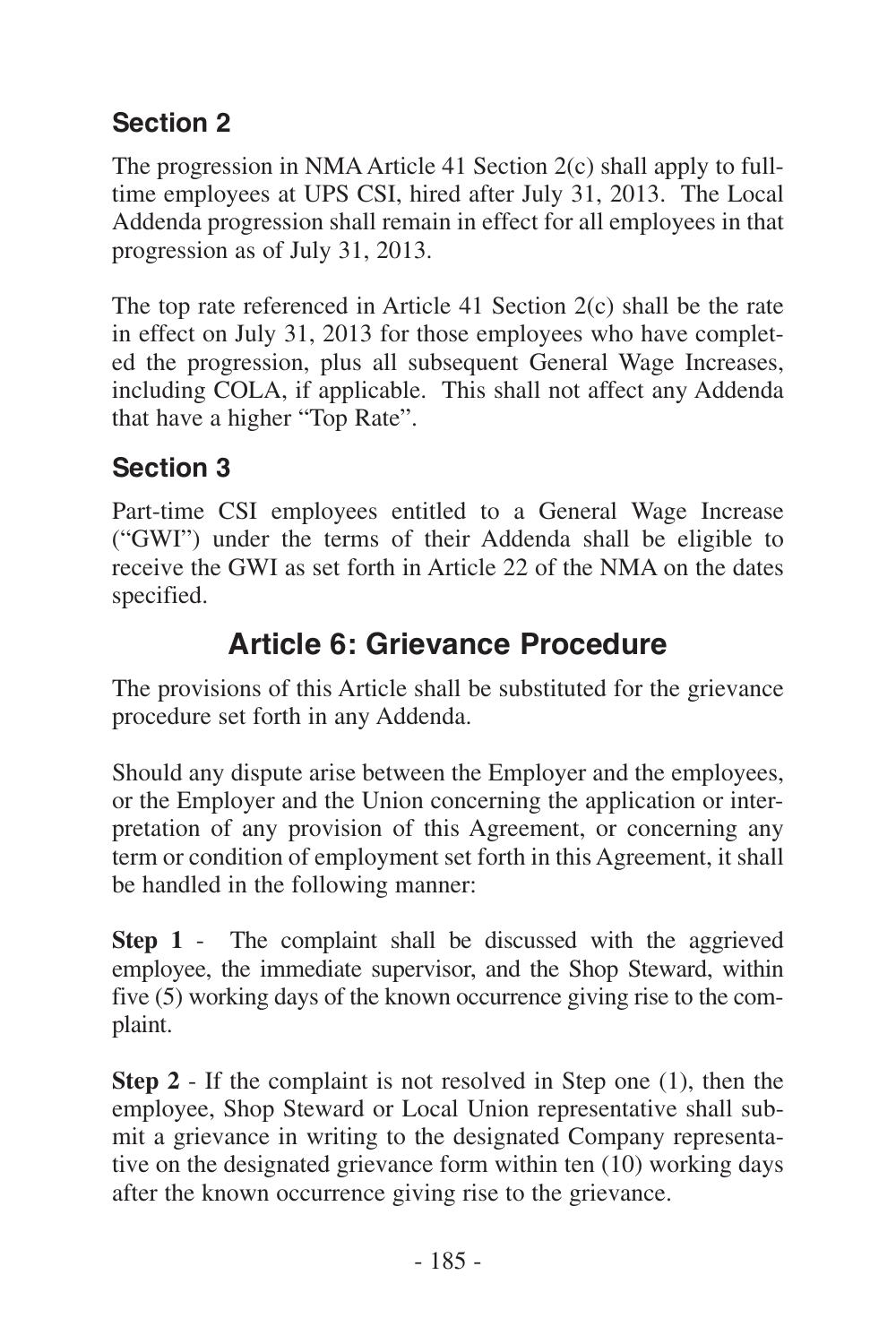**Step 3** - If an agreement cannot be reached in the second step, the matter shall then be referred to the Local Union Business Agent within ten (10) working days after receipt of the response of the Company Representative. The Company Representative shall meet promptly with the Local Union Business Agent, the Shop Steward and the grievant within ten (10) working days in order to reach an adjustment to the grievance. The Company Representative shall respond in writing to this third step meeting within three (3) working days of the meeting.

**Step 4** - Any grievance not resolved in Step three (3) shall proceed to the established local area Cartage Services or regional Cartage Services Grievance Panel. Cases deadlocked will be forwarded as follows: UPS National Master Agreement (NMA) language will be docketed to the next National Grievance Committee; Cartage Services Supplemental language will be docketed to the next Joint National Cartage Services Grievance Committee; Discipline and Services Grievance Committee; Discipline and Addenda/Rider language will be submitted to arbitration.

**Step 5** - If the parties fail to reach a decision or agree upon a settlement of any grievance in Step four (4), the grievance may be submitted to arbitration. If the parties cannot agree upon an impartial arbitrator within ten (10) working days from the date arbitration is invoked, then the parties shall jointly request the AAA or FMCS, in accordance with area practices, to supply both parties with a list of seven (7) impartial arbitrators. Each party shall alternately strike one (1) name from the list and the name of the person last remaining on the list shall be designated as the arbitrator and his appointment shall be binding on both parties. The arbitrator shall deal only with the matter which occasioned his appointment and his decision shall be final and binding upon both parties. In no case, however, may the arbitrator make a decision which will in any way add to, subtract from, or alter the terms of this agreement. The fee of the arbitrator will be shared equally by the Company and the Union. Notwithstanding the above, any grievance involving language in the NMA will be resolved in accordance with Article 8 of the NMA.

#### **Article 7: Maintenance of Standards**

The Employer agrees that all the conditions of employment relating to wages, hours of work, overtime differentials and general working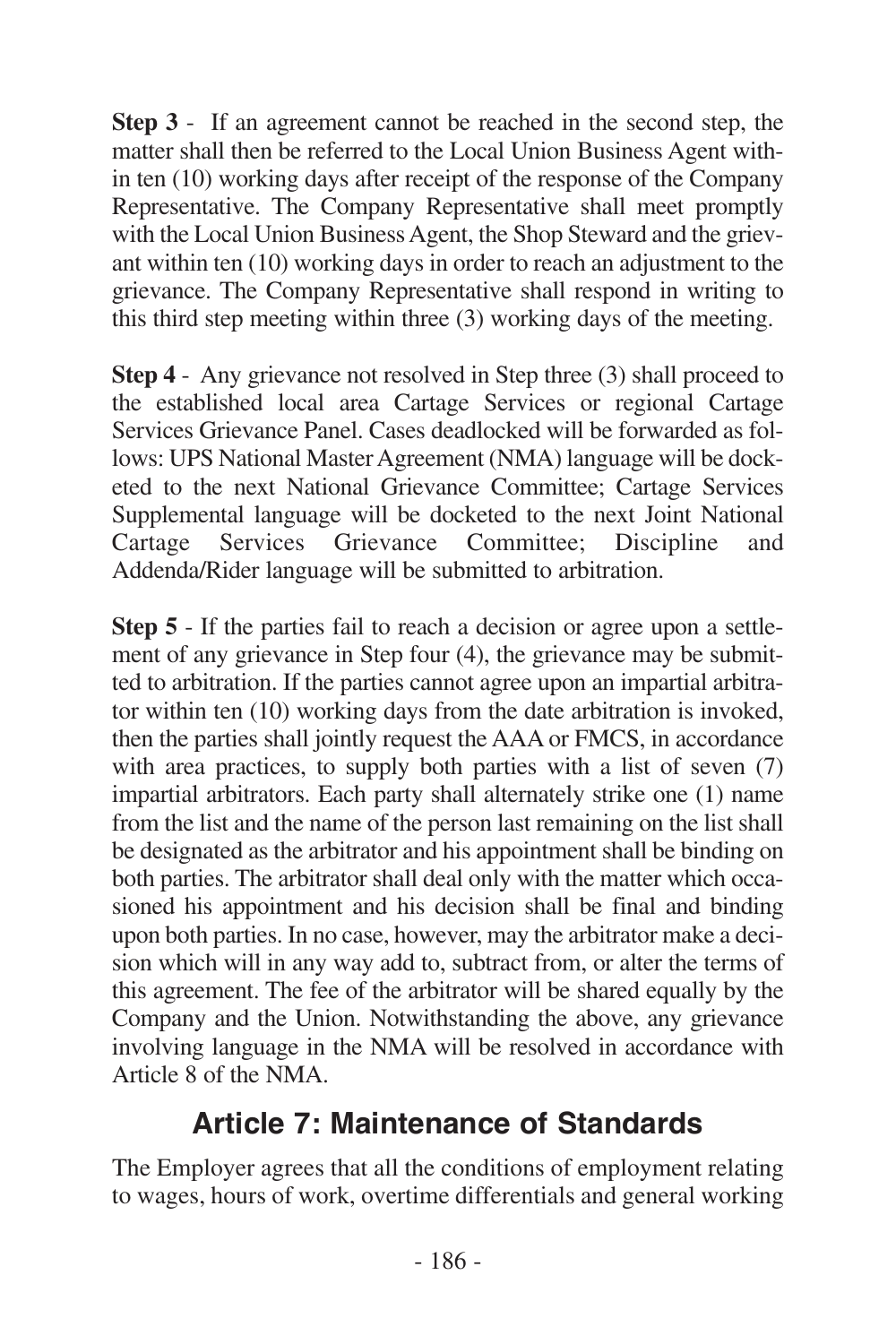conditions shall be maintained at no less than the highest standards in effect at the time of the signing of this Agreement, and the conditions of employment shall be changed whenever specific provisions for change are made elsewhere in the Agreement. It is agreed that the provision of this section shall not apply to inadvertent or bona fide errors made by the Employer or the Union in applying the terms and conditions of this Agreement. Such bona fide errors may be corrected at any time.

Any disagreement between the Local Union and the Employer with respect to this matter shall be subject to the Grievance Procedure. This provision does not give the Employer the right to impose or continue wages, hours, and working conditions less than those contained in this Agreement.

# **Article 8: Safety and Health, Equipment, Accidents and Reports**

#### **Preamble**

The Employer and the Union agree that the safety of the employees and the general public is of utmost importance. This Article is being negotiated and included in this Supplement with the intent that it is a substitute for Article 18 of the National Master Agreement and that the latter Article will have no applicability to the employees or vehicles in CSI's operations.

The Employer and the Union have developed the following Sections and Subsections of this Agreement to respond to that mutual concern for safety. The contract language responds to a variety of areas related to safety, health, ergonomics, and climatic conditions as well as federal, state and local laws dedicated to providing a safe and healthy workplace.

To address safety and health issues, the Employer and the Union have developed local area joint labor/management committees comprised of bargaining unit members and management, to address job related safety and health concerns through the Comprehensive Health and Safety Process (CHSP).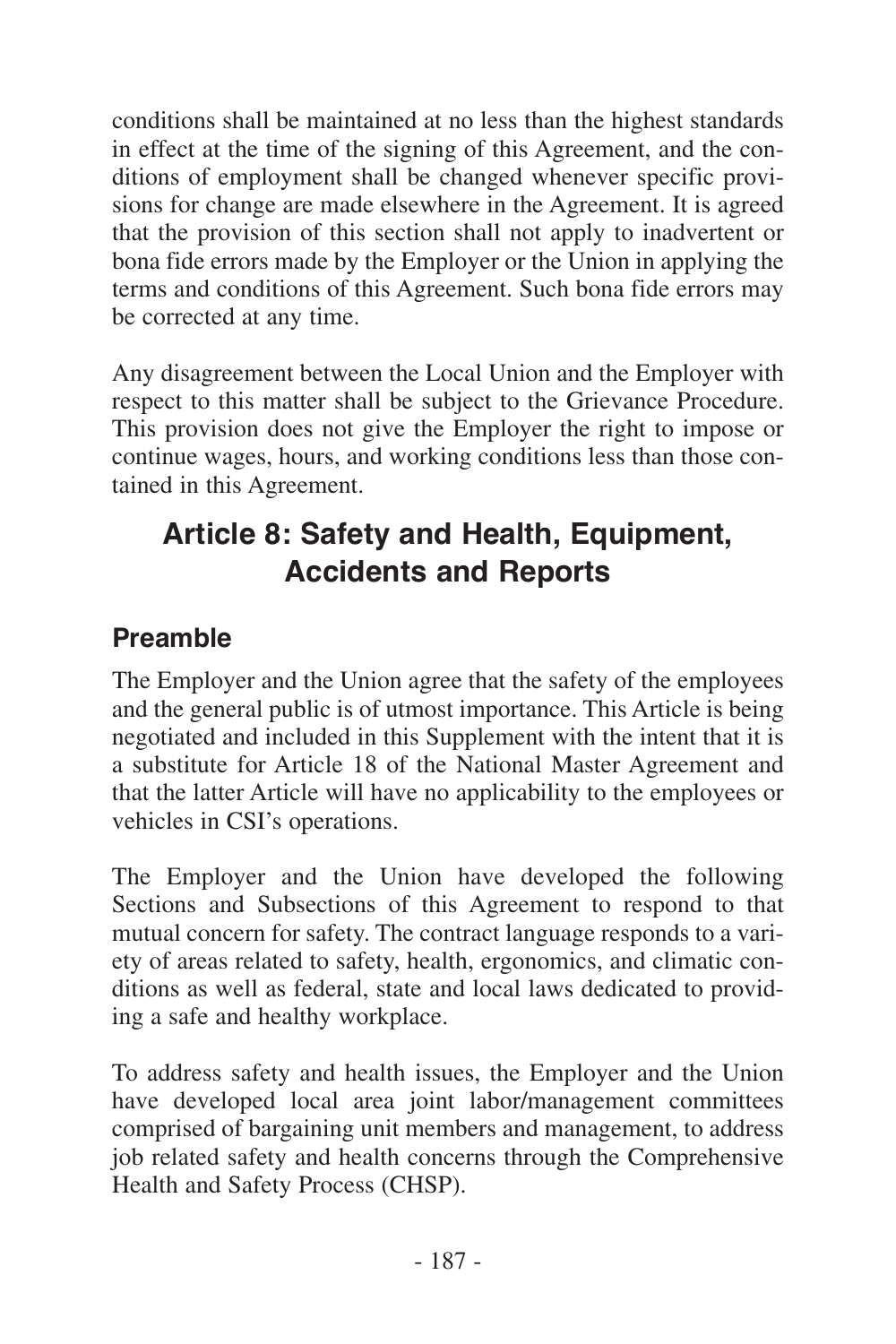Notwithstanding the employee's right to contact federal, state or local agencies, it is the recommendation of the committees that issues and concerns, regarding this Agreement, should first be brought before the National Safety and Health Committee.

## **Section 1 – Employees' Rights – Equipment, Vehicles and Conditions**

The Employer shall not require employees to take out on the streets or highways any vehicle, or use any type of equipment, that is not in a safe operating condition or equipped with the safety appliances prescribed by law. First line trailers will be swept on a daily basis. All CSI tractors and delivery vehicles will be maintained in a clean and sanitary condition including mirrors and windows.

Under no circumstances will an employee be required or assigned to engage in any activity involving dangerous conditions of work or danger to a person or property or in violation of a government regulation relating to safety of person or equipment. The term "dangerous conditions of work" does not relate to the type of cargo which is to be hauled or handled.

It shall not be a violation of this Agreement, or cause for disciplinary action, where employees refuse to operate equipment or a vehicle when such operation constitutes a violation of any state or federal rules, regulations, standards or orders applicable to commercial motor vehicle safety or health, or because of the employee's reasonable apprehension of serious injury to himself/herself or the public due to the unsafe conditions as set out in any state or federal rules, regulations, standards or orders applicable to commercial motor vehicle safety or health to include Part 392.14 of the Federal Motor Carrier Regulations.

## **Section 2 – Out of Service Equipment and Vehicle Reports**

All equipment which is refused, or has been written up for repair, because not mechanically sound or properly equipped, shall be appropriately tagged, and placed out of service, so that it cannot be used by other drivers, or employees until the Automotive/ Maintenance Department has adjusted the complaint.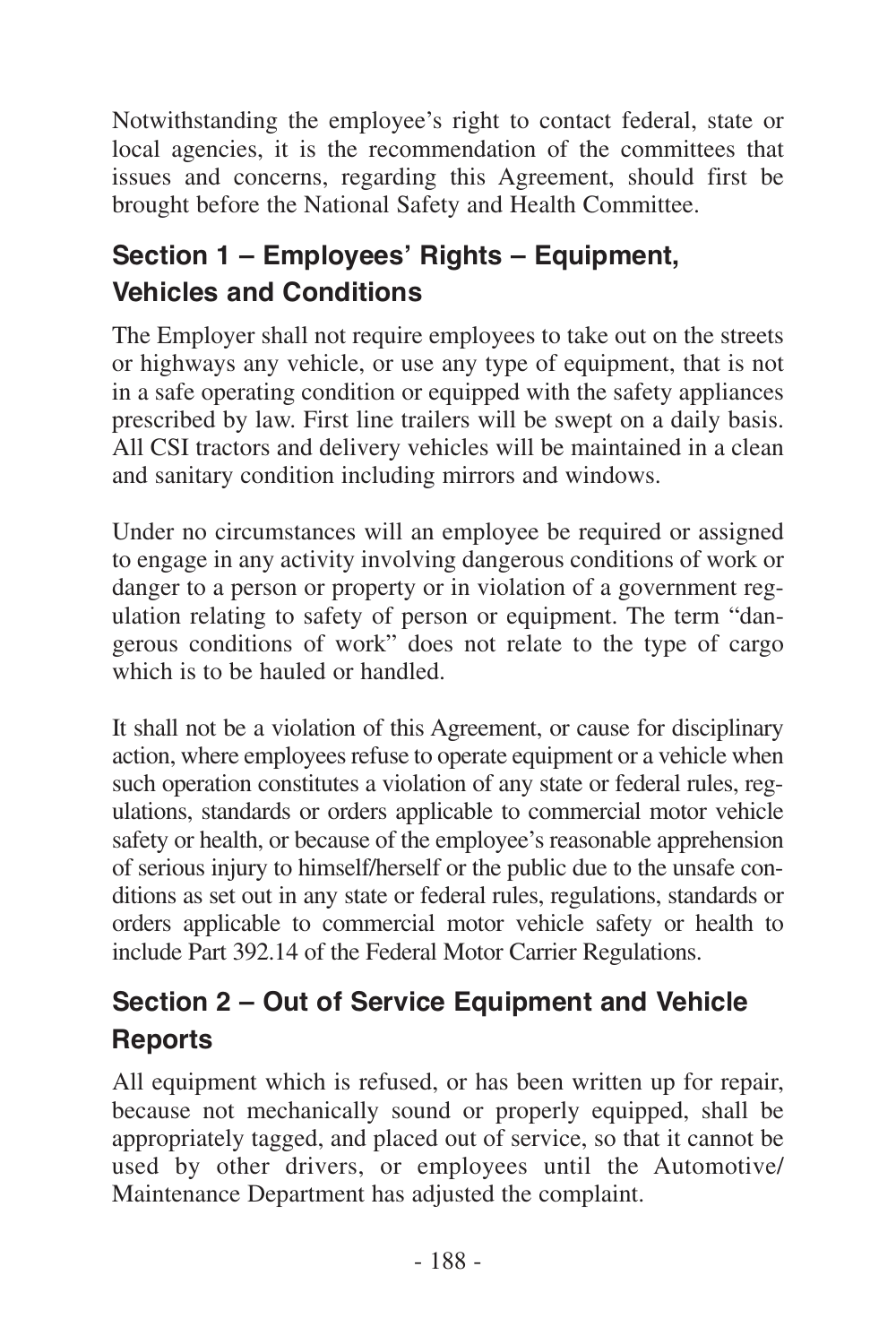Employees shall immediately, or at the end of their shifts, report all known defects of equipment on a suitable form furnished by the Employer. The Employer shall not ask or require any employee to utilize equipment that has been reported by any other employee as being in an unsafe condition. Such equipment will be red tagged, as necessary, by automotive/maintenance personnel. The tag must not be removed until the Automotive/Maintenance Department has determined that the vehicle/equipment is in a safe operating condition or, where no Automotive/Maintenance Department exists, qualified management will make the deciding determination. Management not qualified to make such a determination, will consult with qualified automotive/maintenance personnel before removing a red tag. The person making the decision will sign off the car condition report or other form required by law. Any automotive/maintenance person consulted will be noted on this report.

When the occasion arises where an employee gives a written report on forms in use by the Employer of a vehicle/equipment being in unsafe working or operating condition and receives no consideration from the Employer, the employee shall take the matter up with an officer of the Union, who will take the matter up with the Employer. But in no event shall an employee be required to operate a vehicle/equipment that is unsafe or in violation of any federal, state or local, rules, regulations, standards or orders applicable to equipment or commercial motor vehicles.

Copies of the car-condition reports or Driver Vehicle Inspection Reports (DVIR) will be available in centers for review by drivers. Upon notification, drivers may make copies of said reports in facilities that have copy equipment. In facilities with no copy equipment, the employee will be provided a copy as soon as practical, when requested. In no case will the copy of the DVIR remain valid after the DOT retention requirement (ninety (90) days) or the original DVIR expires. The current DVIR will be maintained in each whicle between completion of Preventative Maintenance Inspections (PMI). Other copies will be made available for review by drivers as required by the Federal Motor Carrier Safety Act (FMCS), 48 CFR 396, as applicable to the Employer.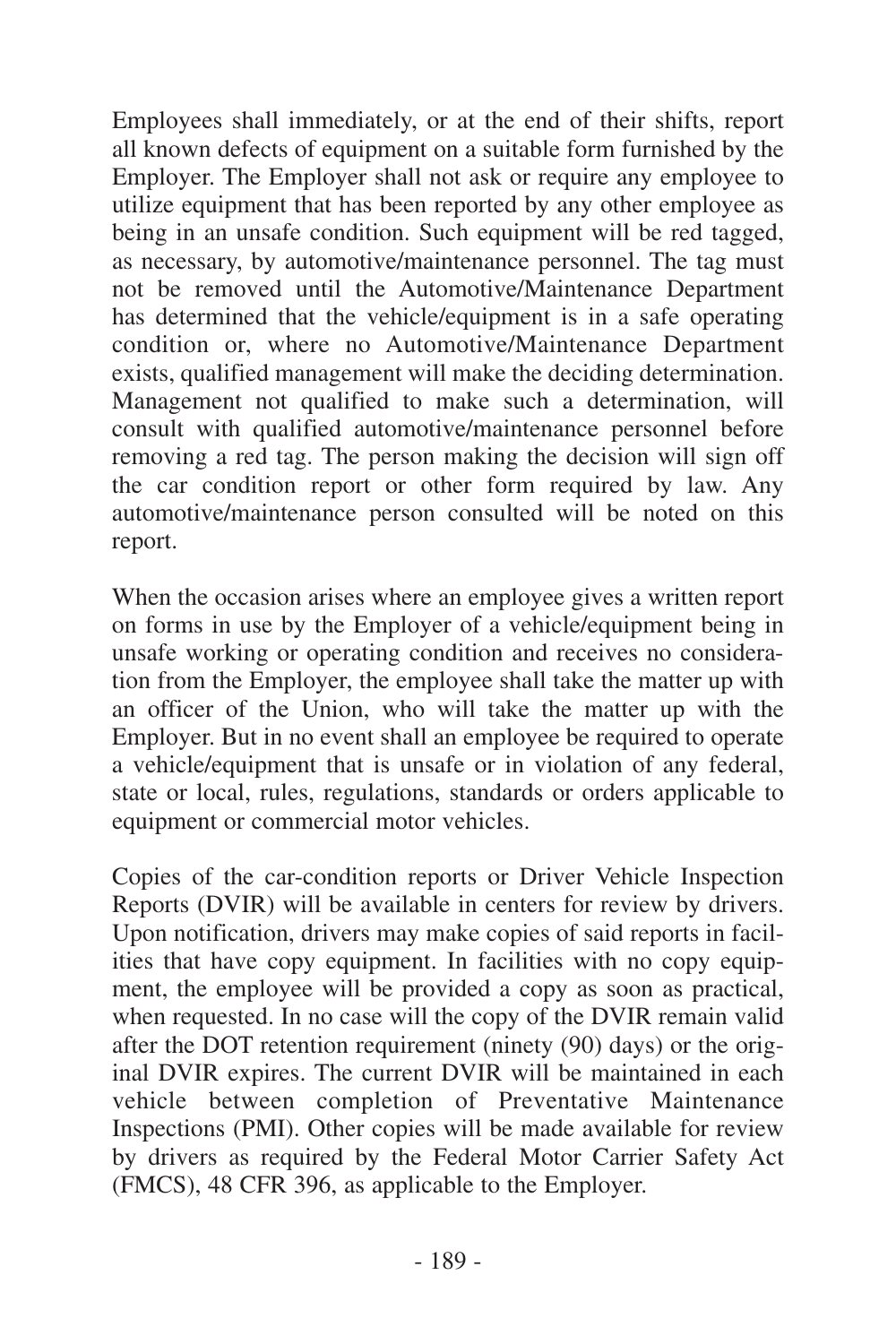#### **Section 3 – Accidents and Reports**

Any employee involved in any accident shall immediately notify the Employer. When required by the Employer, the employee, before the end of the employee's shift, shall complete a report of the accident including all available names and addresses of witnesses to the accident. The reference number will be given to the employee, and when requested, a copy of the accident report will be furnished to the employee within two (2) working days of such request. A copy of the accident report will also be furnished to the Local Union if requested by a Local Union official. In cases of equipment accidents where a Driver's Report of Accident form is completed, the employee will be given a copy of the form the same day, when requested. In facilities with no copy equipment the employee will be provided a copy as soon as practicable.

In the event of a vehicle accident, the Employer shall have twenty (20) days to complete its investigation, if warranted, and ten (10) days to take disciplinary action, if any, unless otherwise mutually agreed. Except for serious accidents, where the driver may be presumed to be at fault, a driver will not be removed from the payroll during an investigation of the accident.

A serious accident is defined as one in which:

1. There is a fatality, or;

2. A citation is issued and there is bodily injury to a person who, as a result of the injury, receives immediate medical treatment away from the scene of the accident, or:

3. A citation is issued and one or more motor vehicles incur disabling damage as a result of the accident requiring a vehicle to be transported away from the scene by a tow truck or other vehicle, or;

4. Any vehicular contact with an aircraft which results in damage that grounds such aircraft, or;

5. There is an accident involving a motor vehicle on Company property, outside of any building, that results in a fatality or bodily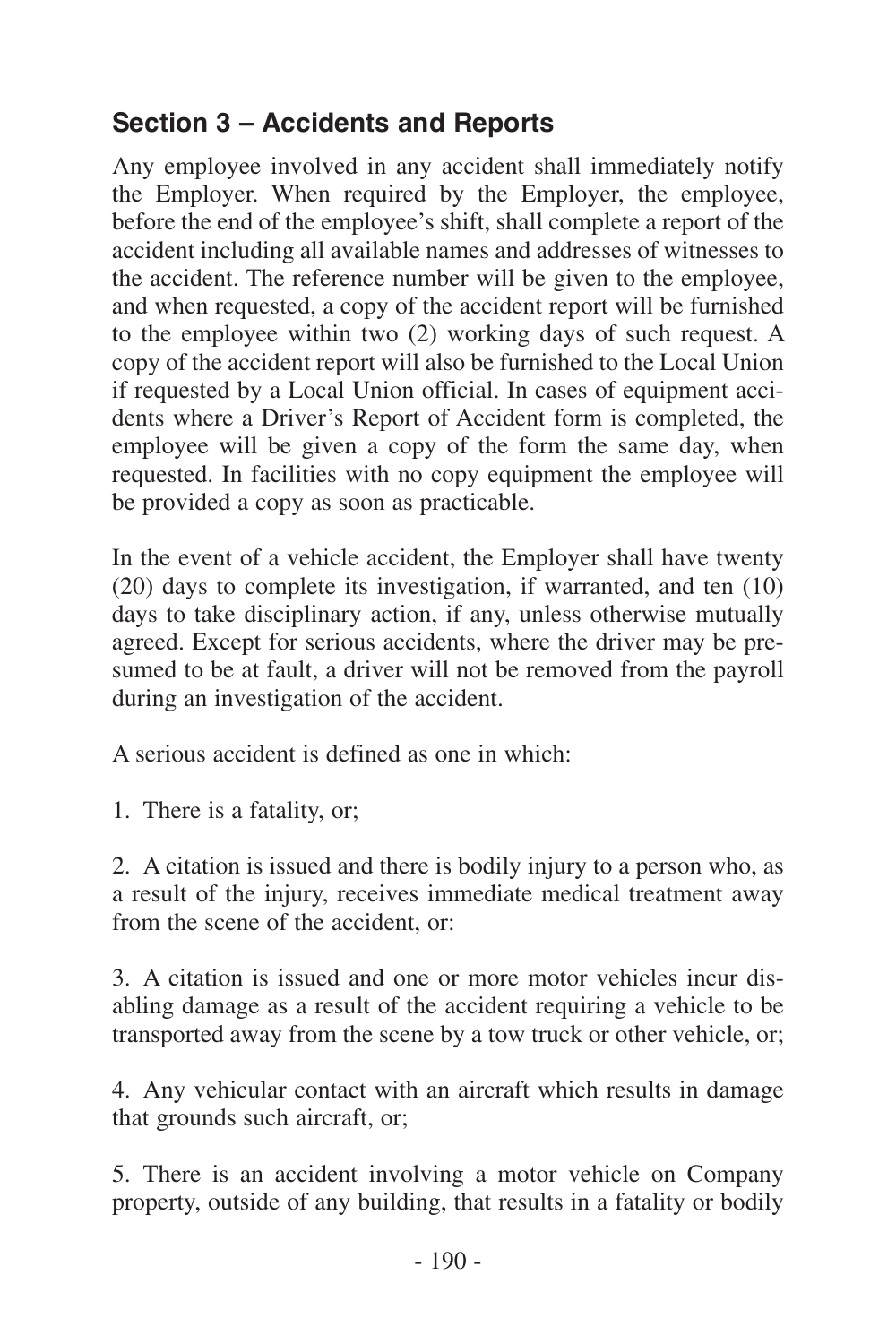injury to a person, who as a result of the injury receives medical treatment away from the scene of the accident.

The driver will be entitled to non-driving work where available during this period at his/her normal rate of pay.

The Employer and the Union mutually agree that the employee's rights to Union representation will be protected pursuant to Article 4 of the National Master UPS Agreement.

#### **Section 4 – Seats**

The Employer will provide air-ride seats in all new CSI tractors and straight trucks. In addition, where such seats exist, they shall be maintained in a proper and reasonable condition.

#### **Section 5 – Sun Visors**

Employer agrees to maintain sun visors in proper and reasonable condition on all CSI equipment.

#### **Section 6 – Tires**

Only first-line tires will be used on the steering axle of CSI tractor trailer and straight truck equipment. In case of breakdown, a temporary replacement, other than a first line tire may be used to return to the home terminal. The Employer agrees to not mix radial and bias ply tires on the same unit.

#### **Section 7 – Shocks**

Where the manufacturer recommends and provides shock absorbers as standard equipment, properly maintained shocks on such equipment shall be considered as a necessary and integral part of that assembly.

#### **Section 8 – Mirrors**

All vehicles purchased after the ratification of this Agreement shall be equipped with regular mirrors and a convex mirror.

New tractor trailer and straight truck equipment shall be equipped with heated mirrors. Any tractor trailer and straight truck equipment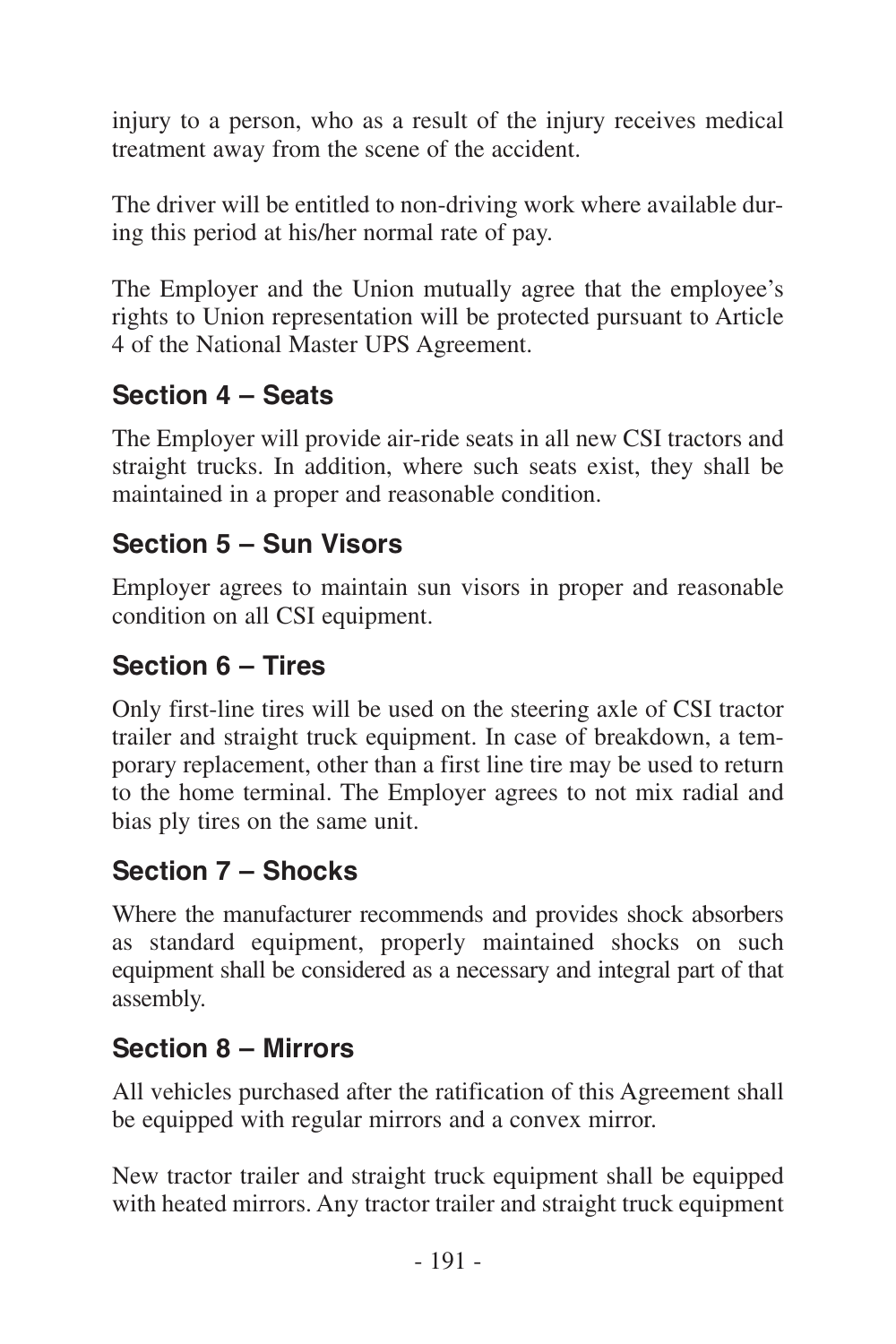with a model year 1994 or later shall be equipped with heated mirrors when the mirrors require replacement.

## **Section 9 – Exhaust Systems**

All new diesel tractors added to the CSI fleet after ratification of this agreement shall be equipped with vertical exhaust stack.

#### **Section 10 – Heaters and Defrosters**

The Employer shall install and maintain heaters and defrosters on all trucks and all safety equipment required by law. Complaints regarding heaters or defrosters not being in proper working order shall be addressed pursuant to the red-tagging procedures under Section 2 of this Article.

#### **Section 11 – Noise Abatement**

All new CSI delivery fleet, will be ordered to comply with Federal Motor Carrier Safety Regulations (FMCSR), regarding in cab noise levels.

#### **Section 12 – Vehicle Integrity**

The Employer agrees to maintain all door and engine compartment seals in order to eliminate, as much as possible, fumes, dust and moisture in the delivery vehicle.

#### **Section 13 – Qualification on Equipment**

If the Employer or a government agency requests a regular employee to qualify on equipment requiring a classified or special license, or in the event an employee is required to qualify (recognizing seniority) on such equipment in order to obtain a better job opportunity with his/her Employer, the Employer shall allow such regular employee the use of the equipment so required in order to take the examination.

#### **Section 14 – Safety and Health Committees**

There shall be Safety and Health Committees to cover all full-time and part-time employees. There shall be one (1) committee per operating facility unless the number of employees and/or job classifications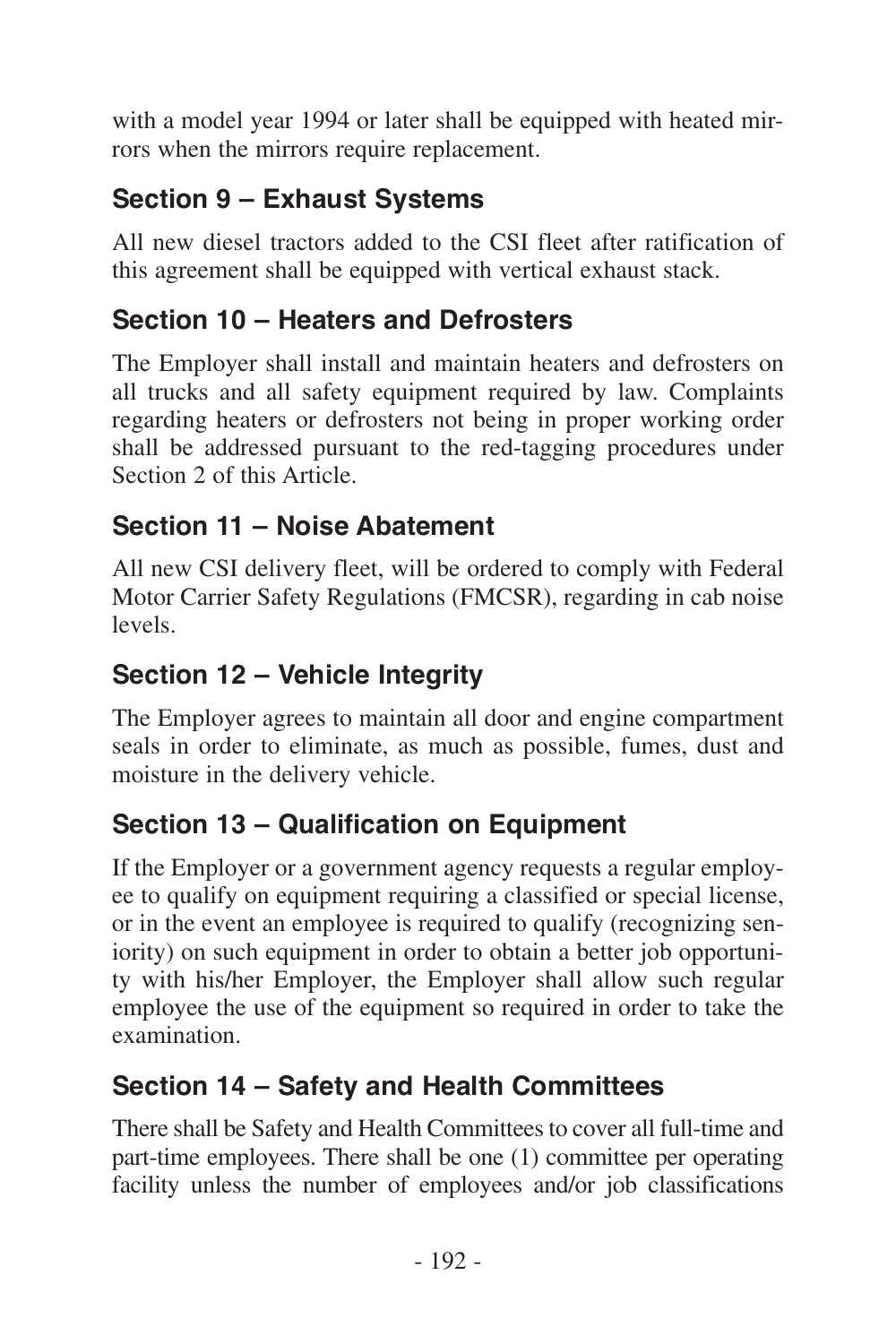within a facility dictates the establishment of more than one (1) committee. The respective committees will be comprised of a mutually agreed to number of bargaining unit representatives and up to an equal number of management representatives.

Bargaining unit members who seek to serve on the Safety and Health Committee may volunteer to do so, with approval of the Local Union. The Union co-chair of the committee(s) shall be selected by the bargaining unit members of the committee.

Each committee shall meet at least once a month at a mutually agreeable time and place. The Employer shall provide committee members with adequate time to perform committee functions, as described in paragraphs 1 through 7 below.

Each committee shall perform functions including, but not limited to:

1. Creating sub-committees, on an as needed basis, to investigate specific issues of safety and health concern. These committees shall report to the full committee.

2. Developing and maintaining minutes for all meetings, with copies to all committee members and posted on designated safety bulletin boards.

3. Conducting periodic inspections of the facility to ensure that there is a safe, healthful and sanitary working environment in each center.

4. Accompanying governmental, union, and/or Company health and safety professionals on facility inspection tours. The Employer may limit the number of bargaining unit members of the committee accompanying such an inspection tour.

5. Receiving information pertaining to lost workday injury/ accident causes and review results of the investigation of such injuries/accidents.

6. Receiving copies of the center's OSHA Illness and Injury logs and the facility's man-hours.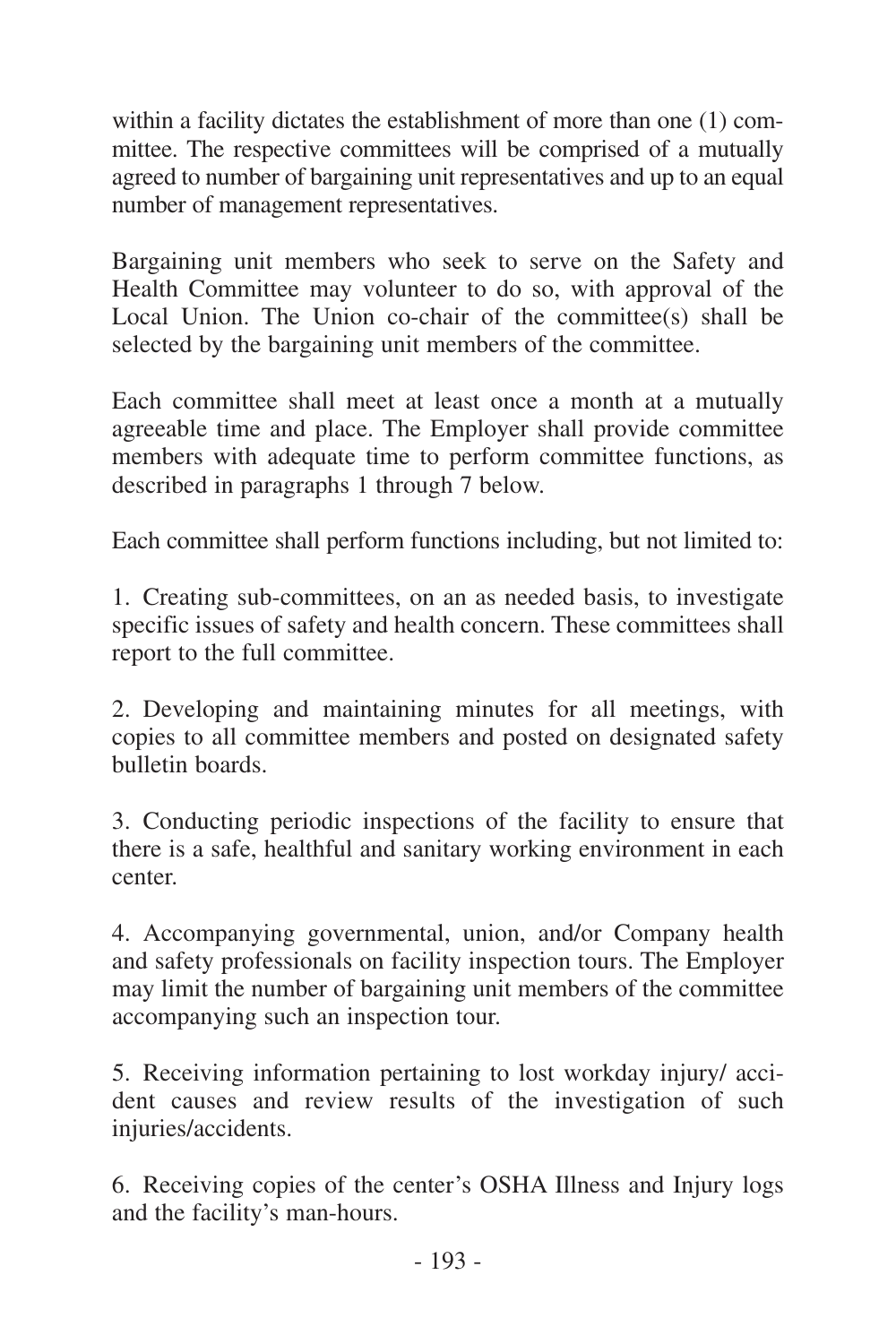7. Receiving the Company sponsored training to enable committee members to effectively perform their respective functions as safety and health committee members.

Any information provided to a CHSP committee will not be shared outside the committee without Employer's consent.

If the committee is unable to resolve a safety and health concern and all steps of the Comprehensive Health and Safety Process (CHSP) have been exhausted, the issue will be subject to the grievance procedure.

#### **Section 15 – Hazardous Materials Handling Program**

The Employer will maintain its Hazardous Material Handling Program.

#### **Section 16 – Union Liability**

Nothing in the Agreement or its Supplements relating to health, safety or training rules or regulations shall create or be construed to create any liability or responsibility on behalf of the Union for any injury or accident to any employee or any other person; nor does the Union assume any such liability or responsibility.

The Employer will not commence legal action against the Union, on a subrogation theory, contribution theory or otherwise, as a result of the Union's negotiation of safety standards contained in this Agreement or failure to properly investigate or follow up Employer compliance with those safety standards.

#### **Section 17 – Compensation Claims**

Notwithstanding Article 2 of the Supplement, the parties agree that Article 14.2 of the National Master Agreement shall supersede any provision on compensation claims in any Addendum. The Company may continue to maintain a modified work program at all Locals on a non-discriminatory basis. This program is designed to provide temporary work opportunities to those employees who are unable to perform their normal work assignments due to an on-the-job injury. Notwithstanding any provision in any Addenda, the Company shall pay employees on TAW 100% of their regular rate of pay. To be assigned, temporary work must be available and within the employee's medical restrictions.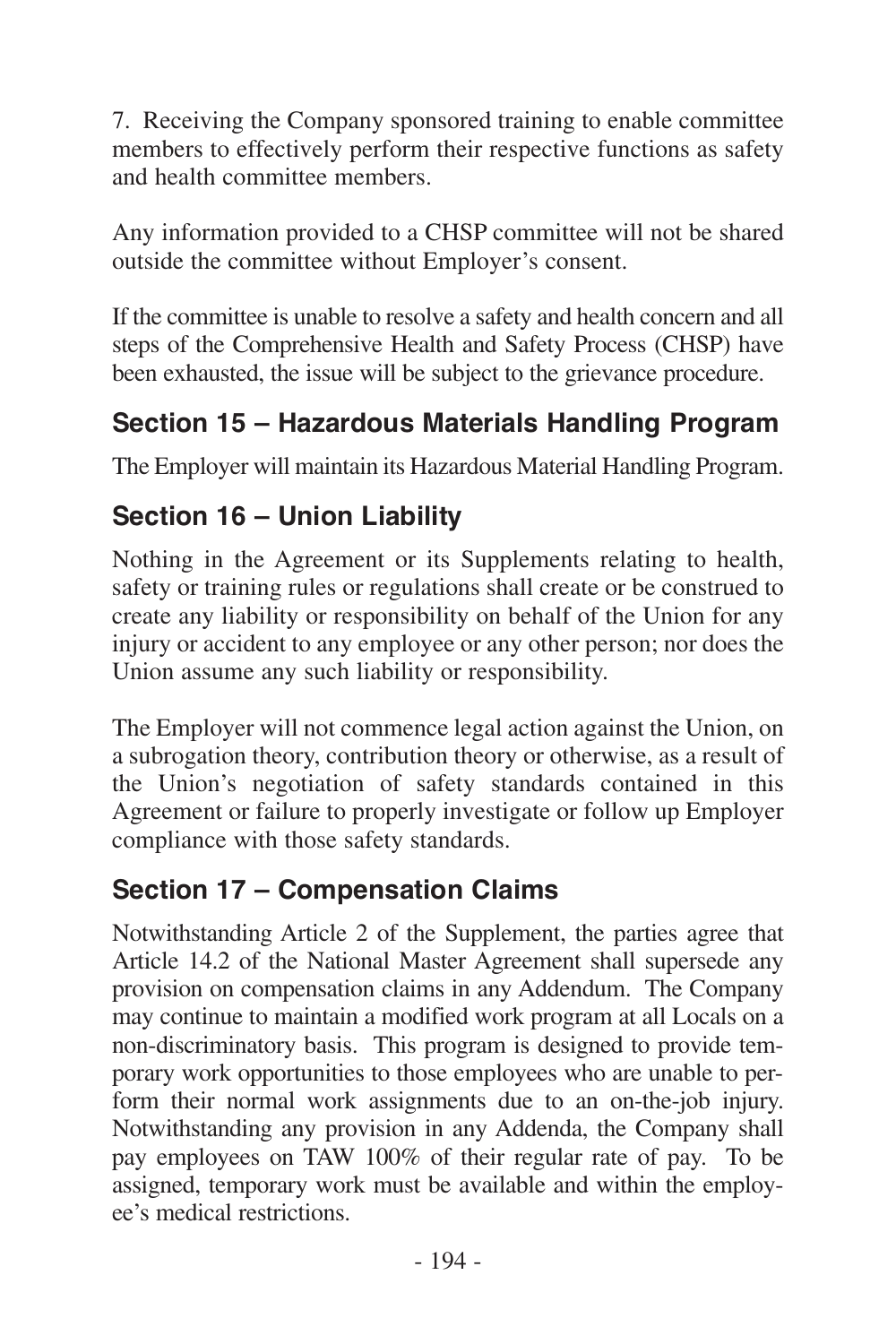## **Article 9: Supervisors Working**

This Article is being negotiated and included in this Supplement with the intent that it is a substitute for Article 3 Section 7 of the National Master Agreement and that the latter Article will have no applicability to the employees in CSI's operations. Furthermore, it is understood that existing supervisors working language in any Addenda or Rider shall be applicable and any lesser conditions contained in any Rider or Addendum shall be superseded by the conditions contained in this Article.

The Employer agrees that the function of supervisors is the supervision of employees and not the performance of work of the employees they supervise. Accordingly, the Employer agrees that supervisors or other employees of the Employer who are not members of the bargaining unit shall not perform any bargaining unit work, except while training, in instances of Acts of God, or to meet immediate customer requirements in a timely manner when employees in the unit are not available. In performing such work, supervisory personnel will not cause bargaining unit employees to be laid off. In addition, the Employer shall make every reasonable effort to maintain a sufficient workforce to staff its operations with bargaining unit employees and to have the work performed by bargaining unit employees in accordance with current accepted local practices.

If it is determined at any step of the grievance and/or arbitration procedure that this Section, or a "supervisor working" provision in an Addendum or Rider has been violated, the aggrieved employee will be paid for the actual hours worked by the supervisor, at the appropriate rate of pay. If no aggrieved employee can be identified, the payment will be made to the grievant.

## **Article 10: Subcontracting**

#### **Section 1**

The Employer may contract first flight; other unscheduled or emergency pick-up or deliveries and excess volume that cannot be handled by the normal pick-up and delivery pattern or equipment.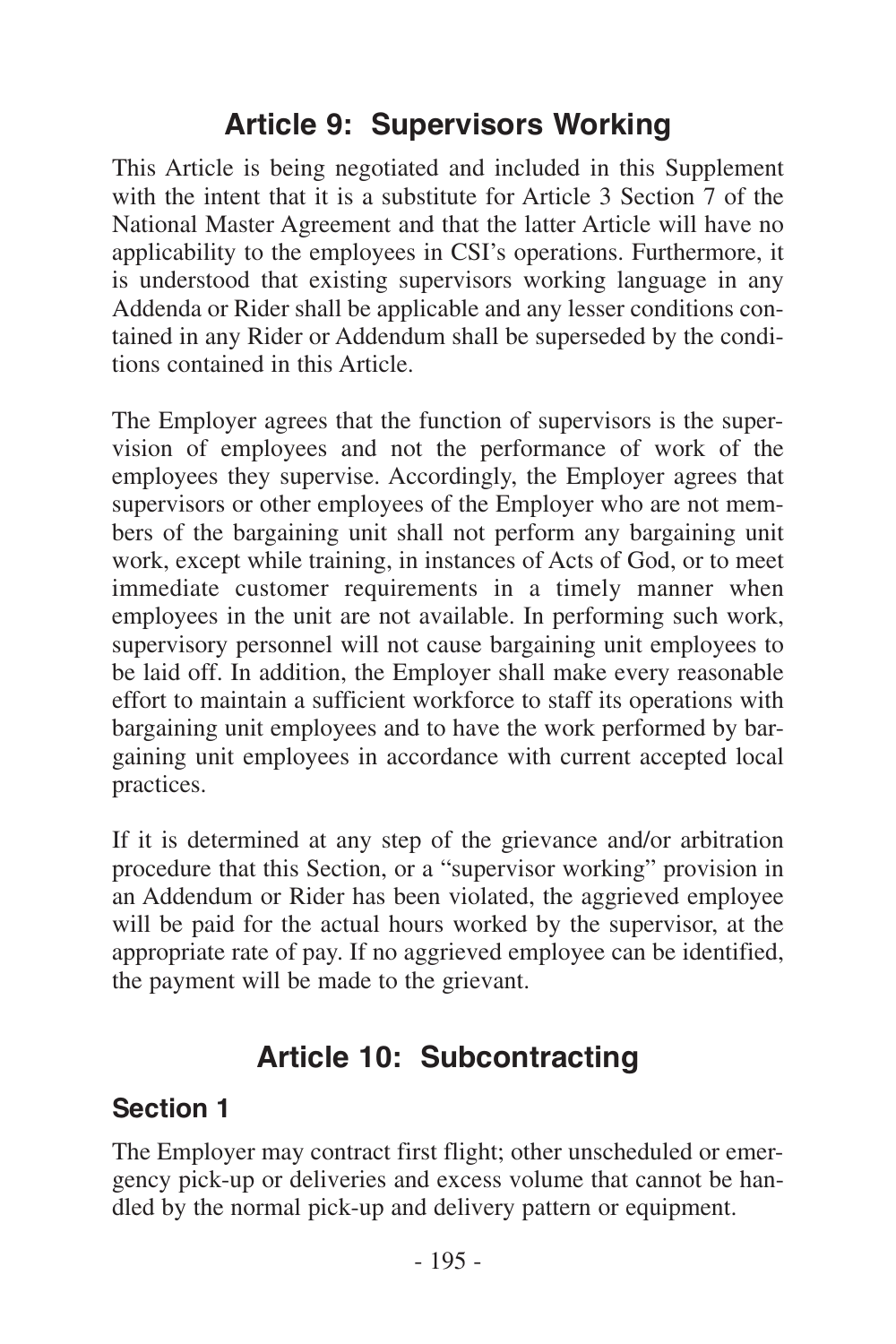However, the Employer will make every reasonable effort to utilize bargaining unit employees before contracting out such work.

## **Section 2**

Notwithstanding any language to the contrary in any Rider or Addenda, the following provisions shall apply:

a) The Employer may utilize subcontractors at its discretion for outlying geographic areas when shipments and revenues are not sufficient to justify the cost of operating the Employer's vehicles. Upon ratification of this agreement and, at least once every six (6) months thereafter the Employer shall meet with the Union to review cost and volume data related to existing subcontracts. The work will be assigned to the bargaining unit if it can be performed at equal or lesser cost by the bargaining unit. The Employer shall have the right to remove any work assigned to the bargaining unit as a result of the subcontracting review meeting. Nothing within this section shall allow the Employer to remove work assigned to the bargaining unit prior to the next scheduled review meeting. Furthermore nothing within this Section shall allow the Employer to remove work being performed by the bargaining unit as of December 19, 2007.

b) The Employer shall notify the Union of any subcontracting.

## **Article 11: Short Haul**

Notwithstanding any language to the contrary in any Rider or Addenda, the following provision shall apply:

Bargaining unit members shall have the right to perform short haul work (i.e. runs to and from CSI facilities and/or hubs) which can be completed within a shift if it can be performed at an equal or lesser cost than the available vendors. The Employer shall have the right to remove any work assigned pursuant to this paragraph from the bargaining unit if it becomes more expensive to use bargaining unit members than available vendors. However, the work will not be removed within one year from the implementation of the run and unless costs exceed the vendor by more than five percent  $(5\%)$ .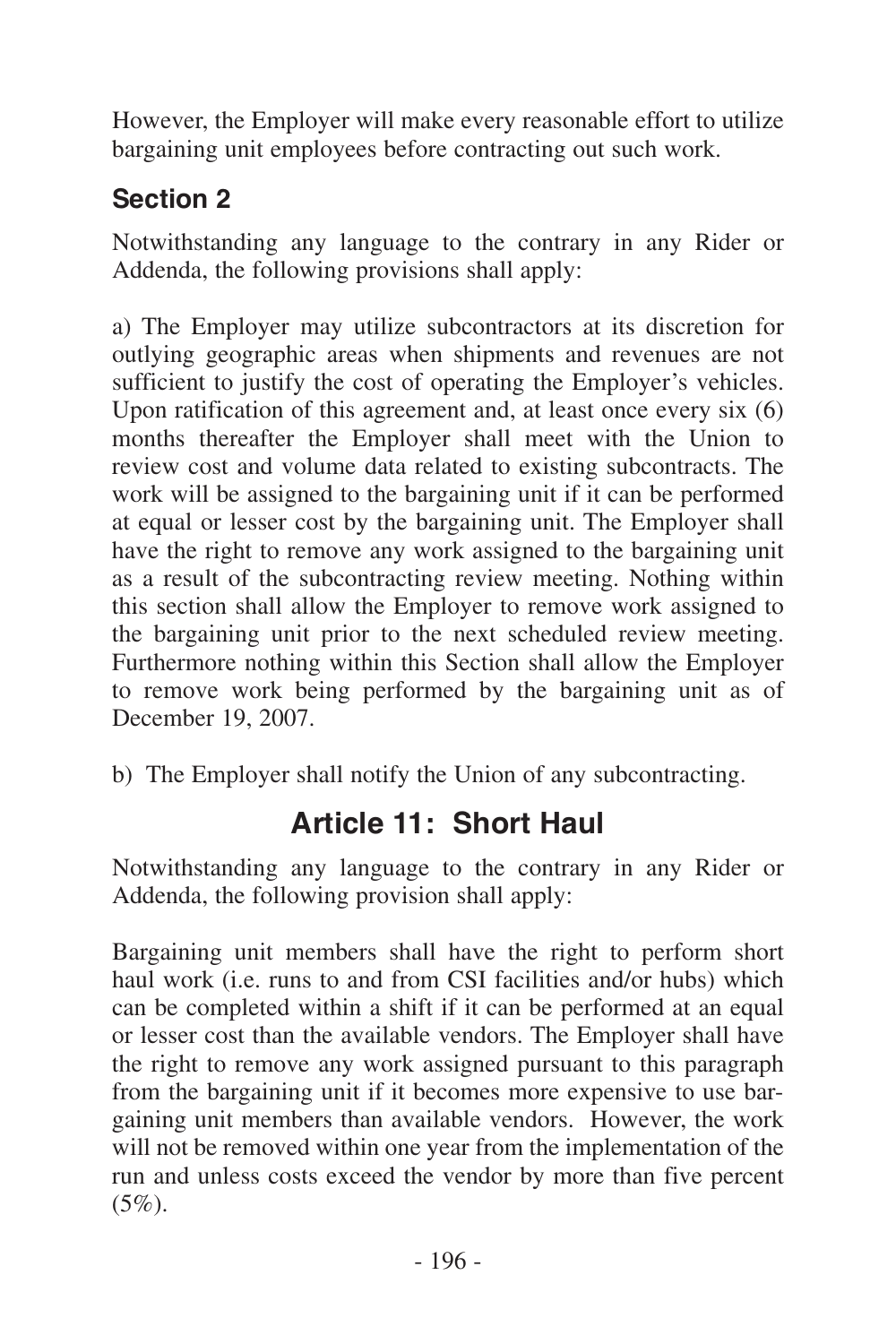The Employer shall continue to meet with the Union every six (6) months, to review the economic competitiveness of short haul work assigned to the bargaining unit pursuant to this paragraph. Nothing within this Section shall allow the Employer to remove short haul work from the bargaining unit prior to one (1) year from the implementation of the run. Furthermore, nothing within this Section shall allow the Employer to remove short haul work being performed as of December 19, 2007. In addition, short haul work shall not be performed by part-time employees, unless already permitted under the terms of the existing Addenda.

## **Article 12: Loss or Damage**

Employees shall not be disciplined for loss or damage, unless the Company so demonstrates by a preponderance of the evidence that the employee was negligent, reckless, or committed intentional acts resulting in loss, damage, or theft of freight or property.

# **Article 13: Employee Training**

The Employer will provide employees who wish to become trained drivers reasonable access to equipment so as to become familiar with the equipment, while being trained by experienced Union members. Employees shall have reasonable opportunity to utilize such equipment in the areas designated by the Employer to practice operation of the vehicles. In addition, the Employer shall provide the equipment and permit a bargaining unit employee to transport the employee to the site where the employee will take the driving portion of the license test. All training, practice and testing will be conducted on the employees' own time, unless otherwise provided in the applicable Rider, Addendum, or established local practice.

# **Article 14: Uniforms**

#### **Section 1**

a) The Employer agrees that when employees are required to wear any kind of uniform as a condition of employment, they shall furnish, repair and replace the uniforms free of charge. The Employer will furnish a minimum of six (6) uniforms (shirts, pants, shorts). In addition, the Employer will furnish a hat, jacket or coat and a belt.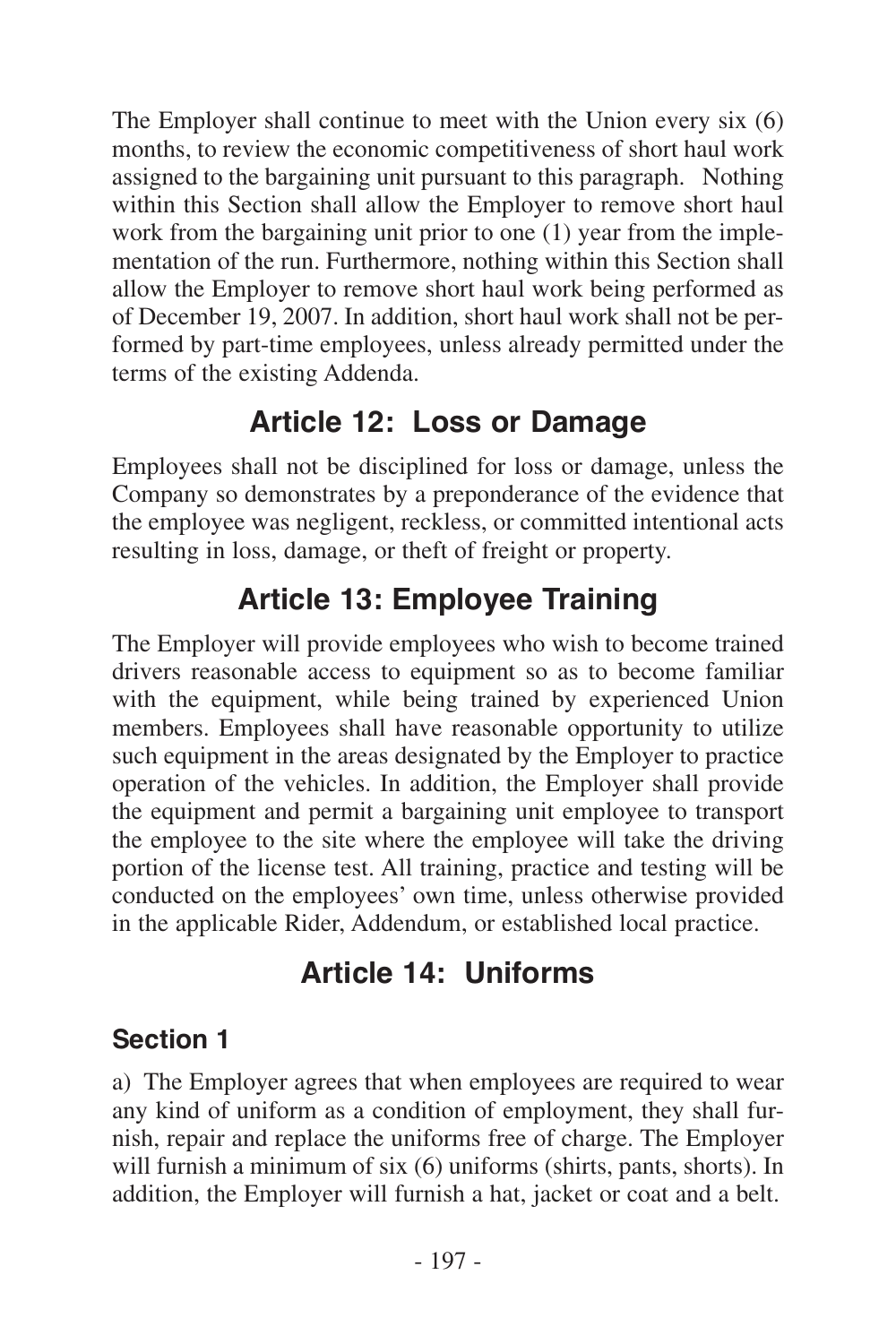b) Employer-issued uniforms must be worn while engaged in the work of the Employer and may be worn in travel to and from work, and between split shifts, but not otherwise. Employer-issued uniforms shall not be worn for any purpose other than in the performance of the employee's normal job functions. The responsibility for cleaning of the Employer-issued uniforms will be determined by current area practice.

The Employer has the right to establish and maintain reasonable appearance standards for all employees. The appearance standards will be posted in each center.

#### **Section 2**

Each employee is required to be in full dress uniform prior to and through the duration of his/her route. Only Employer provided clothing, on route, will be acceptable.

Employees performing sort functions or any other required dock work will be allowed to wear tee-shirts.

#### **Section 3**

Any Employee wearing a beard as of the effective date of this Agreement is required to keep it neatly trimmed in accordance with Employer's appearance Guidelines. All employees not wearing beards as of the effective date of this Agreement are required to be clean shaven. Any employee that has a beard as of the effective date of this agreement and shaves it off will be expected to remain clean shaven. Employees may wear neatly trimmed mustaches.

## **Article 15: Company Rules**

The Company may establish and post such rules as deemed necessary and reasonable, provided such rules are not in conflict with the terms and provisions of this Agreement. All new rules posted shall be provided to the job stewards and be sent to the Union by certified mail five (5) days prior to posting. All such rules shall be posted for a period of ten (10) working days. If no protest in the form of a written grievance is filed during the ten (10) working days period, the rules thereafter shall not be subject to a grievance.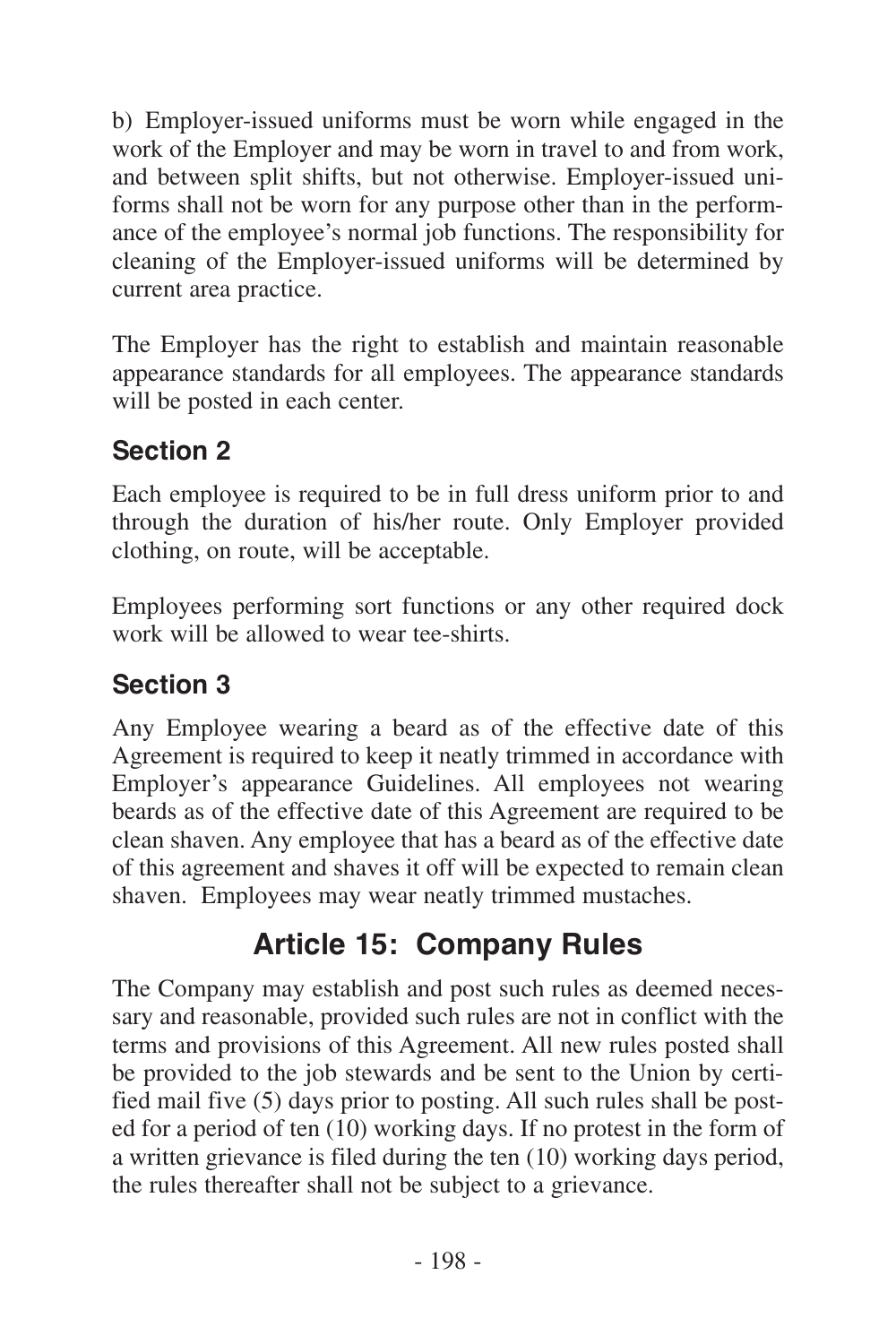The provisions of this Article shall be substituted for any provision in any Addenda covering the same subject.

## **Article 16: Military Leave**

Notwithstanding Article 2 of this Supplement, the parties agree that the vacation language of Article 5 of the National Master Agreement shall apply to any employees covered by this Supplement and supersede any provision on military leave vacation accrual in any Addendum.

## **Article 17: Duration**

This Supplemental Agreement and all attached Addenda shall be in effect in accordance with Article 45 of the NMA.

# **Letter of Agreement**

Notwithstanding Article 2 of the UPS CSI Supplement, UPS CSI and the Teamsters UPS National Negotiating Committee agree that Teamsters Local 901 may select National Master Agreement (NMA) Articles to supersede provisions in its Addendum. Teamsters Local 901 is being given this opportunity because it did not participate in this process in the last contract. Effective August 1, 2013 Teamsters Local 901 selects the following NMAArticles to apply in its Addendum:

- (a) Article 3, Sections 1 through 5;
- (b) Article 16, Section 1;
- (c) Article 7;
- (d) Article 8; and
- (e) Article 17.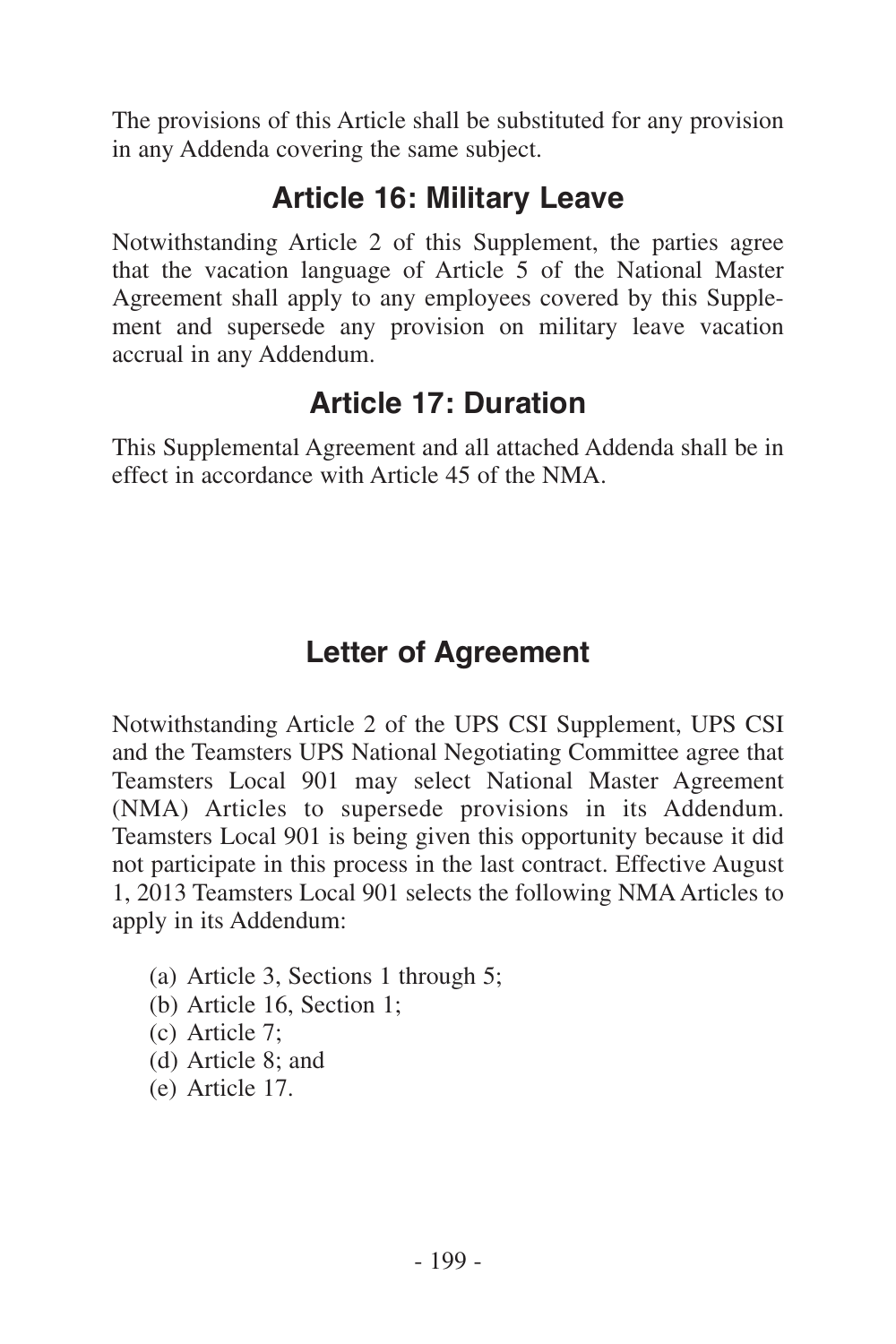## **Memorandum of Understanding**

UPS CSI and the Teamsters UPS National Negotiating Committee agree that the Addenda for Local 107, 407, 667, 745 and the New England Addendum shall be modified by inserting the following provision in each of the specified Addenda:

"Employees covered by the Local 107, 407, 667, 745 and the New England Addenda shall be issued discipline by the Employer within ten (10) working days of knowledge of the complaint(s)."

## **Memorandum of Understanding**

UPS CSI and the Teamsters UPS National Negotiating Committee agree that the Addenda for Local 243, 332, 406 and 407 shall be modified by inserting the following provision in each of the specified Addenda:

Add:

#### **Discipline and Suspensions**

The Employer shall not discharge nor suspend any employee without just cause. No employee shall be suspended or discharged without first being given one (1) warning letter of complaint. The warning letter, as herein provided, shall be given to the employee with a copy of said letter to the Union within ten (10) days of knowledge of said complaint and shall not remain in effect for a period of more than nine (9) months from date of said warning. Employees shall have the right to protest any discharge or suspension pursuant to the grievance procedure. No employee who is discharged or suspended shall suffer any loss of pay or benefits until the grievance procedure has been fully completed. The Employer liability will stop if the discharge is sustained by the UPS Joint Area Committee. Discharge or suspension must be by proper written notice to the employee and the Union. The Employer agrees that when conducting an interview with an employee for the purpose of discipline, it will be done in the presence of a steward.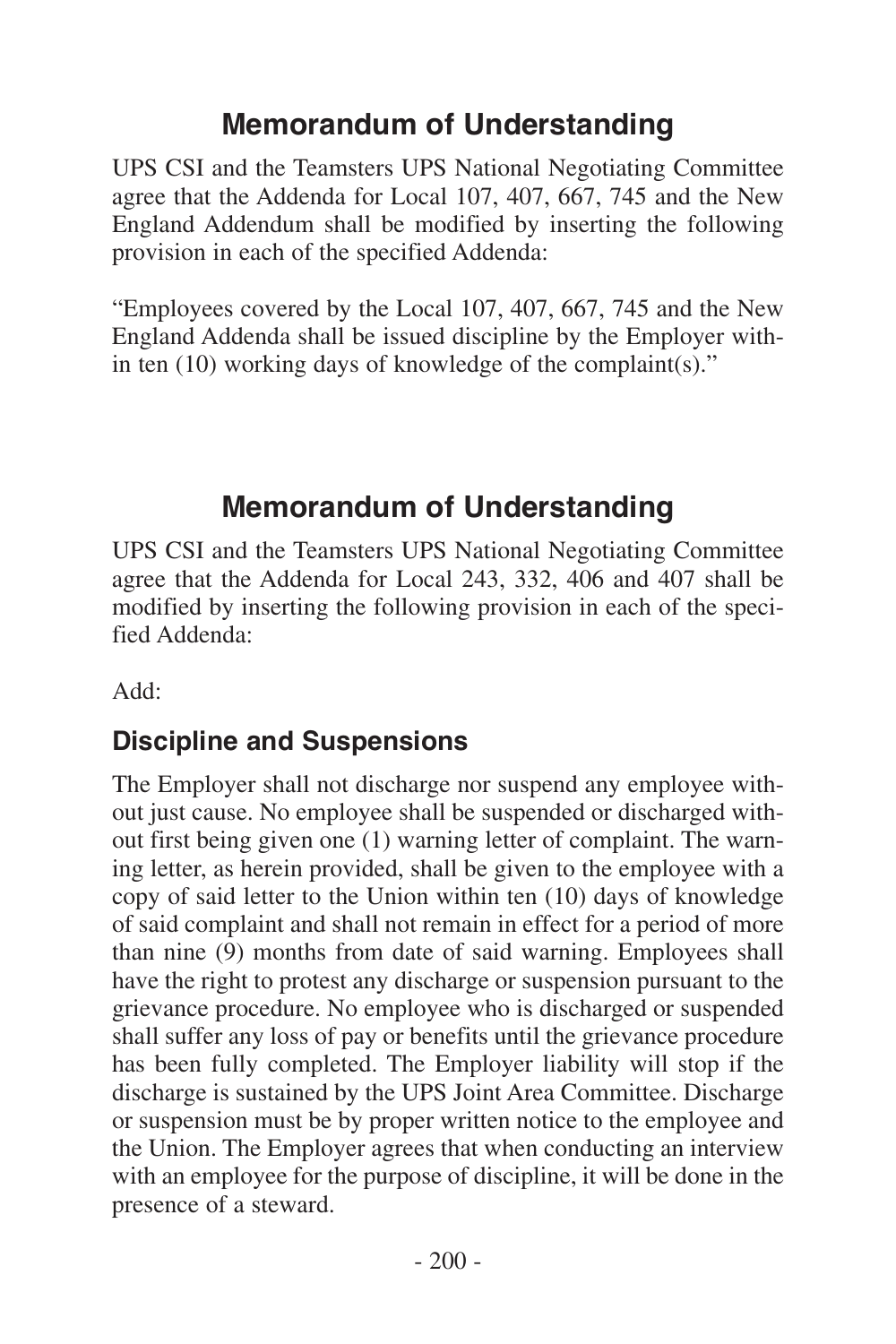## **Memorandum of Understanding**

UPS CSI and the Teamsters UPS National Negotiating Committee agree that the Addenda for Local 243 shall be modified by inserting the following provision in each of the specified Addenda:

## **Article 6, Section B1 and B2**

Section B. 1) Full-time employees on the seniority list at the time of ratification of this Agreement will be guaranteed forty (40) hours per week as long as part-time employees are working. This number of full-time drivers will not fall below twenty (20) during the life of this Agreement as long as part-time employees are working.

Example: if the twenty (20) full-time drivers are working as outlined in Section (6,B,1) and the four (4) part-time drivers are working as outlined in Section (6,B,2) the Employer will employ one (1) more full-time driver prior to hiring two (2) additional part-time drivers.

## **Memorandum of Understanding**

UPS CSI and the Teamsters UPS National Negotiating Committee agree that the Addenda for Local 688 shall be modified by inserting the following provision in each of the specified Addenda:

# **Article 12 – Discharge and Discipline**

#### **Section 2 – "Cardinal Sins"**

C…. The parties agree to follow the procedures as outlined in Article 35 of the National Master UPS Agreement.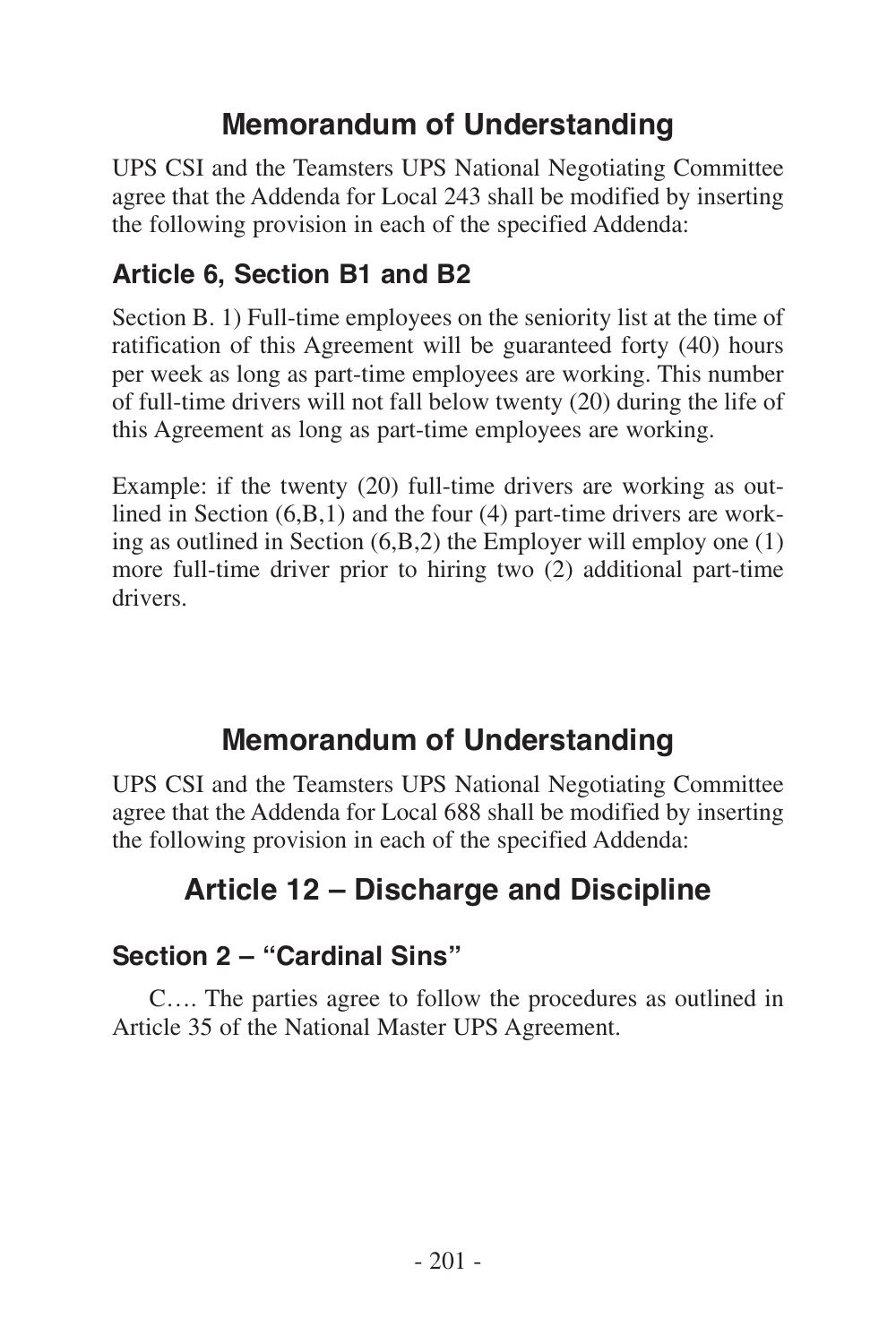To: Members of Local Unions: 17 and 222 Dear Brothers and Sisters:

As you know, we have a tentative agreement for the UPS Cartage Services, Inc. Supplemental Agreement. Article 2 of the re-negotiated CSI Supplement outlines the National Master UPS Agreement (NMA) Articles that may be applied to your Addendum. You will note that several NMA articles are not applicable. These are subjects that are either addressed in the CSI Supplement or are not operationally applicable to CSI.

| Article 3.1 thru 3.6 | Recognition, Union Shop & Checkoff         |
|----------------------|--------------------------------------------|
| Article 4            | <b>Stewards</b>                            |
| Article 5            | <b>Sanitary Conditions</b>                 |
| Article 7            | Local and Area Grievance Machinery         |
| Article 8            | National Grievance Procedure               |
| Article 12           | Polygraph/Timeclocks                       |
| Article 14.3         | <b>Compensation Claims</b>                 |
| Article 15           | <b>Military Clause</b>                     |
| Article 16           | Leave of Absence                           |
| Article 17           | Paid For Time                              |
| Article 20           | <b>Examination and Identification Fees</b> |
| Article 21           | <b>Union Activity</b>                      |
| Article 24           | <b>Inspection Privileges</b>               |
| Article 28           | Sympathetic Action                         |
| Article 29.3         | Tax Deferred Savings Plan 401(k)           |
| Article 33           | Cost-Of-Living (COLA)                      |
| Article 35           | Employee's Bail, License, Substance and    |
|                      | Alcohol Testing                            |
| Article 36           | Nondiscrimination                          |
| Article 38           | Change of Operations                       |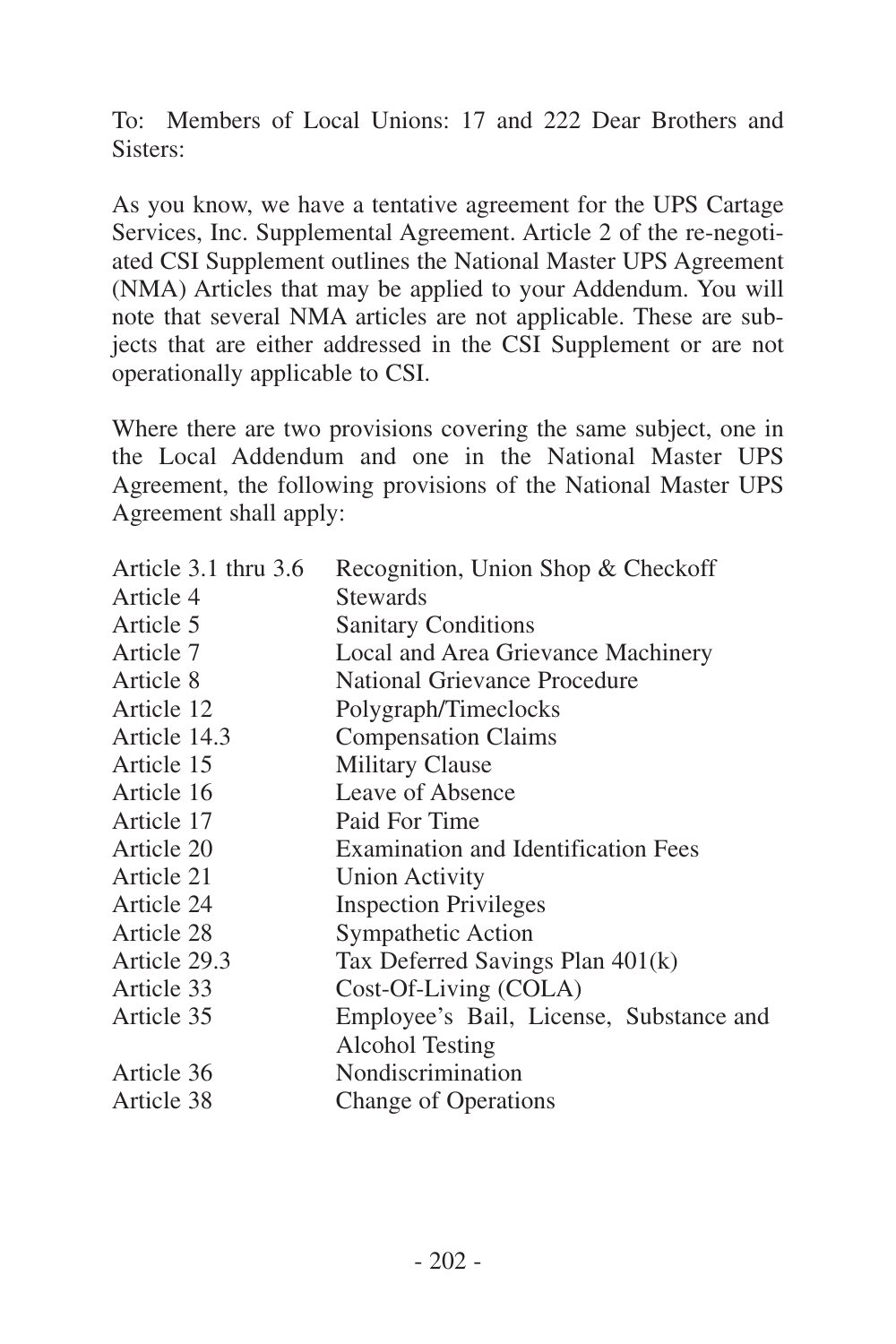To: Members of Local Union 25 Dear Brothers and Sisters:

As you know, we have a tentative agreement for the UPS Cartage Services, Inc. Supplemental Agreement. Article 2 of the re-negotiated CSI Supplement outlines the National Master UPS Agreement (NMA) Articles that may be applied to your Addendum. You will note that several NMA articles are not applicable. These are subjects that are either addressed in the CSI Supplement or are not operationally applicable to CSI.

| Parties to the Agreement                   |
|--------------------------------------------|
| Local and Area Grievance Machinery         |
| National grievance Procedure               |
| Protection of Rights                       |
| Passengers                                 |
| Temporary Alternate Work                   |
| Permanently Disabled Employees             |
| Military Clause                            |
| Leave of Absence                           |
| Paid For Time                              |
| Posting                                    |
| <b>Examination and Identification Fees</b> |
| <b>Union Activity</b>                      |
| Separation of Employment                   |
| <b>Inspection Privileges</b>               |
| Separability and Savings                   |
| <b>Emergency Reopening</b>                 |
| Sympathetic Action                         |
| <b>Jury Duty</b>                           |
| Funeral Leave                              |
| Tax Deferred Savings Plan 401(k)           |
| Jurisdictional Disputes                    |
| Garnishments                               |
| Cost-Of-Living (COLA)                      |
|                                            |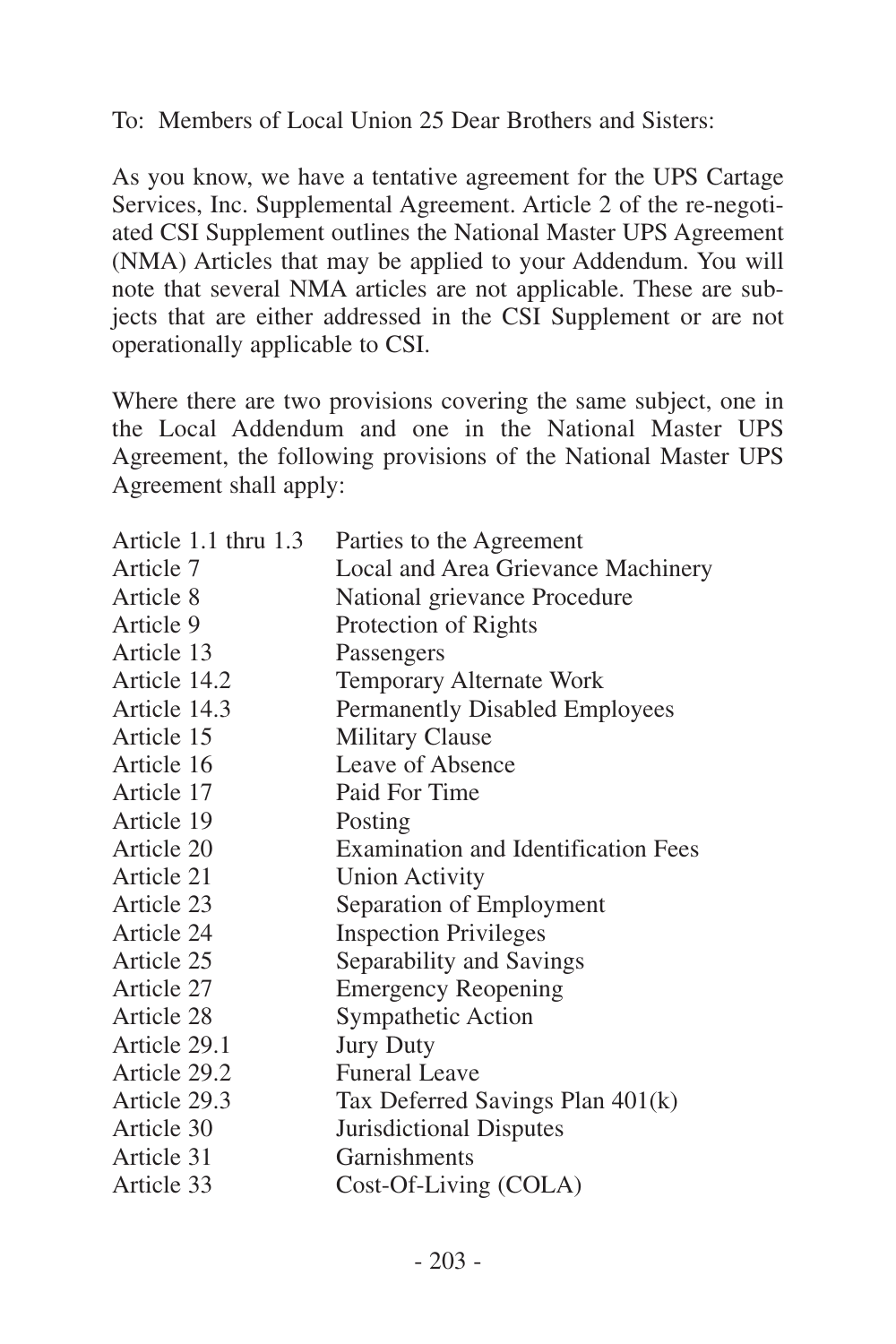| Article 35.1      | Employee's Bail, License, Substance and<br>Alcohol Testing |
|-------------------|------------------------------------------------------------|
| Article 35.2      |                                                            |
| Article 36        | Nondiscrimination                                          |
| Article $37.1(a)$ | Management Employee Relations Article<br>37.2              |
| Article 37.3      |                                                            |
| Article 38        | Change of Operations                                       |
| Article 42        | Uniforms                                                   |
|                   |                                                            |

To: Members of Local Union 41 Dear Brothers and Sisters:

As you know, we have a tentative agreement for the UPS Cartage Services, Inc. Supplemental Agreement. Article 2 of the re-negotiated CSI Supplement outlines the National Master UPS Agreement (NMA) Articles that may be applied to your Addendum. You will note that several NMA articles are not applicable. These are subjects that are either addressed in the CSI Supplement or are not operationally applicable to CSI.

| Article 1.1 thru 1.3 | Parties to the Agreement              |
|----------------------|---------------------------------------|
| Article 3.1 thru 3.6 | Recognition, Union Shop & Checkoff    |
| Article 4            | <b>Stewards</b>                       |
| Article 5            | <b>Sanitary Conditions</b>            |
| Article 6.1 thru 6.4 | Extra Contract Agreements/Workweek    |
|                      | Reduction/New Equipment/Technological |
|                      | Change                                |
| Article 7            | Local and Area Grievance Machinery    |
| Article 8            | National Grievance Procedure          |
| Article 9            | Protection of Rights                  |
| Article 12           | Polygraph/Timeclocks                  |
| Article 14           | <b>Compensation Claims</b>            |
| Article 15           | Military Clause                       |
|                      |                                       |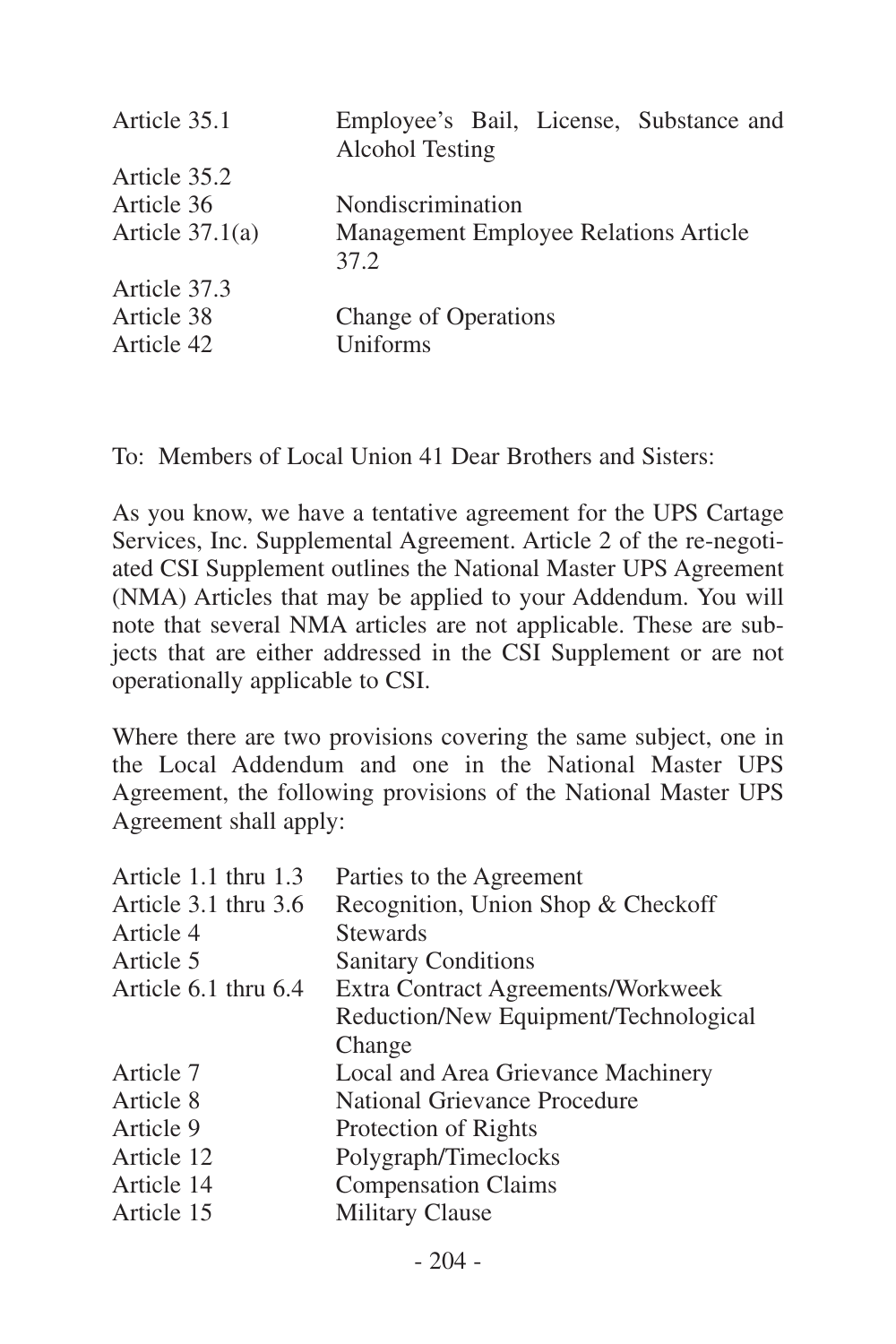| Article 16        | Leave of Absence                         |
|-------------------|------------------------------------------|
| Article 17        | Paid For Time                            |
| Article 19        | Posting                                  |
| Article 21        | <b>Union Activity</b>                    |
| Article 23        | Separation of Employment                 |
| Article 24        | <b>Inspection Privileges</b>             |
| Article 25        | Separability and Savings                 |
| Article 27        | <b>Emergency Reopening</b>               |
| Article 28        | Sympathetic Action                       |
| Article 29.1      | <b>Jury Duty</b>                         |
| Article 29.2      | Funeral Leave                            |
| Article 29.3      | Tax Deferred Savings Plan 401(k)         |
| Article 30        | Jurisdictional Disputes                  |
| Article 33        | Cost-Of-Living (COLA)                    |
| Article 35        | Employee's Bail, License, Substance and  |
|                   | Alcohol Testing                          |
| Article 36        | Nondiscrimination                        |
| Article $37.1(a)$ | Management Employee Relations            |
| Article 37        | (Section 2 and 3 involves excessive OJS) |
|                   | rides)                                   |
| Article 37.3      |                                          |
| Article 38        | Change of Operations                     |
| Article 42        | Uniforms                                 |
|                   |                                          |

To: Members of Local Union 70 Dear Brothers and Sisters:

As you know, we have a tentative agreement for the UPS Cartage Services, Inc. Supplemental Agreement. Article 2 of the re-negotiated CSI Supplement outlines the National Master UPS Agreement (NMA) Articles that may be applied to your Addendum. You will note that several NMA articles are not applicable. These are subjects that are either addressed in the CSI Supplement or are not operationally applicable to CSI.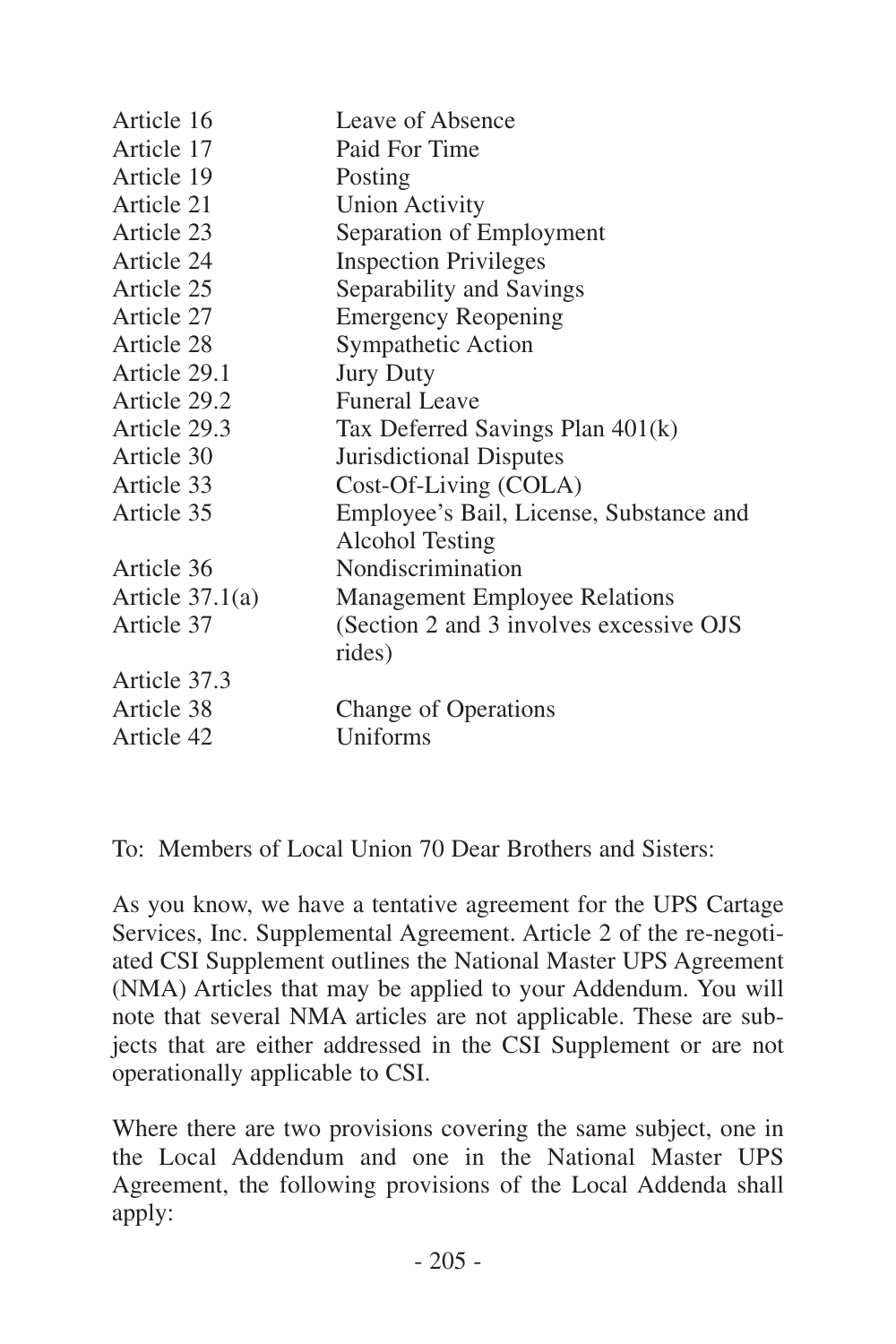Local 70 elects to keep all articles of the Local Addenda except for the following:

## **Article 53 – Jury Duty**

Instead, we elect to use the language from Article 29, Section 1– Jury Duty of the National Master Agreement.

To: Members of Local Union 117 Dear Brothers and Sisters:

As you know, we have a tentative agreement for the UPS Cartage Services, Inc. Supplemental Agreement. Article 2 of the re-negotiated CSI Supplement outlines the National Master UPS Agreement (NMA) Articles that may be applied to your Addendum. You will note that several NMA articles are not applicable. These are subjects that are either addressed in the CSI Supplement or are not operationally applicable to CSI.

| Article 1.1 thru 1.3 | Parties to the Agreement              |
|----------------------|---------------------------------------|
| Article 3.1 thru 3.6 | Recognition, Union Shop & Checkoff    |
| Article 4            | <b>Stewards</b>                       |
| Article 5            | <b>Sanitary Conditions</b>            |
| Article 6.1 thru 6.4 | Extra Contract Agreements/Workweek    |
|                      | Reduction/New Equipment/Technological |
|                      | Change                                |
| Article 7            | Local and Area Grievance Machinery    |
| Article 8            | National Grievance Procedure          |
| Article 9            | Protection of Rights                  |
| Article 13           | Passengers                            |
| Article 12           | Polygraph/Timeclocks                  |
| Article 14           | <b>Compensation Claims</b>            |
| Article 15           | <b>Military Clause</b>                |
| Article 16           | Leave of Absence                      |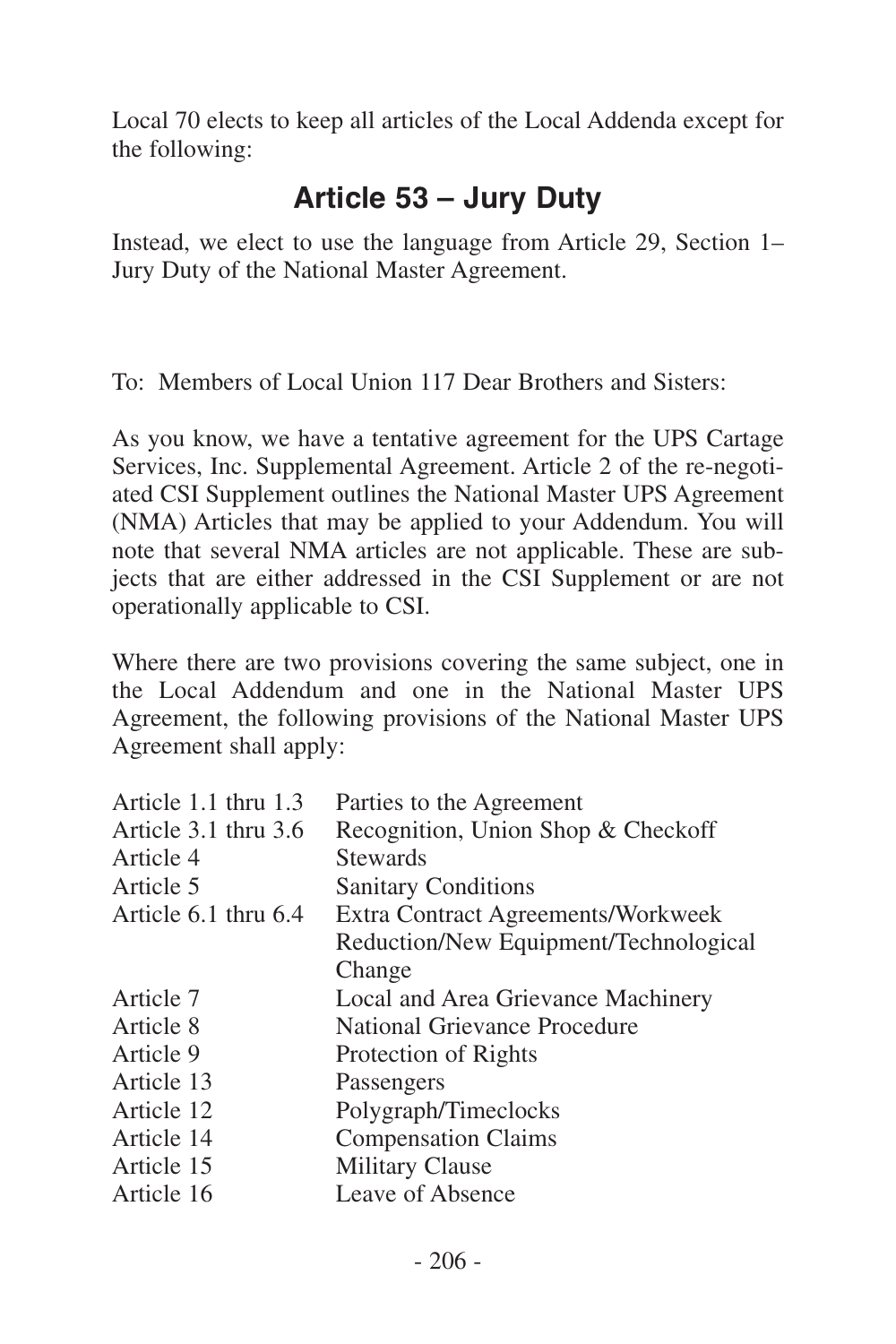| Paid For Time                                              |
|------------------------------------------------------------|
|                                                            |
| Posting                                                    |
| Examination and Identification Fees                        |
| <b>Union Activity</b>                                      |
| Separation of Employment                                   |
| <b>Inspection Privileges</b>                               |
| Separability and Savings                                   |
| <b>Emergency Reopening</b>                                 |
| Sympathetic Action                                         |
| <b>Jury Duty</b>                                           |
| Funeral Leave                                              |
| Tax Deferred Savings Plan 401(k)                           |
| Jurisdictional Disputes                                    |
| Cost-Of-Living (COLA)                                      |
| Employee's Bail, License, Substance and<br>Alcohol Testing |
| Nondiscrimination                                          |
| <b>Management Employee Relations</b>                       |
| (Section 2 and 3 involves excessive OJS)<br>rides)         |
|                                                            |
| Change of Operations                                       |
|                                                            |

To: Members of Local Union 162 Dear Brothers and Sisters:

As you know, we have a tentative agreement for the UPS Cartage Services, Inc. Supplemental Agreement. Article 2 of the re-negotiated CSI Supplement outlines the National Master UPS Agreement (NMA) Articles that may be applied to your Addendum. You will note that several NMA articles are not applicable. These are subjects that are either addressed in the CSI Supplement or are not operationally applicable to CSI.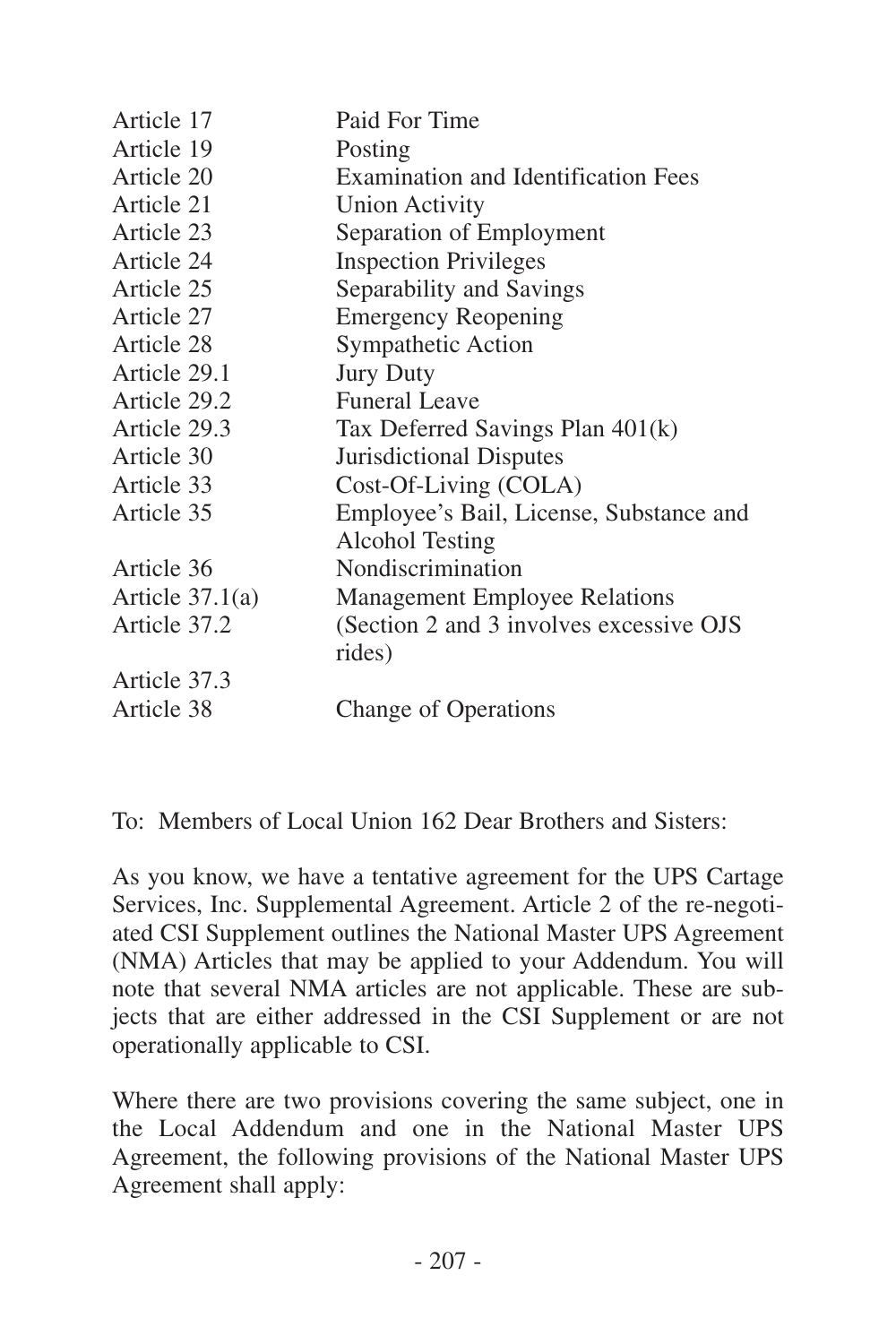| Parties to the Agreement                 |
|------------------------------------------|
| Recognition, Union Shop & Checkoff       |
| (Section 6 involves EFT, "direct         |
| deposit" of pay)                         |
| <b>Stewards</b>                          |
| <b>Sanitary Conditions</b>               |
| <b>Extra Contract</b>                    |
| Agreements/Workweek Reduction/New        |
| Equipment/Technological Change           |
| Local and Area Grievance Machinery       |
| National Grievance Procedure             |
| Protection of Rights                     |
| Polygraph/Timeclocks                     |
| Passengers                               |
| <b>Compensation Claims</b>               |
| <b>Military Clause</b>                   |
| Leave of Absence                         |
| Paid For Time                            |
| Posting                                  |
| Examination and Identification Fees      |
| <b>Inspection Privileges</b>             |
| Separability and Savings                 |
| <b>Emergency Reopening</b>               |
| Sympathetic Action                       |
| <b>Jury Duty</b>                         |
| <b>Funeral Leave</b>                     |
| Tax Deferred Savings Plan 401(k)         |
| Jurisdictional Disputes                  |
| Garnishments                             |
| Cost-Of-Living (COLA)                    |
| Employee's Bail, License, Substance      |
| and Alcohol Testing                      |
| Management Employee Relations            |
| (Section 2 and 3 involves excessive OJS) |
| rides)                                   |
|                                          |
| Change of Operations                     |
| Uniforms                                 |
|                                          |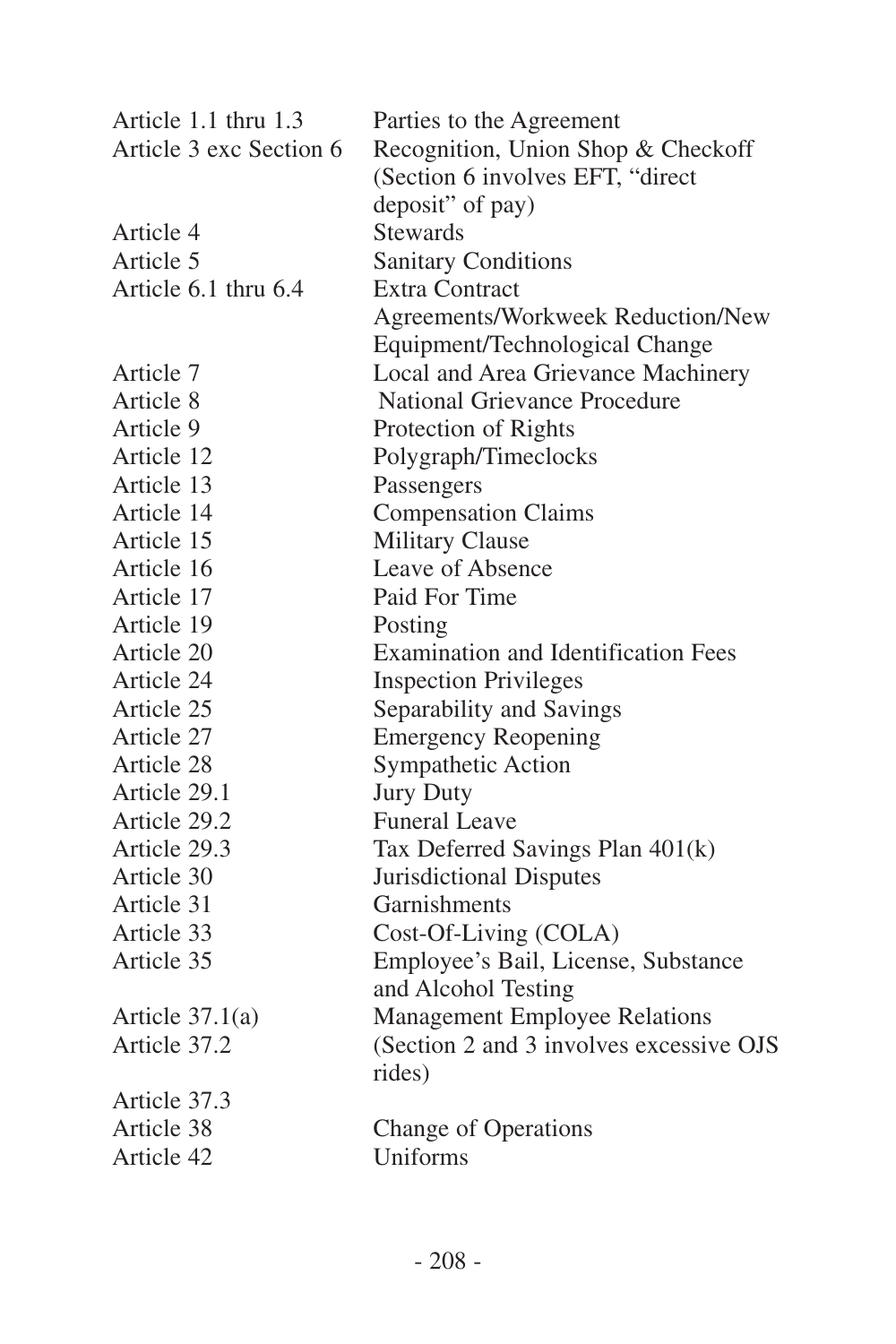To: Members of Local Union 295 Dear Brothers and Sisters:

As you know, we have a tentative agreement for the UPS Cartage Services, Inc. Supplemental Agreement. Article 2 of the re-negotiated CSI Supplement outlines the National Master UPS Agreement (NMA) Articles that may be applied to your Addendum. You will note that several NMA articles are not applicable. These are subjects that are either addressed in the CSI Supplement or are not operationally applicable to CSI.

| Article 3 excl Section 6 | Recognition, Union Shop & Checkoff         |
|--------------------------|--------------------------------------------|
| Article 5                | <b>Sanitary Conditions</b>                 |
| Article 6.1 thru 6.4     | Extra Contract Agreements/                 |
|                          | Workweek Reduction/New                     |
|                          | Equipment/Technological Change             |
| Article 7                | Local and Area Grievance Machinery         |
| Article 8                | National Grievance Procedure               |
| Article 9                | Protection of Rights                       |
| Article 12               | Polygraph/Timeclocks                       |
| Article 13               | Passengers                                 |
| Article 14               | <b>Compensation Claims</b>                 |
| Article 15               | <b>Military Clause</b>                     |
| Article 16               | Leave of Absence                           |
| Article 17               | Paid For Time                              |
| Article 19               | Posting                                    |
| Article 20               | <b>Examination and Identification Fees</b> |
| Article 21               | <b>Union Activity</b>                      |
| Article 23               | Separation of Employment                   |
| Article 24               | <b>Inspection Privileges</b>               |
| Article 25               | Separability and Savings                   |
| Article 27               | <b>Emergency Reopening</b>                 |
| Article 28               | Sympathetic Action                         |
| Article 29.3             | Tax Deferred Savings Plan 401(k)           |
| Article 30               | Jurisdictional Disputes                    |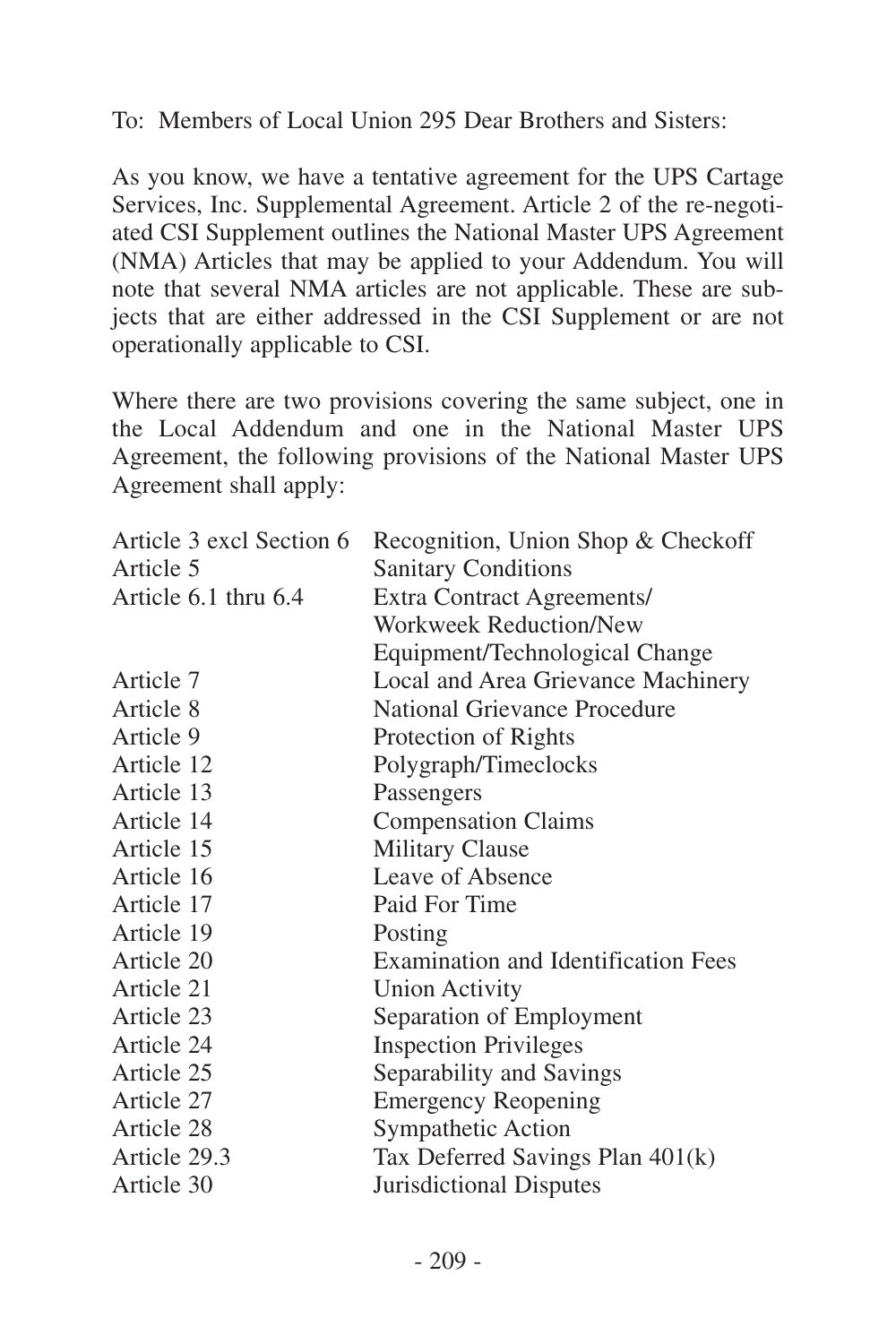| Article 31        | Garnishments                            |
|-------------------|-----------------------------------------|
| Article 33        | Cost-Of-Living (COLA)                   |
| Article 35        | Employee's Bail, License, Substance     |
|                   | and Alcohol Testing                     |
| Article 36        | Nondiscrimination                       |
| Article $37.1(a)$ | <b>Management Employee Relations</b>    |
| Article 37.2      | (Section 2 and 3 involves excessive OJS |
|                   | rides)                                  |
| Article 37.3      |                                         |

To: Members of Local Union 344 Dear Brothers and Sisters:

As you know, we have a tentative agreement for the UPS Cartage Services, Inc. Supplemental Agreement. Article 2 of the re-negotiated CSI Supplement outlines the National Master UPS Agreement (NMA) Articles that may be applied to your Addendum. You will note that several NMA articles are not applicable. These are subjects that are either addressed in the CSI Supplement or are not operationally applicable to CSI. Upon ratification, the following provision shall apply:

| Article 1.1 thru 1.3    | Parties to the Agreement                  |
|-------------------------|-------------------------------------------|
| Article 3 exc Section 6 | (Section 6 involves EFT, "direct deposit" |
|                         | of pay)                                   |
| Article 4               | <b>Stewards</b>                           |
| Article 5               | <b>Sanitary Conditions</b>                |
| Article 6.1 thru 6.4    | Extra Contract Agreements/Workweek        |
|                         | Reduction/New Equipment/                  |
|                         | <b>Technological Change</b>               |
| Article 7               | Local and Area Grievance Machinery        |
| Article 8               | National Grievance Procedure              |
| Article 9               | Protection of Rights                      |
|                         |                                           |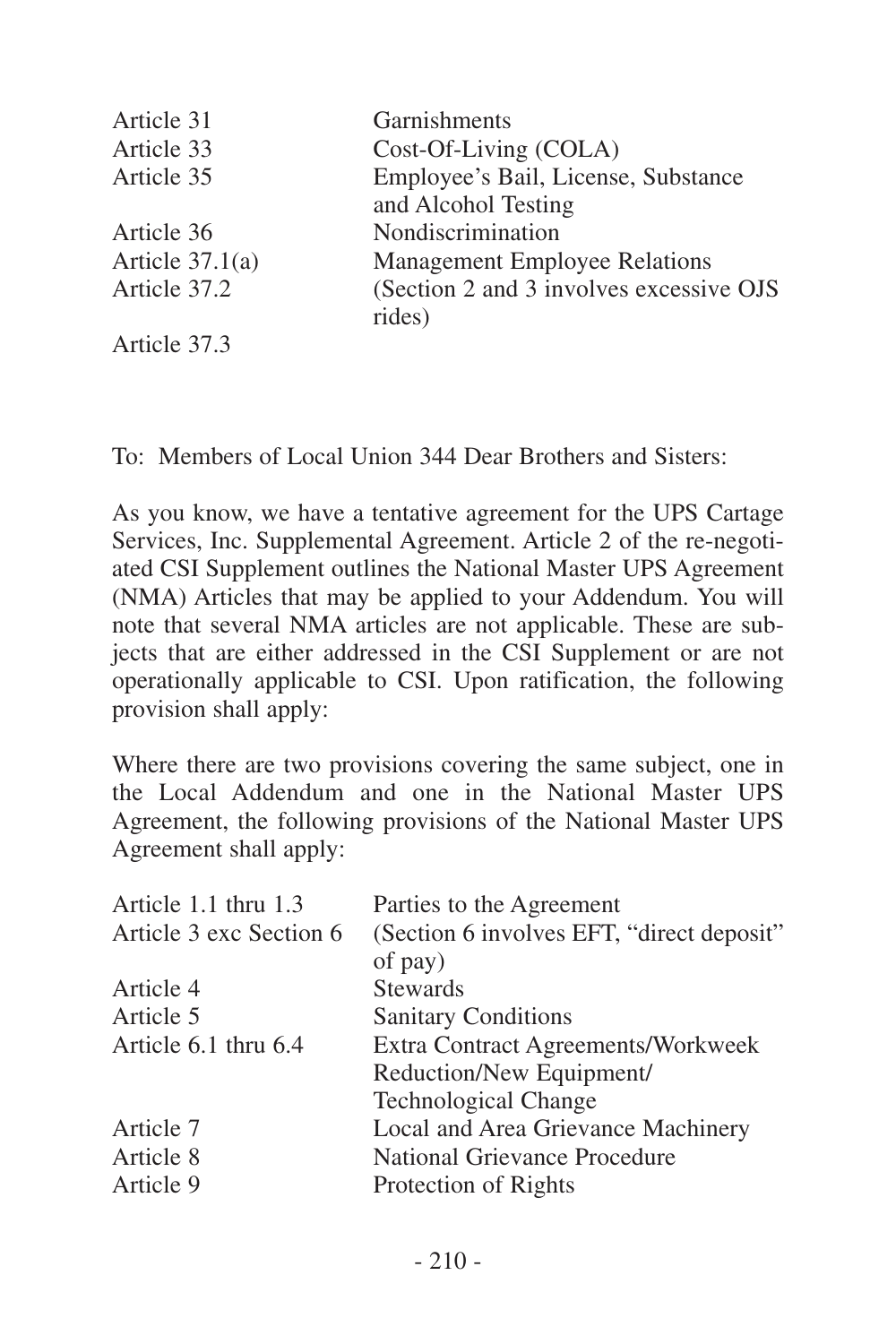| Article 12        | Polygraph/Timeclocks                     |
|-------------------|------------------------------------------|
| Article 13        | Passengers                               |
| Article 14        | Compensation Claims                      |
| Article 15        | <b>Military Clause</b>                   |
| Article 16        | Leave of Absence                         |
| Article 17        | Paid For Time                            |
| Article 20        | Examination and Identification Fees      |
| Article 21        | Union Activity                           |
| Article 23        | Separation of Employment                 |
| Article 24        | <b>Inspection Privileges</b>             |
| Article 25        | Separability and Savings                 |
| Article 27        | <b>Emergency Reopening</b>               |
| Article 28        | Sympathetic Action                       |
| Article 29.1      | <b>Jury Duty</b>                         |
| Article 29.2      | Funeral Leave                            |
| Article 29.3      | Tax Deferred Savings Plan 401(k)         |
| Article 30        | Jurisdictional Disputes                  |
| Article 31        | Garnishments                             |
| Article 33        | Cost-Of-Living (COLA)                    |
| Article 35        | Employee's Bail, License, Substance and  |
|                   | Alcohol Testing                          |
| Article 36        | Nondiscrimination                        |
| Article $37.1(a)$ | <b>Management Employee Relations</b>     |
| Article 37.2      | (Section 2 and 3 involves excessive OJS) |
|                   | rides)                                   |
| Article 37.3      |                                          |
| Article 38        | Change of Operations                     |
|                   |                                          |

To: Members of Local Unions: 407, 406, 413, 957 Dear Brothers and Sisters:

As you know, we have a tentative agreement for the UPS Cartage Services, Inc. Supplemental Agreement. Article 2 of the re-negotiated CSI Supplement outlines the National Master UPS Agreement (NMA) Articles that may be applied to your Addendum. You will note that several NMA articles are not applicable. These are subjects that are either addressed in the CSI Supplement or are not operationally applicable to CSI.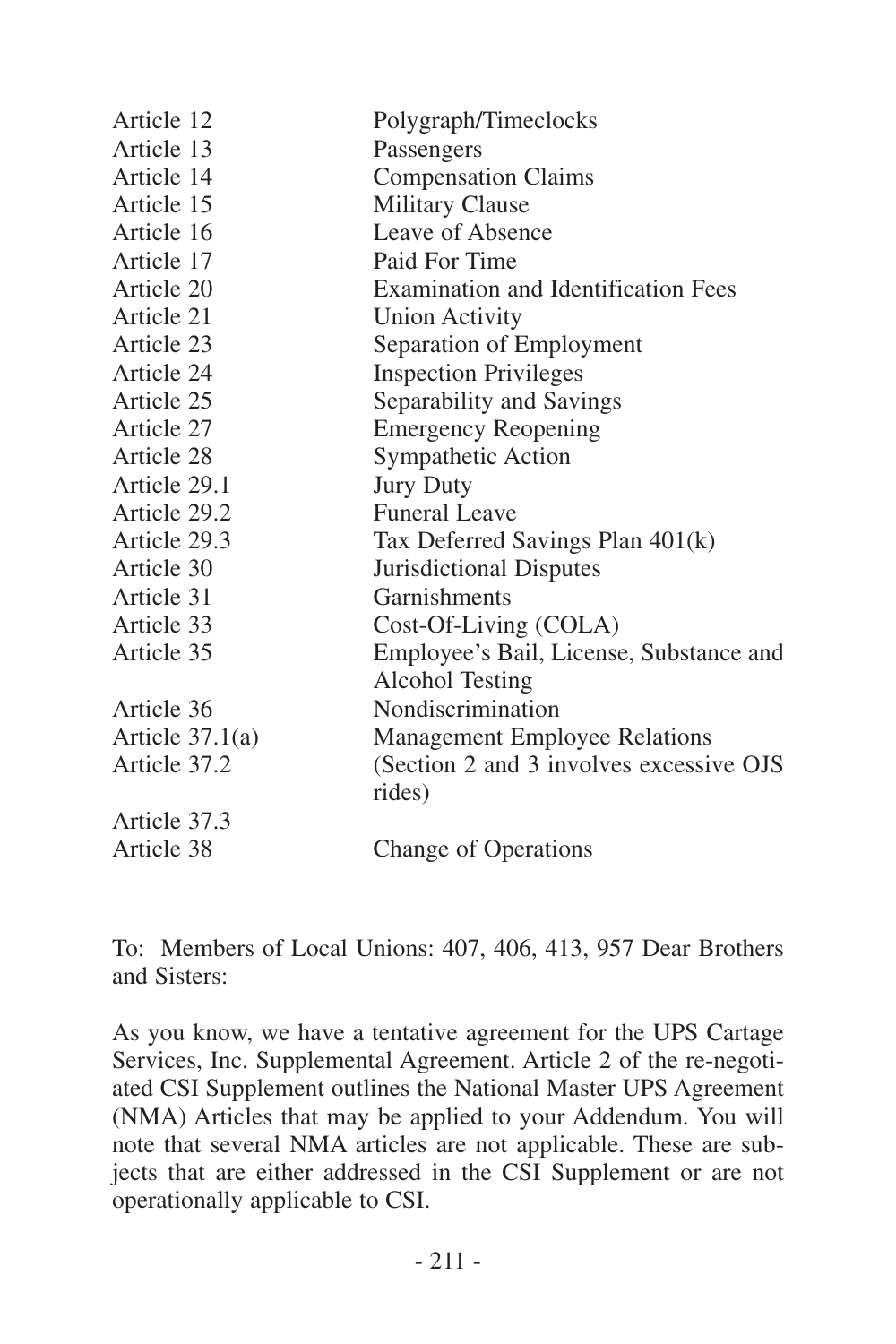| Article 1.1 thru 1.3 | Parties to the Agreement                       |
|----------------------|------------------------------------------------|
| Article 3.1 thru 3.6 | Recognition, Union Shop & Checkoff             |
| Article 4            | <b>Stewards</b>                                |
| Article 5            | <b>Sanitary Conditions</b>                     |
| Article 6.1 thru 6.4 | Extra Contract Agreements/Workweek             |
|                      | Reduction/New Equipment/Technological          |
|                      | Change                                         |
| Article 7            | Local and Area Grievance Machinery             |
| Article 8            | National Grievance Procedure                   |
| Article 9            | Protection of Rights                           |
| Article 12           | Polygraph/Timeclocks                           |
| Article 14           | <b>Compensation Claims</b>                     |
| Article 15           | <b>Military Clause</b>                         |
| Article 16           | Leave of Absence                               |
| Article 17           | Paid For Time                                  |
| Article 19           | Posting                                        |
| Article 20           | <b>Examination and Identification Fees</b>     |
| Article 21           | <b>Union Activity</b>                          |
| Article 23           | Separation of Employment                       |
| Article 24           | <b>Inspection Privileges</b>                   |
| Article 25           | Separability and Savings                       |
| Article 27           | <b>Emergency Reopening</b>                     |
| Article 28           | Sympathetic Action                             |
| Article 29.1         | <b>Jury Duty</b>                               |
| Article 29.2         | <b>Funeral Leave</b>                           |
| Article 29.3         | Tax Deferred Savings Plan 401(k)               |
| Article 30           | Jurisdictional Disputes                        |
| Article 31           | Garnishments                                   |
| Article 33           | Cost-Of-Living (COLA)                          |
| Article 35           | Employee's Bail, License, Substance and        |
|                      | Alcohol Testing                                |
| Article 36           | Nondiscrimination                              |
| Article $37.1(a)$    | Management Employee Relations                  |
| Article 37.2         | (Section 2 and 3 involves excessive OJS rides) |
| Article 37.3         |                                                |
| Article 38           | Change of Operations                           |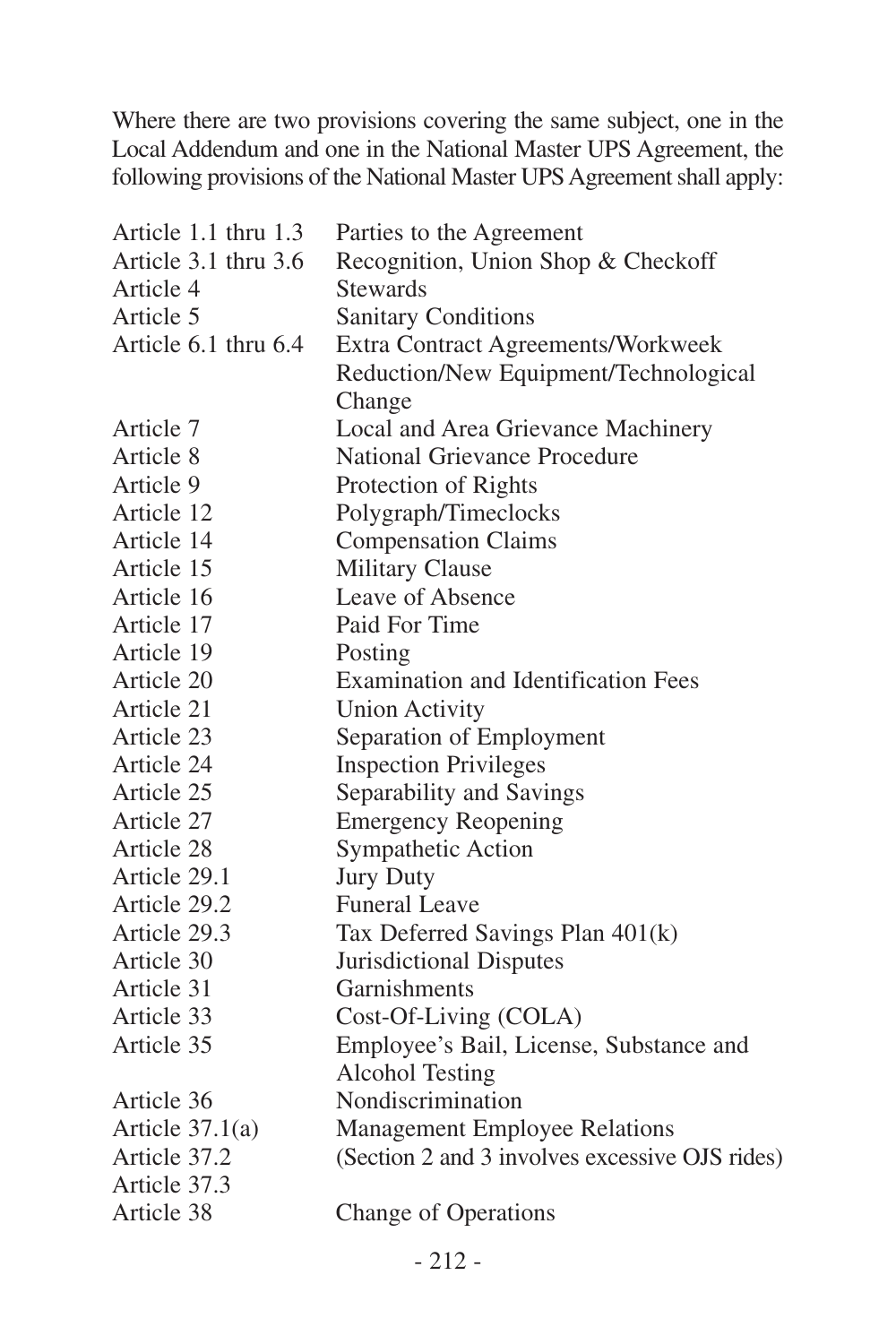To: Members of Local Union 107 Dear Brothers and Sisters:

As you know, we have a tentative agreement for the UPS Cartage Services, Inc. Supplemental Agreement. Article 2 of the re-negotiated CSI Supplement outlines the National Master UPS Agreement (NMA) Articles that may be applied to your Addendum. You will note that several NMA articles are not applicable. These are subjects that are either addressed in the CSI Supplement or are not operationally applicable to CSI.

| Parties to the Agreement                   |
|--------------------------------------------|
| Recognition, Union Shop & Checkoff         |
| <b>Stewards</b>                            |
| <b>Sanitary Conditions</b>                 |
| Extra Contract Agreements/Workweek         |
| Reduction/New Equipment/Technological      |
| Change                                     |
| Local and Area Grievance Machinery         |
| National Grievance Procedure               |
| Protection of Rights                       |
| Polygraph/Timeclocks                       |
| Passengers                                 |
| <b>Compensation Claims</b>                 |
| Military Clause                            |
| Leave of Absence                           |
| Paid For Time                              |
| Posting                                    |
| <b>Examination and Identification Fees</b> |
| <b>Union Activity</b>                      |
| Separation of Employment                   |
| <b>Inspection Privileges</b>               |
| Separability and Savings                   |
| <b>Emergency Reopening</b>                 |
| Sympathetic Action                         |
| <b>Jury Duty</b>                           |
|                                            |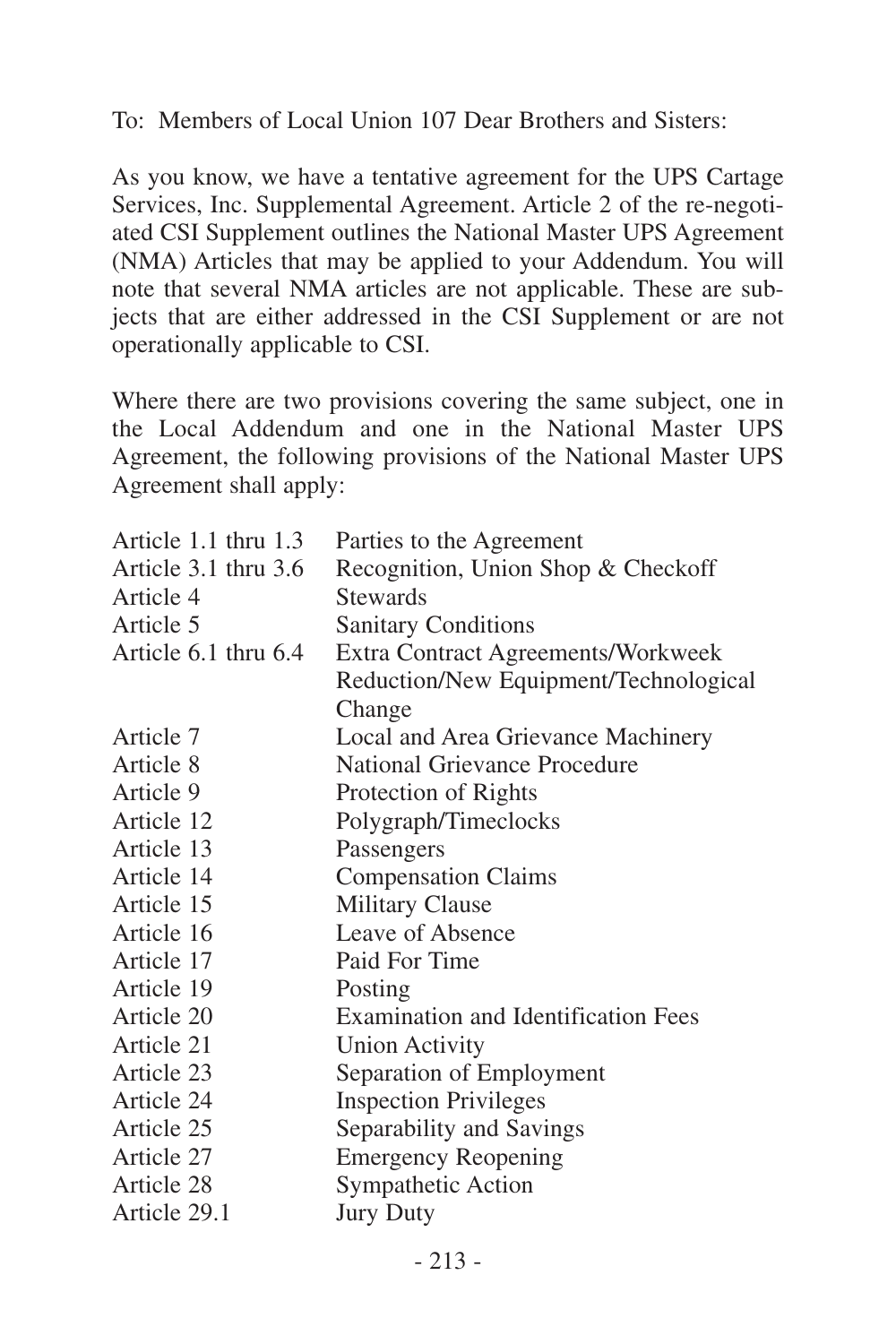| Article 29.2      | Funeral Leave                                              |
|-------------------|------------------------------------------------------------|
| Article 29.3      | Tax Deferred Savings Plan 401(k)                           |
| Article 30        | Jurisdictional Disputes                                    |
| Article 31        | Garnishments                                               |
| Article 33        | Cost-Of-Living (COLA)                                      |
| Article 35        | Employee's Bail, License, Substance and<br>Alcohol Testing |
| Article 36        | Nondiscrimination                                          |
| Article $37.1(a)$ | <b>Management Employee Relations</b>                       |
| Article 37.2      | (Section 2 and 3 involves excessive OJS<br>rides)          |
| Article 37.3      |                                                            |
| Article 38        | Change of Operations                                       |
| Article 42        | Uniforms                                                   |
|                   |                                                            |

To: Members of Local Union 500 Dear Brothers and Sisters:

As you know, we have a tentative agreement for the UPS Cartage Services, Inc. Supplemental Agreement. Article 2 of the re-negotiated CSI Supplement outlines the National Master UPS Agreement (NMA) Articles that may be applied to your Addendum. You will note that several NMA articles are not applicable. These are subjects that are either addressed in the CSI Supplement or are not operationally applicable to CSI.

| Article 1  | Recognition              |
|------------|--------------------------|
| Article 2  | <b>Union Shop</b>        |
| Article 3  | Wages                    |
| Article 4  | Company Seniority        |
| Article 6  | Vacations                |
| Article 7  | Absence                  |
| Article 8  | Seniority                |
| Article 9  | Maintenance of Standards |
| Article 10 | Grievance Procedure      |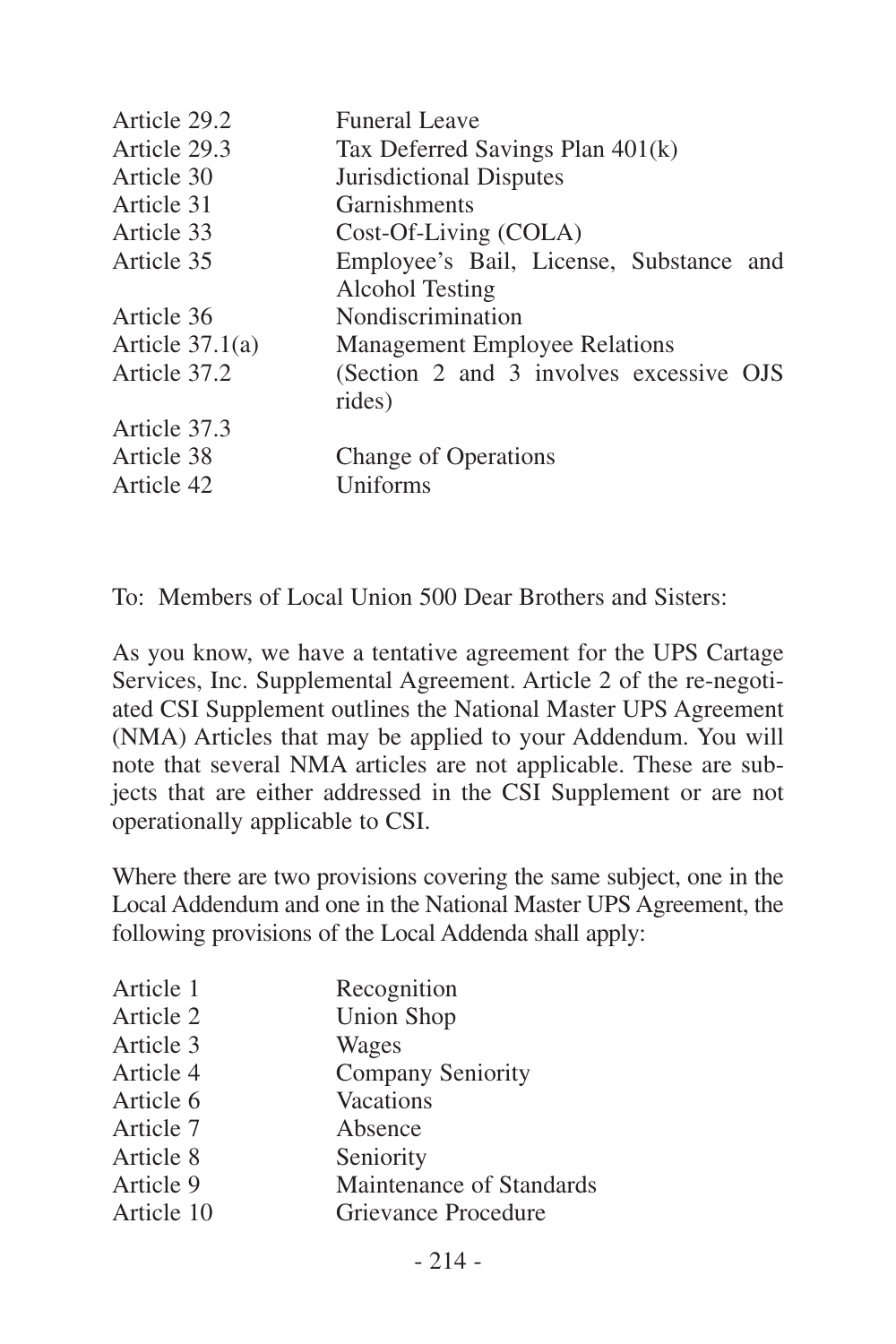| Article 11                        | Discharge or Suspension                                     |
|-----------------------------------|-------------------------------------------------------------|
| Article 12                        | Mergers, Consolidations, Absorptions                        |
| Article 13                        | No Strike, No Lock Out                                      |
| Article 17                        | Holidays                                                    |
| Article 18                        | <b>Shifts</b>                                               |
| Article 19                        | Union Cooperation                                           |
| Article 20                        | <b>Union Activities</b>                                     |
| Article 21                        | Separation of Employment                                    |
| Article 23                        | Death in Family                                             |
| Article 24                        | Work Day, Work Week                                         |
| Article 26                        | Pension                                                     |
| Article 28                        | Rescheduling                                                |
| Article 29                        | Equipment                                                   |
| Article 30                        | Non-Discrimination                                          |
| Article 31                        | Lie Detector Test                                           |
| Article 32                        | Replacement Employees                                       |
| Article 33                        | Severance Trust Fund                                        |
| Article 34                        | Duration Schedule "A"                                       |
| Appendix "A"                      |                                                             |
| Letter of Understanding, Pension  |                                                             |
|                                   | Memorandum of Understanding, Freight at Dock Door Letter of |
| Understanding, part-Time Vacation |                                                             |
|                                   | Letter of Understanding, Forcing Keyser-Templeton Letter    |

To: Members of Local Union 542 Dear Brothers and Sisters:

As you know, we have a tentative agreement for the UPS Cartage Services, Inc. Supplemental Agreement. Article 2 of the re-negotiated CSI Supplement outlines the National Master UPS Agreement (NMA) Articles that may be applied to your Addendum. You will note that several NMA articles are not applicable. These are subjects that are either addressed in the CSI Supplement or are not operationally applicable to CSI.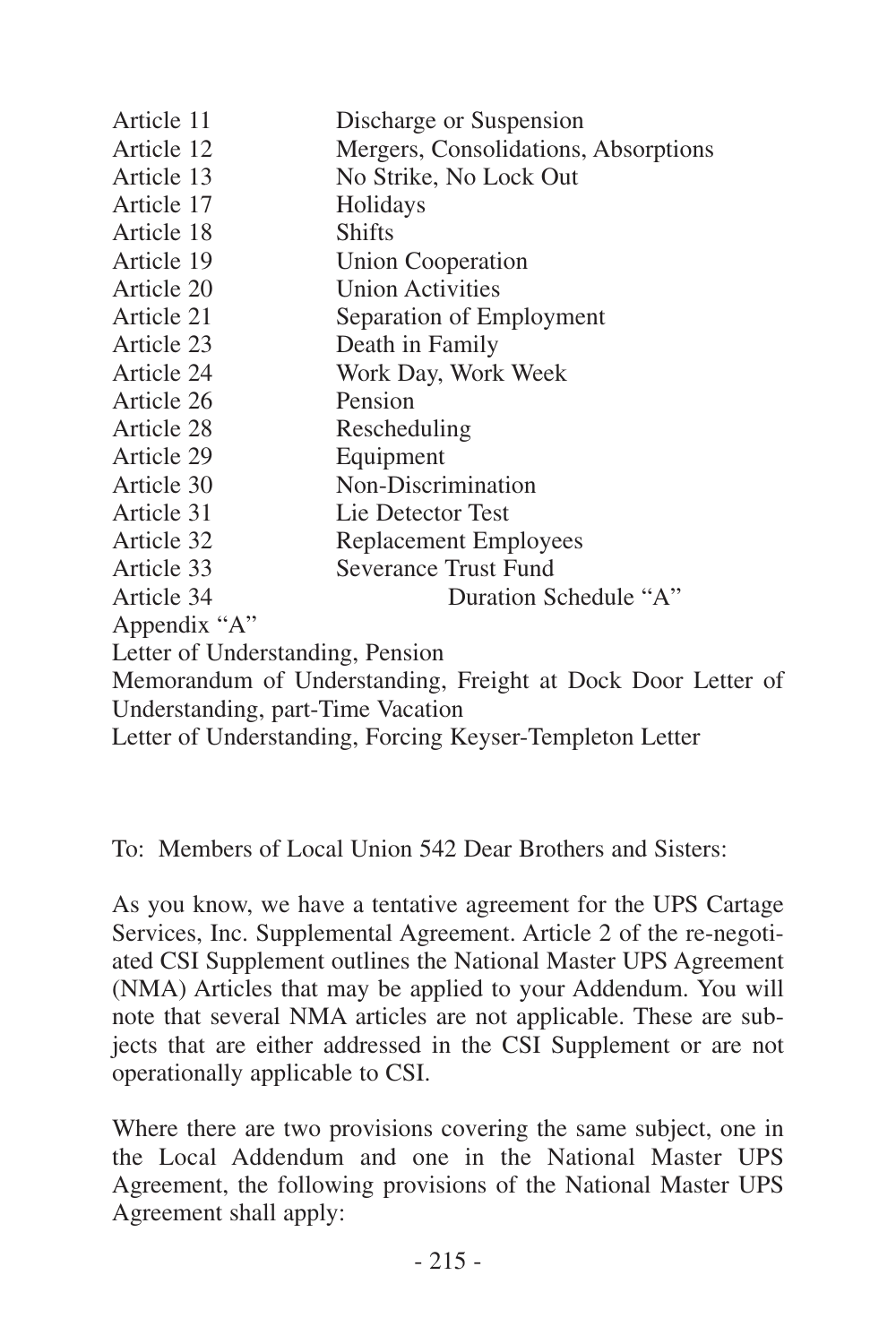| Article 1.1 thru 1.3     | Parties to the Agreement                   |
|--------------------------|--------------------------------------------|
| Article 3 excl Section 6 | Recognition, Union Shop & Checkoff         |
| Article 5                | <b>Sanitary Conditions</b>                 |
| Article 6.1 thru 6.4     | Extra Contract Agreements/Workweek         |
|                          | Reduction/New                              |
|                          | Equipment/Technological Change             |
| Article 7                | Local and Area Grievance Machinery         |
| Article 8                | National Grievance Procedure               |
| Article 9                | Protection of Rights                       |
| Article 13               | Passengers                                 |
| Article 12               | Polygraph/Timeclocks                       |
| Article 14               | <b>Compensation Claims</b>                 |
| Article 15               | <b>Military Clause</b>                     |
| Article 16               | Leave of Absence                           |
| Article 17               | Paid For Time                              |
| Article 19               | Posting                                    |
| Article 20               | <b>Examination and Identification Fees</b> |
| Article 21               | <b>Union Activity</b>                      |
| Article 23               | Separation of Employment                   |
| Article 24               | <b>Inspection Privileges</b>               |
| Article 25               | Separability and Savings                   |
| Article 27               | <b>Emergency Reopening</b>                 |
| Article 28               | Sympathetic Action                         |
| Article 29.3             | Tax Deferred Savings Plan 401(k)           |
| Article 30               | Jurisdictional Disputes                    |
| Article 31               | Garnishments                               |
| Article 33               | Cost-Of-Living (COLA)                      |
| Article 35               | Employee's Bail, License, Substance        |
|                          | and Alcohol Testing                        |
| Article 36               | Nondiscrimination                          |
| Article $37.1(a)$        | Management Employee Relations              |
| Article 37.2 (           | Section 2 and 3 involves excessive OJS     |
|                          | rides)                                     |
| Article 37.3             |                                            |
| Article 38               | Change of Operations                       |
| Article 42               | Uniforms                                   |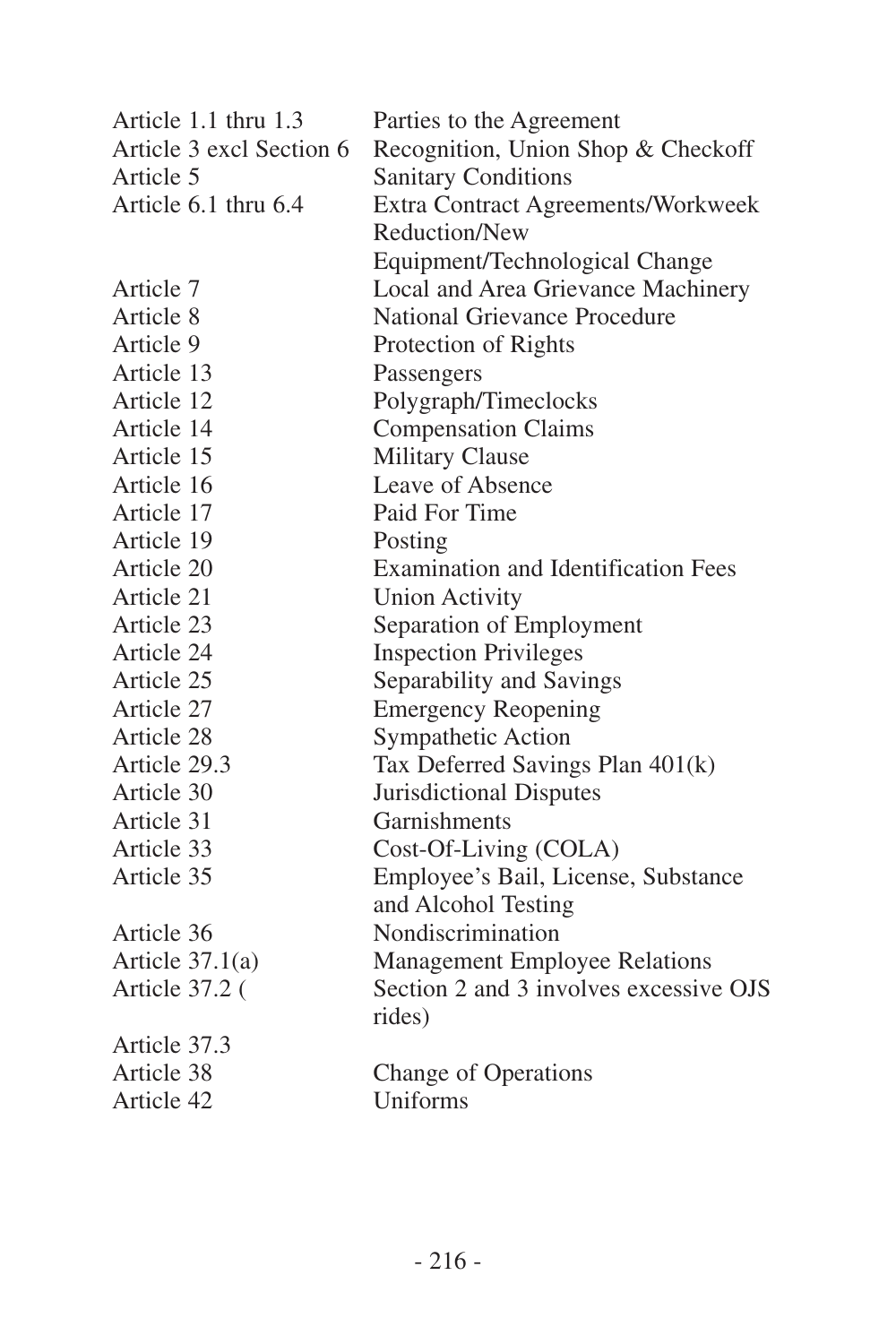To: Members of Local Union 560 Dear Brothers and Sisters:

As you know, we have a tentative agreement for the UPS Cartage Services, Inc. Supplemental Agreement. Article 2 of the re-negotiated CSI Supplement outlines the National Master UPS Agreement (NMA) Articles that may be applied to your Addendum. You will note that several NMA articles are not applicable. These are subjects that are either addressed in the CSI Supplement or are not operationally applicable to CSI.

| Article 1.1 thru 1.3     | Parties to the Agreement                 |
|--------------------------|------------------------------------------|
| Article 3 excl Section 6 | Recognition, Union Shop & Checkoff       |
| Article 5                | <b>Sanitary Conditions</b>               |
| Article 7                | Local and Area Grievance Machinery       |
| Article 8                | National Grievance Procedure             |
| Article 14.2 and 14.3    | <b>Compensation Claims</b>               |
| Article 16               | Leave of Absence                         |
| Article 17               | Paid For Time                            |
| Article 19               | Posting                                  |
| Article 23               | Separation of Employment                 |
| Article 24               | <b>Inspection Privileges</b>             |
| Article 25               | Separability and Savings                 |
| Article 27               | <b>Emergency Reopening</b>               |
| Article 28               | Sympathetic Action                       |
| Article 29.3             | Tax Deferred Savings Plan 401(k)         |
| Article 30               | Jurisdictional Disputes                  |
| Article 31               | Garnishments                             |
| Article 33               | Cost-Of-Living (COLA)                    |
| Article 35               | Employee's Bail, License, Substance      |
|                          | and Alcohol Testing                      |
| Article 36               | Nondiscrimination                        |
| Article $37.1(a)$        | Management Employee Relations            |
| Article 37.2             | (Section 2 and 3 involves excessive OJS) |
|                          | rides)                                   |
| Article 37.3             |                                          |
| Article 38               | Change of Operations                     |
|                          |                                          |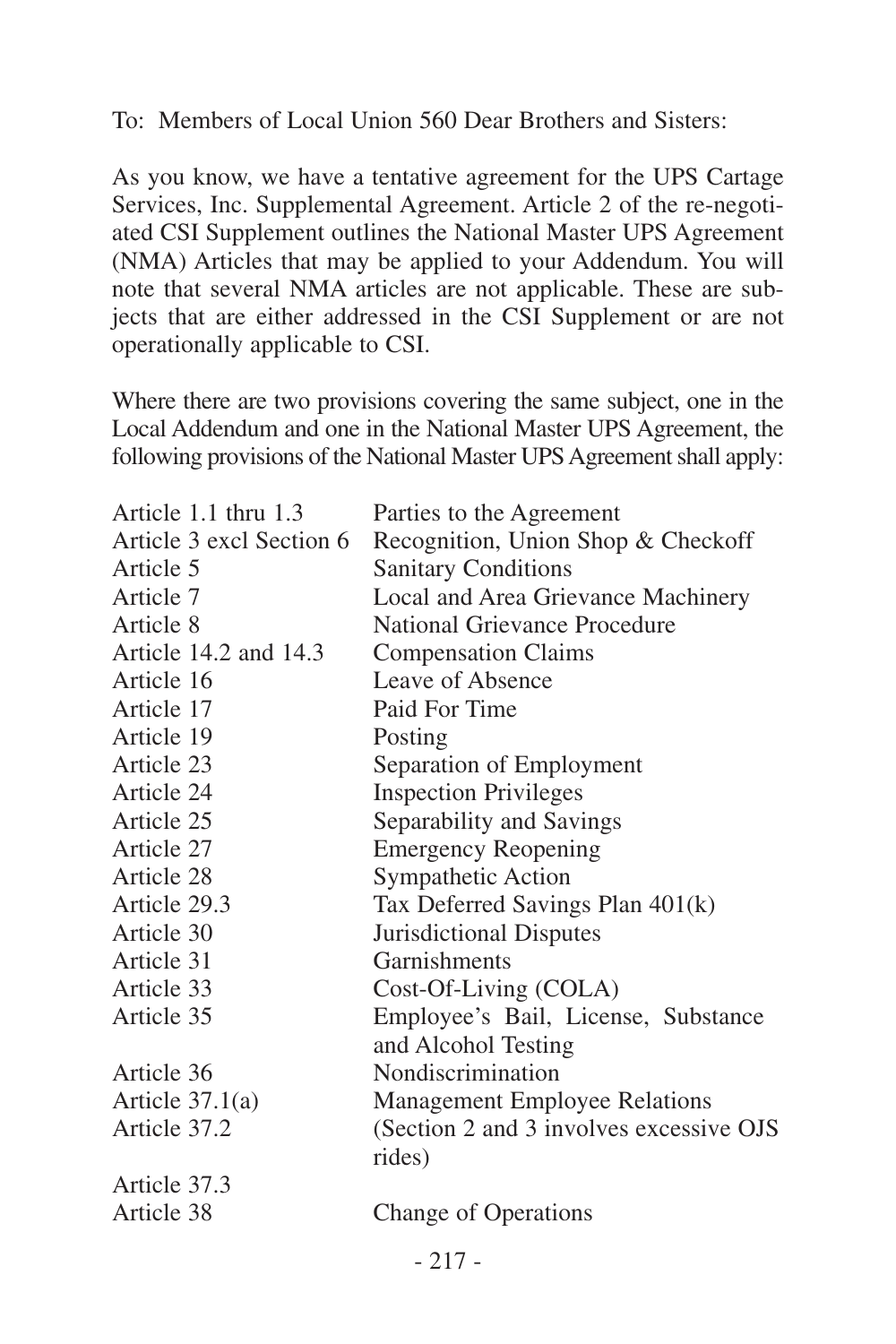To: Members of Local Unions: 600 and 135 Dear Brothers and Sisters:

As you know, we have a tentative agreement for the UPS Cartage Services, Inc. Supplemental Agreement. Article 2 of the re-negotiated CSI Supplement outlines the National Master UPS Agreement (NMA) Articles that may be applied to your Addendum. You will note that several NMA articles are not applicable. These are subjects that are either addressed in the CSI Supplement or are not operationally applicable to CSI.

| Article 1.1 thru 1.3 | Parties to the Agreement                   |
|----------------------|--------------------------------------------|
| Article 3.1 thru 3.6 | Recognition, Union Shop & Checkoff Article |
| 4                    | Stewards                                   |
| Article 5            | <b>Sanitary Conditions</b>                 |
| Article 6.1 thru 6.4 | Extra Contract Agreements/Workweek         |
|                      | Reduction/New Equipment/Technological      |
|                      | Change                                     |
| Article 7            | Local and Area Grievance Machinery         |
| Article 8            | National Grievance Procedure               |
| Article 12           | Polygraph/Timeclocks                       |
| Article 15           | <b>Military Clause</b>                     |
| Article 16.3         | Leave of Absence                           |
| Article 17           | Paid For Time                              |
| Article 19           | Posting                                    |
| Article 21           | <b>Union Activity</b>                      |
| Article 23           | Separation of Employment                   |
| Article 24           | <b>Inspection Privileges</b>               |
| Article 25           | Separability and Savings                   |
| Article 27           | <b>Emergency Reopening</b>                 |
| Article 28           | Sympathetic Action                         |
| Article 29.1         | <b>Jury Duty</b>                           |
| Article 29.2         | <b>Funeral Leave</b>                       |
| Article 29.3         | Tax Deferred Savings Plan 401(k)           |
| Article 30           | Jurisdictional Disputes                    |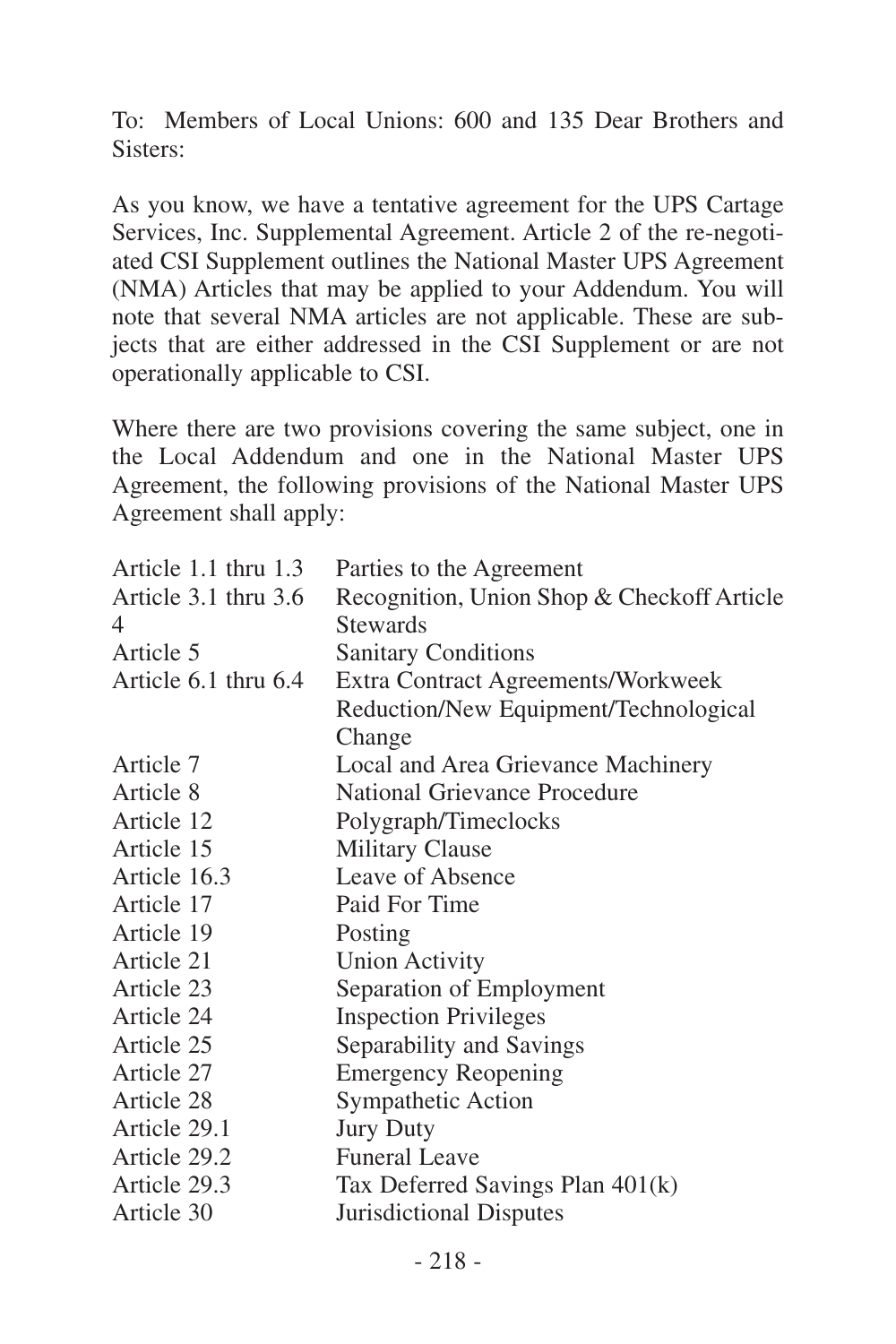| Article 33        | Cost-Of-Living (COLA)                                      |
|-------------------|------------------------------------------------------------|
| Article 35        | Employee's Bail, License, Substance and<br>Alcohol Testing |
| Article 36        | Nondiscrimination                                          |
| Article $37.1(a)$ | Management Employee Relations                              |
| Article 37.2      | (Section 2 and 3 involves excessive OJS)<br>rides)         |
| Article 37.3      |                                                            |
| Article 38        | Change of Operations                                       |
| Article 42        | Uniforms                                                   |

To: Members of Local Union 638 Dear Brothers and Sisters:

As you know, we have a tentative agreement for the UPS Cartage Services, Inc. Supplemental Agreement. Article 2 of the re-negotiated CSI Supplement outlines the National Master UPS Agreement (NMA) Articles that may be applied to your Addendum. You will note that several NMA articles are not applicable. These are subjects that are either addressed in the CSI Supplement or are not operationally applicable to CSI.

| Article 1.1 thru 1.3 | Parties to the Agreement              |
|----------------------|---------------------------------------|
| Article 3.1 thru 3.6 | Recognition, Union Shop & Checkoff    |
| Article 4            | <b>Stewards</b>                       |
| Article 5            | <b>Sanitary Conditions</b>            |
| Article 6.1 thru 6.4 | Extra Contract Agreements/Workweek    |
|                      | Reduction/New Equipment/Technological |
|                      | Change                                |
| Article 7            | Local and Area Grievance Machinery    |
| Article 8            | National Grievance Procedure          |
| Article 9            | Protection of Rights                  |
| Article 12           | Polygraph/Timeclocks                  |
| Article 13           | Passengers                            |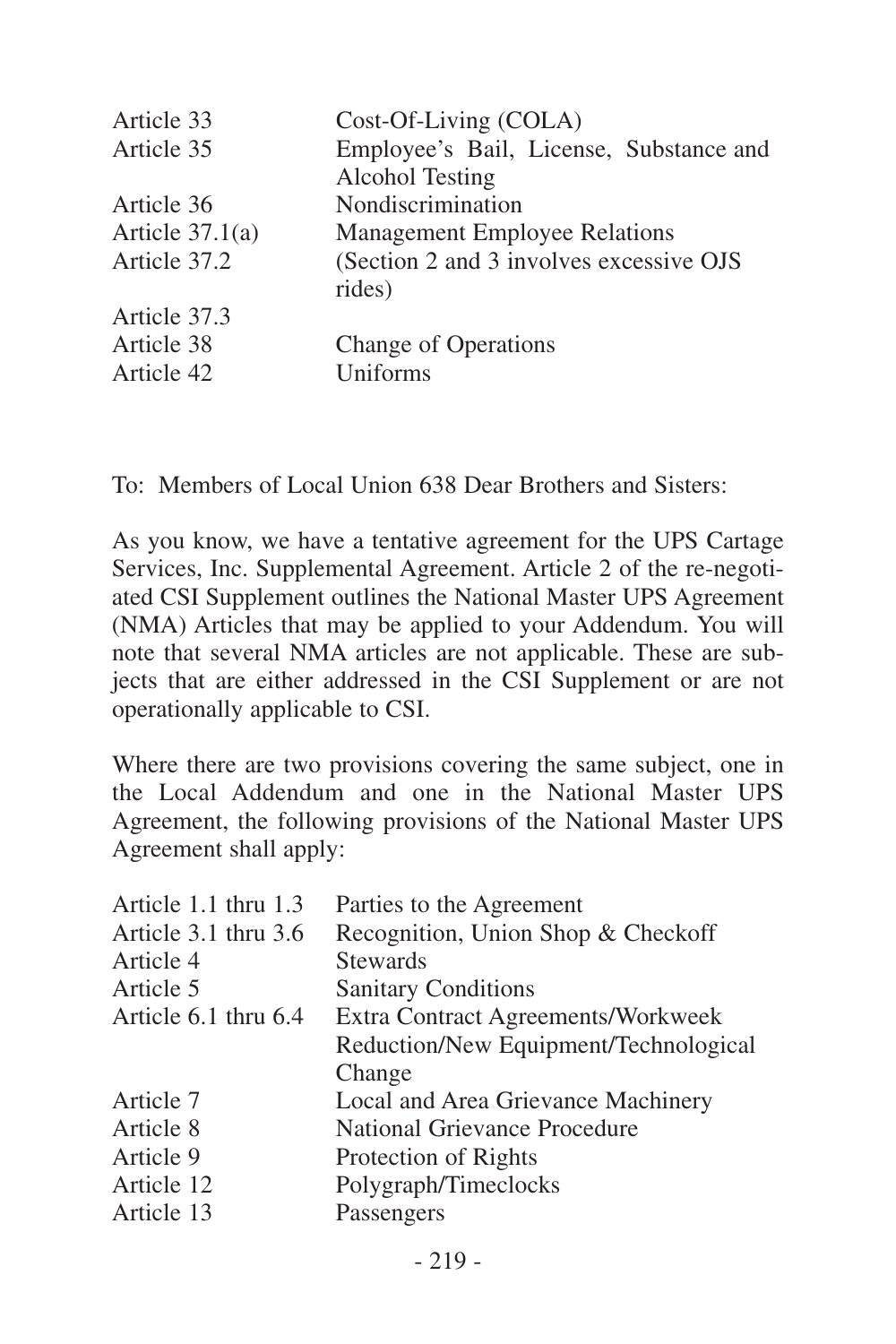| Article 14        | <b>Compensation Claims</b>                 |
|-------------------|--------------------------------------------|
| Article 15        | Military Clause                            |
| Article 16        | Leave of Absence                           |
| Article 17        | Paid For Time                              |
| Article 19        | Posting                                    |
| Article 20        | <b>Examination and Identification Fees</b> |
| Article 21        | Union Activity                             |
| Article 23        | Separation of Employment                   |
| Article 24        | <b>Inspection Privileges</b>               |
| Article 25        | Separability and Savings                   |
| Article 27        | <b>Emergency Reopening</b>                 |
| Article 28        | Sympathetic Action                         |
| Article 29.1      | <b>Jury Duty</b>                           |
| Article 29.2      | <b>Funeral Leave</b>                       |
| Article 29.3      | Tax Deferred Savings Plan 401(k)           |
| Article 30        | Jurisdictional Disputes                    |
| Article 31        | Garnishments                               |
| Article 33        | Cost-Of-Living (COLA)                      |
| Article 35        | Employee's Bail, License, Substance and    |
|                   | Alcohol Testing                            |
| Article 36        | Nondiscrimination                          |
| Article $37.1(a)$ | Management Employee Relations              |
| Article 37.2      | (Section 2 and 3 involves excessive OJS)   |
|                   | rides)                                     |
| Article 37.3      |                                            |
| Article 38        | Change of Operations                       |
| Article 42        | Uniforms                                   |
|                   |                                            |

To: Members of Local Union 667 Dear Brothers and Sisters:

As you know, we have a tentative agreement for the UPS Cartage Services, Inc. Supplemental Agreement. Article 2 of the re-negotiated CSI Supplement outlines the National Master UPS Agreement (NMA) Articles that may be applied to your Addendum. You will note that several NMA articles are not applicable. These are subjects that are either addressed in the CSI Supplement or are not operationally applicable to CSI.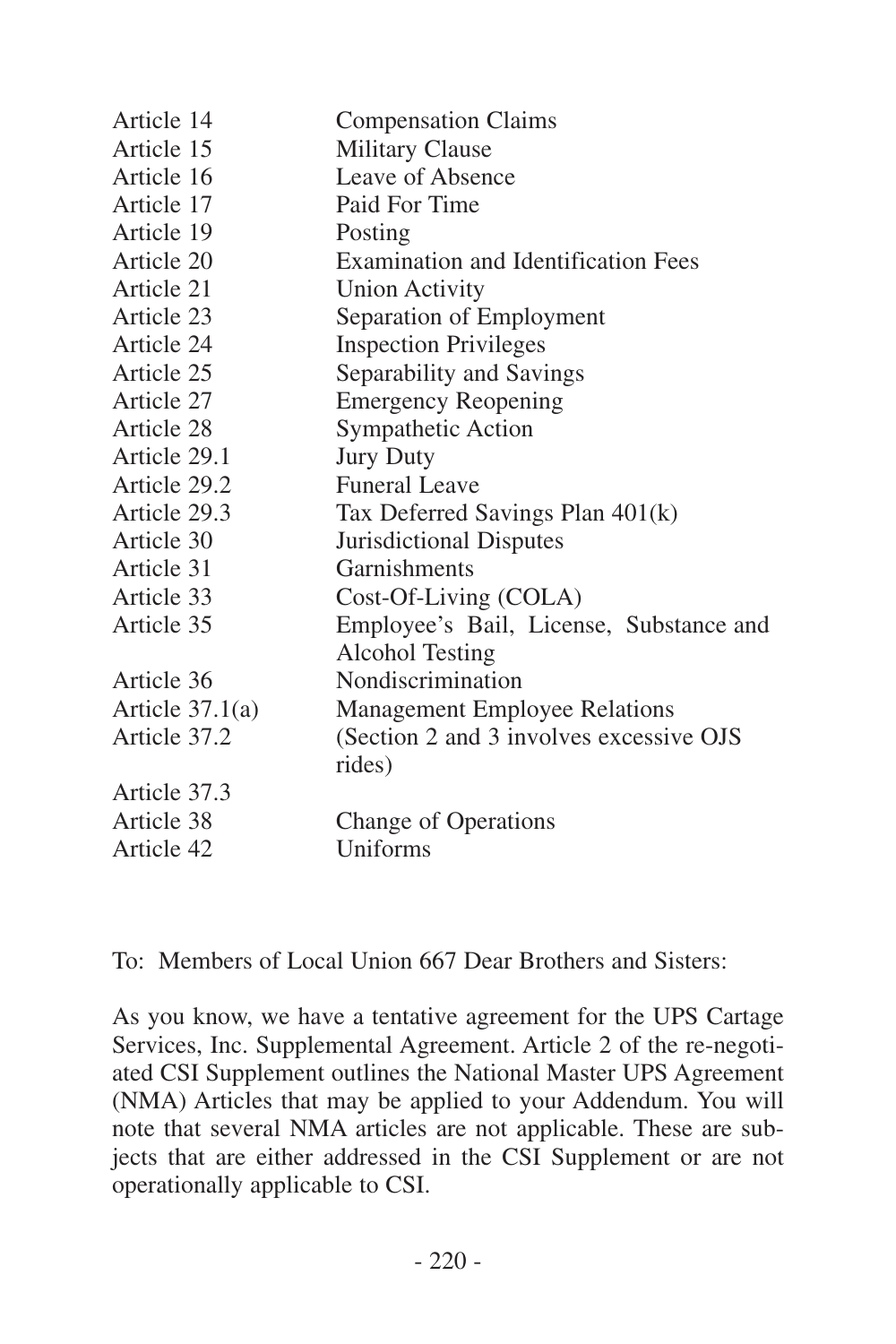| Article 1.1 and 1.3  | Parties to the Agreement                   |
|----------------------|--------------------------------------------|
| Article 3.1 thru 3.6 | Recognition, Union Shop & Checkoff         |
| Article 4            | <b>Stewards</b>                            |
| Article 5            | <b>Sanitary Conditions</b>                 |
| Article 6.1 thru 6.4 | Extra Contract Agreements/Workweek         |
|                      | Reduction/New Equipment/Technological      |
|                      | Change                                     |
| Article 7            | Local and Area Grievance Machinery         |
| Article 8            | National Grievance Procedure               |
| Article 9            | Protection of Rights                       |
| Article 12           | Polygraph/Timeclocks                       |
| Article 13           | Passengers                                 |
| Article 14           | <b>Compensation Claims</b>                 |
| Article 15           | Military Clause                            |
| Article 16           | Leave of Absence                           |
| Article 17           | Paid For Time                              |
| Article 19           | Posting                                    |
| Article 20           | <b>Examination and Identification Fees</b> |
| Article 21           | <b>Union Activity</b>                      |
| Article 23           | Separation of Employment                   |
| Article 24           | <b>Inspection Privileges</b>               |
| Article 25           | Separability and Savings                   |
| Article 27           | <b>Emergency Reopening</b>                 |
| Article 28           | Sympathetic Action                         |
| Article 29.1         | <b>Jury Duty</b>                           |
| Article 29.2         | <b>Funeral Leave</b>                       |
| Article 29.3         | Tax Deferred Savings Plan 401(k)           |
| Article 30           | Jurisdictional Disputes                    |
| Article 31           | Garnishments                               |
| Article 33           | Cost-Of-Living (COLA)                      |
| Article 35           | Employee's Bail, License, Substance and    |
|                      | Alcohol Testing                            |
| Article 36           | Nondiscrimination                          |
| Article $37.1(a)$    | Management Employee Relations              |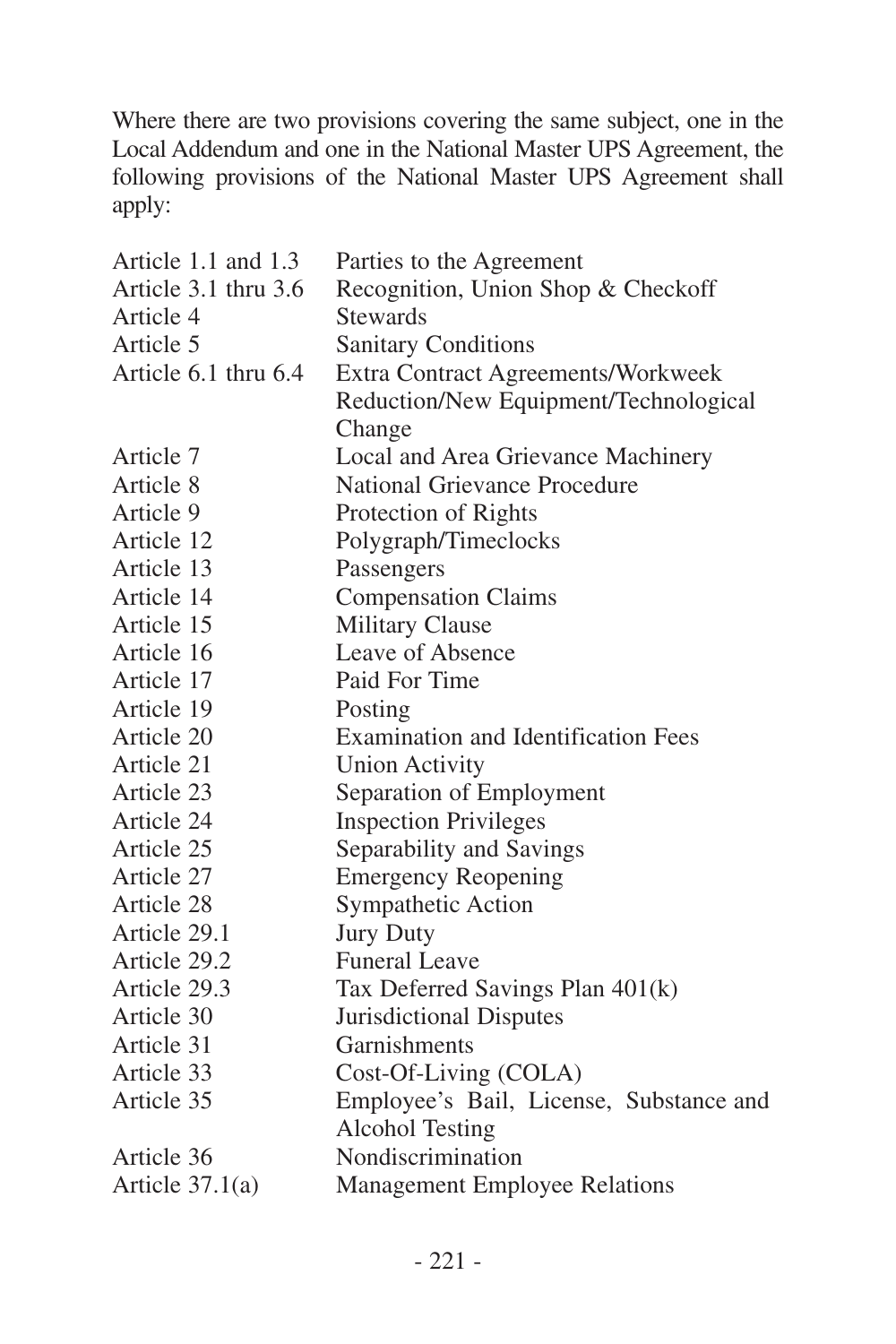| Article 37.2 | (Section 2 and 3 involves excessive OJS)<br>rides) |
|--------------|----------------------------------------------------|
| Article 37.3 |                                                    |
| Article 38   | Change of Operations                               |
| Article 42   | Uniforms                                           |
|              |                                                    |

To: Members of Local Union 688 Dear Brothers and Sisters:

As you know, we have a tentative agreement for the UPS Cartage Services, Inc. Supplemental Agreement. Article 2 of the re-negotiated CSI Supplement outlines the National Master UPS Agreement (NMA) Articles that may be applied to your Addendum. You will note that several NMA articles are not applicable. These are subjects that are either addressed in the CSI Supplement or are not operationally applicable to CSI.

| Article 1.1 thru 1.3     | Parties to the Agreement            |
|--------------------------|-------------------------------------|
| Article 3.1 thru 3.6     | Recognition, Union Shop & Checkoff  |
| Article 4                | <b>Stewards</b>                     |
| Article 5                | <b>Sanitary Conditions</b>          |
| Article 6.1 thru 6.4     | Extra Contract Agreements/Workweek  |
|                          | Reduction/New                       |
|                          | Equipment/Technological Change      |
| Article 7                | Local and Area Grievance Machinery  |
| Article 8                | National Grievance Procedure        |
| Article 9                | Protection of Rights                |
| Article 15               | Military Clause                     |
| Article 16.4, 16.5, 16.6 | Leave of Absence                    |
| Article 17               | Paid For Time                       |
| Article 19               | Posting                             |
| Article 20               | Examination and Identification Fees |
| Article 21               | Union Activity                      |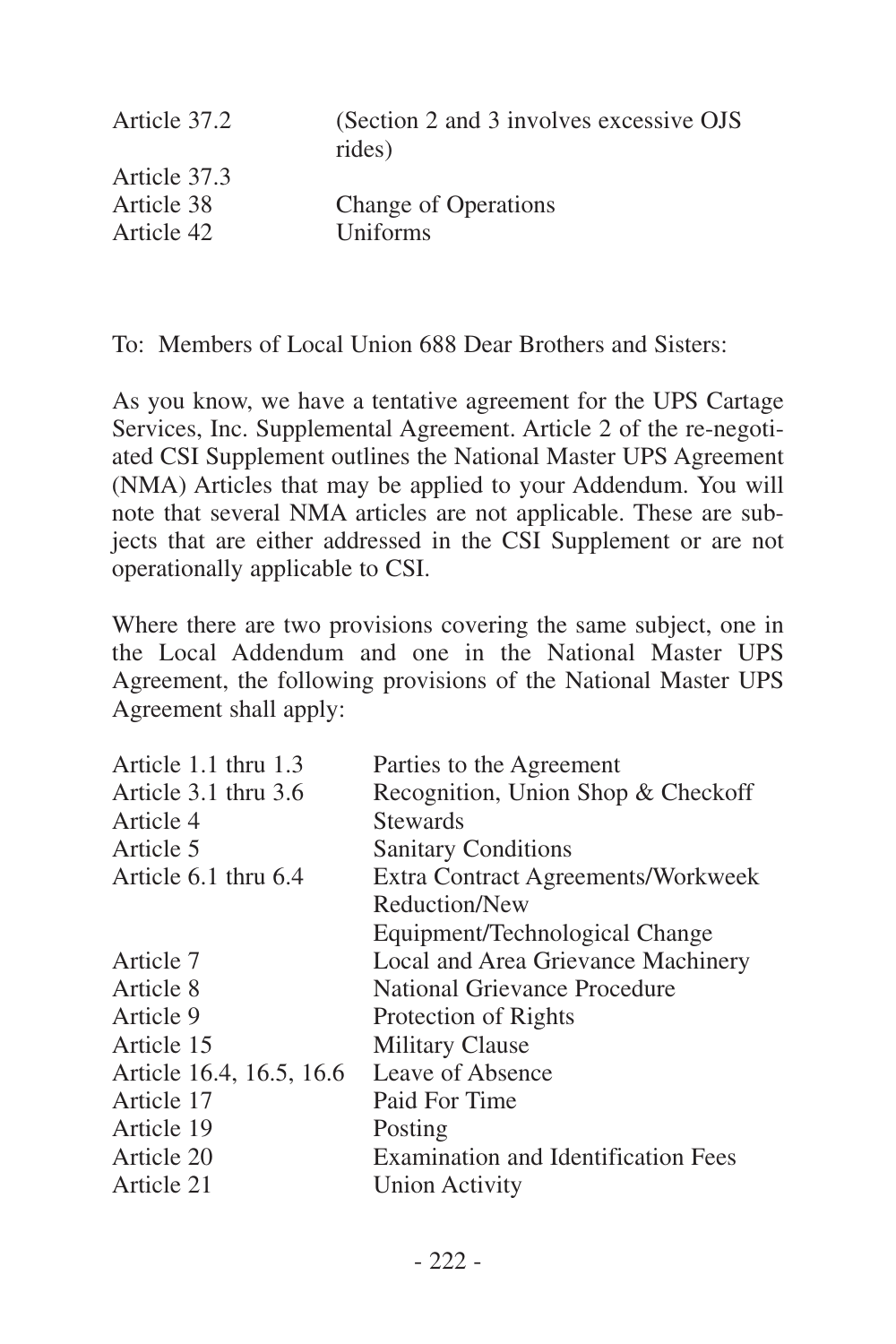| Article 23        | Separation of Employment             |
|-------------------|--------------------------------------|
| Article 24        | <b>Inspection Privileges</b>         |
| Article 25        | Separability and Savings             |
| Article 27        | <b>Emergency Reopening</b>           |
| Article 28        | Sympathetic Action                   |
| Article 29.1      | <b>Jury Duty</b>                     |
| Article 29.2      | <b>Funeral Leave</b>                 |
| Article 29.3      | Tax Deferred Savings Plan 401(k)     |
| Article 30        | Jurisdictional Disputes              |
| Article 31        | Garnishments                         |
| Article 33        | Cost-Of-Living (COLA)                |
| Article 35        | Employee's Bail, License, Substance  |
|                   | and Alcohol Testing                  |
| Article 36        | Nondiscrimination                    |
| Article $37.1(a)$ | <b>Management Employee Relations</b> |
| Article 38        | Change of Operations                 |
|                   |                                      |

To: Members of Local Union 710 Dear Brothers and Sisters:

As you know, we have a tentative agreement for the UPS Cartage Services, Inc. Supplemental Agreement. Article 2 of the re-negotiated CSI Supplement outlines the National Master UPS Agreement (NMA) Articles that may be applied to your Addendum. You will note that several NMA articles are not applicable. These are subjects that are either addressed in the CSI Supplement or are not operationally applicable to CSI.

| Article 1.1 thru 1.3 | Parties to the Agreement              |
|----------------------|---------------------------------------|
| Article 3.1 thru 3.6 | Recognition, Union Shop & Checkoff    |
| Article 5            | <b>Sanitary Conditions</b>            |
| Article 6.1 thru 6.4 | Extra Contract Agreements/Workweek    |
|                      | Reduction/New Equipment/Technological |
|                      | Change                                |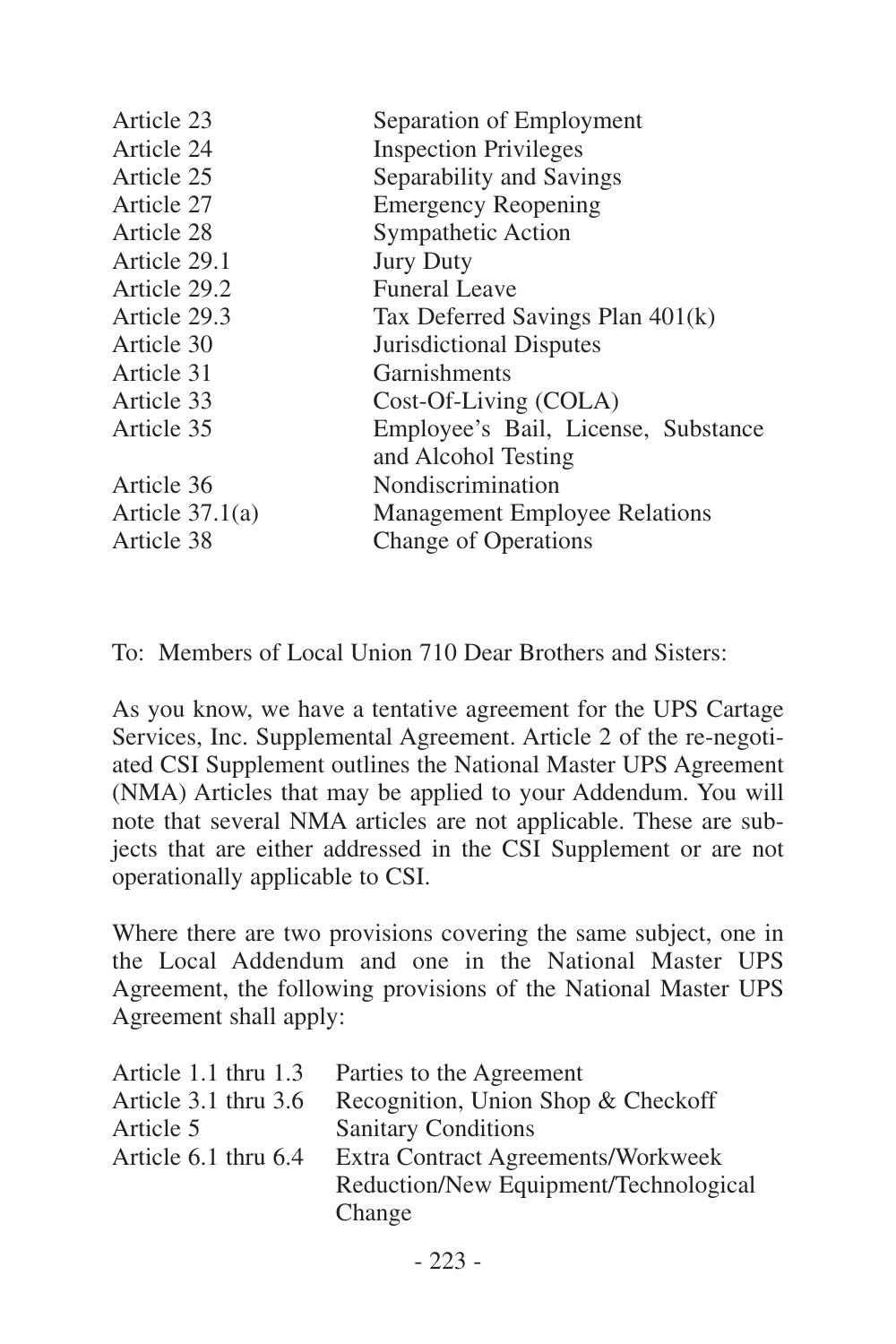| Article 7         | Local and Area Grievance Machinery       |
|-------------------|------------------------------------------|
| Article 8         | National Grievance Procedure             |
| Article 9         | Protection of Rights                     |
| Article 12        | Polygraph/Timeclocks                     |
| Article 14        | <b>Compensation Claims</b>               |
| Article 15        | Military Clause                          |
| Article 16        | Leave of Absence                         |
| Article 17        | Paid For Time                            |
| Article 19        | Posting                                  |
| Article 20        | Examination and Identification Fees      |
| Article 21        | <b>Union Activity</b>                    |
| Article 23        | Separation of Employment                 |
| Article 24        | <b>Inspection Privileges</b>             |
| Article 25        | Separability and Savings                 |
| Article 27        | <b>Emergency Reopening</b>               |
| Article 28        | Sympathetic Action                       |
| Article 29.1      | <b>Jury Duty</b>                         |
| Article 29.2      | <b>Funeral Leave</b>                     |
| Article 29.3      | Tax Deferred Savings Plan 401(k)         |
| Article 30        | Jurisdictional Disputes                  |
| Article 31        | Garnishments                             |
| Article 33        | Cost-Of-Living (COLA)                    |
| Article 35        | Employee's Bail, License, Substance and  |
|                   | Alcohol Testing                          |
| Article 36        | Nondiscrimination                        |
| Article $37.1(a)$ | Management Employee Relations            |
| Article 37.2      | (Section 2 and 3 involves excessive OJS) |
|                   | rides)                                   |
| Article 37.3      |                                          |
| Article 38        | Change of Operations                     |

To: Members of Local Union 728 Dear Brothers and Sisters:

As you know, we have a tentative agreement for the UPS Cartage Services, Inc. Supplemental Agreement. Article 2 of the re-negotiated CSI Supplement outlines the National Master UPS Agreement (NMA) Articles that may be applied to your Addendum. You will note that several NMA articles are not applicable. These are sub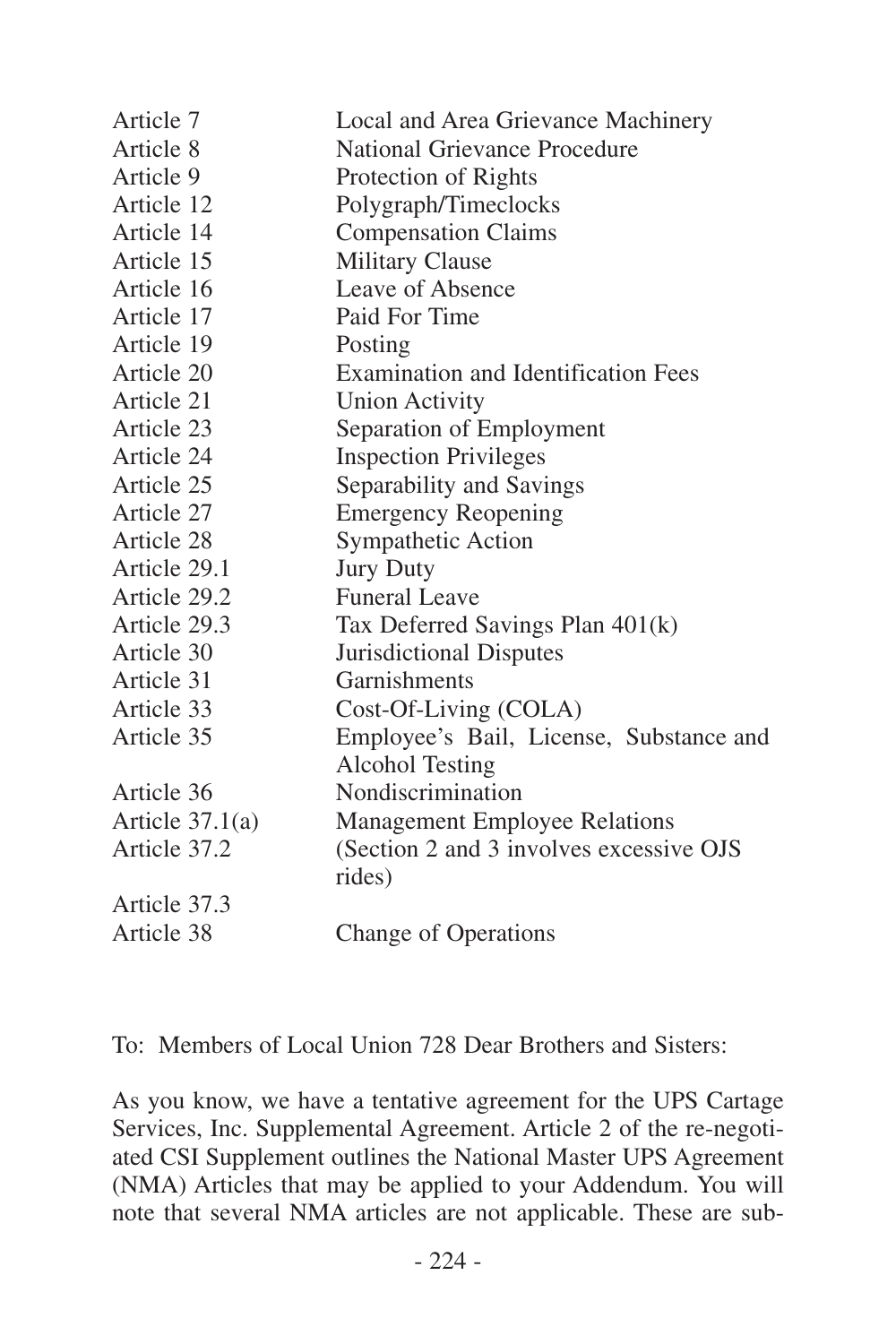jects that are either addressed in the CSI Supplement or are not operationally applicable to CSI.

| Article 1.1 thru 1.3 | Parties to the Agreement                   |
|----------------------|--------------------------------------------|
| Article 3.1 thru 3.6 | Recognition, Union Shop & Checkoff         |
| Article 4            | <b>Stewards</b>                            |
| Article 5            | <b>Sanitary Conditions</b>                 |
| Article 6.1 thru 6.4 | Extra Contract Agreements/Workweek         |
|                      | Reduction/New Equipment/Technological      |
|                      | Change                                     |
| Article 7            | Local and Area Grievance Machinery         |
| Article 8            | National Grievance Procedure               |
| Article 9            | Protection of Rights                       |
| Article 12           | Polygraph/Timeclocks                       |
| Article 13           | Passengers                                 |
| Article 14           | <b>Compensation Claims</b>                 |
| Article 15           | <b>Military Clause</b>                     |
| Article 16           | Leave of Absence                           |
| Article 17           | Paid For Time                              |
| Article 19           | Posting                                    |
| Article 20           | <b>Examination and Identification Fees</b> |
| Article 21           | <b>Union Activity</b>                      |
| Article 23           | Separation of Employment                   |
| Article 24           | <b>Inspection Privileges</b>               |
| Article 25           | Separability and Savings                   |
| Article 27           | <b>Emergency Reopening</b>                 |
| Article 28           | Sympathetic Action                         |
| Article 29.1         | <b>Jury Duty</b>                           |
| Article 29.2         | <b>Funeral Leave</b>                       |
| Article 29.3         | Tax Deferred Savings Plan 401(k)           |
| Article 30           | Jurisdictional Disputes                    |
| Article 31           | Garnishments                               |
| Article 33           | Cost-Of-Living (COLA)                      |
| Article 35           | Employee's Bail, License, Substance and    |
|                      | <b>Alcohol Testing</b>                     |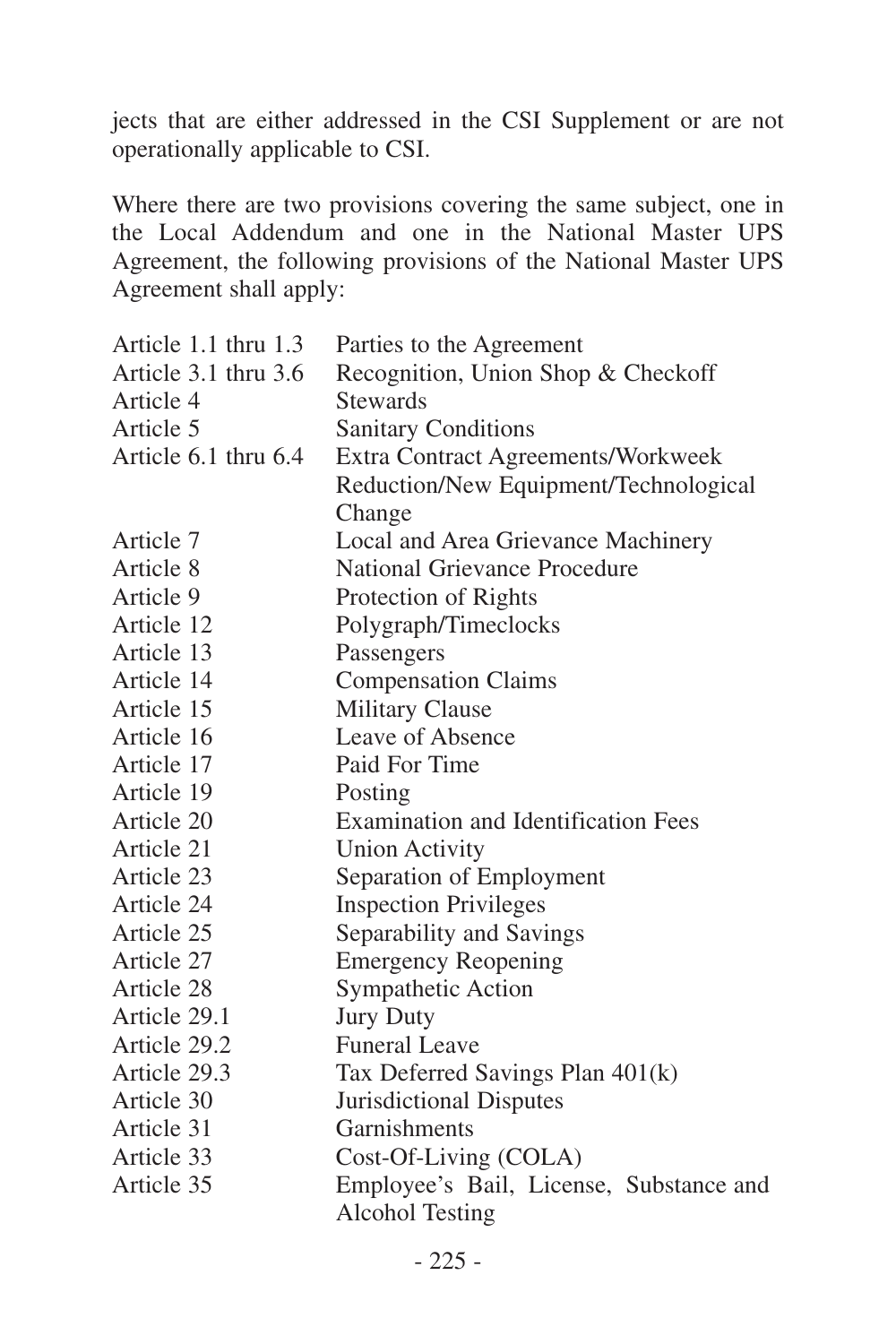| Article 36<br>Article $37.1(a)$ | Nondiscrimination<br><b>Management Employee Relations</b> |
|---------------------------------|-----------------------------------------------------------|
|                                 |                                                           |
| Article 37.2                    | (Section 2 and 3 involves excessive OJS)<br>rides)        |
| Article 37.3                    |                                                           |
| Article 38                      | Change of Operations                                      |
| Article 42                      | Uniforms                                                  |
|                                 |                                                           |

To: Members of Local Union 745 Dear Brothers and Sisters:

As you know, we have a tentative agreement for the UPS Cartage Services, Inc. Supplemental Agreement. Article 2 of the re-negotiated CSI Supplement outlines the National Master UPS Agreement (NMA) Articles that may be applied to your Addendum. You will note that several NMA articles are not applicable. These are subjects that are either addressed in the CSI Supplement or are not operationally applicable to CSI.

| Article 1.1 thru 1.3                    | Parties to the Agreement                   |
|-----------------------------------------|--------------------------------------------|
| Article 3.1 thru 3.6                    | Recognition, Union Shop & Checkoff         |
| Article 4                               | <b>Stewards</b>                            |
| Article 5                               | <b>Sanitary Conditions</b>                 |
| Article 6.1 thru 6.4                    | Extra Contract Agreements/Workweek         |
|                                         | Reduction/New Equipment/Technological      |
|                                         | Change                                     |
| Article 7                               | Local and Area Grievance Machinery         |
| Article 8                               | National Grievance Procedure               |
| Article 9                               | Protection of Rights                       |
| Article 14.3                            | <b>Compensation Claims</b>                 |
| Article 15                              | Military Clause                            |
| Article 16.3 thru 16.6 Leave of Absence |                                            |
| Article 19                              | Posting                                    |
| Article 20                              | <b>Examination and Identification Fees</b> |
|                                         |                                            |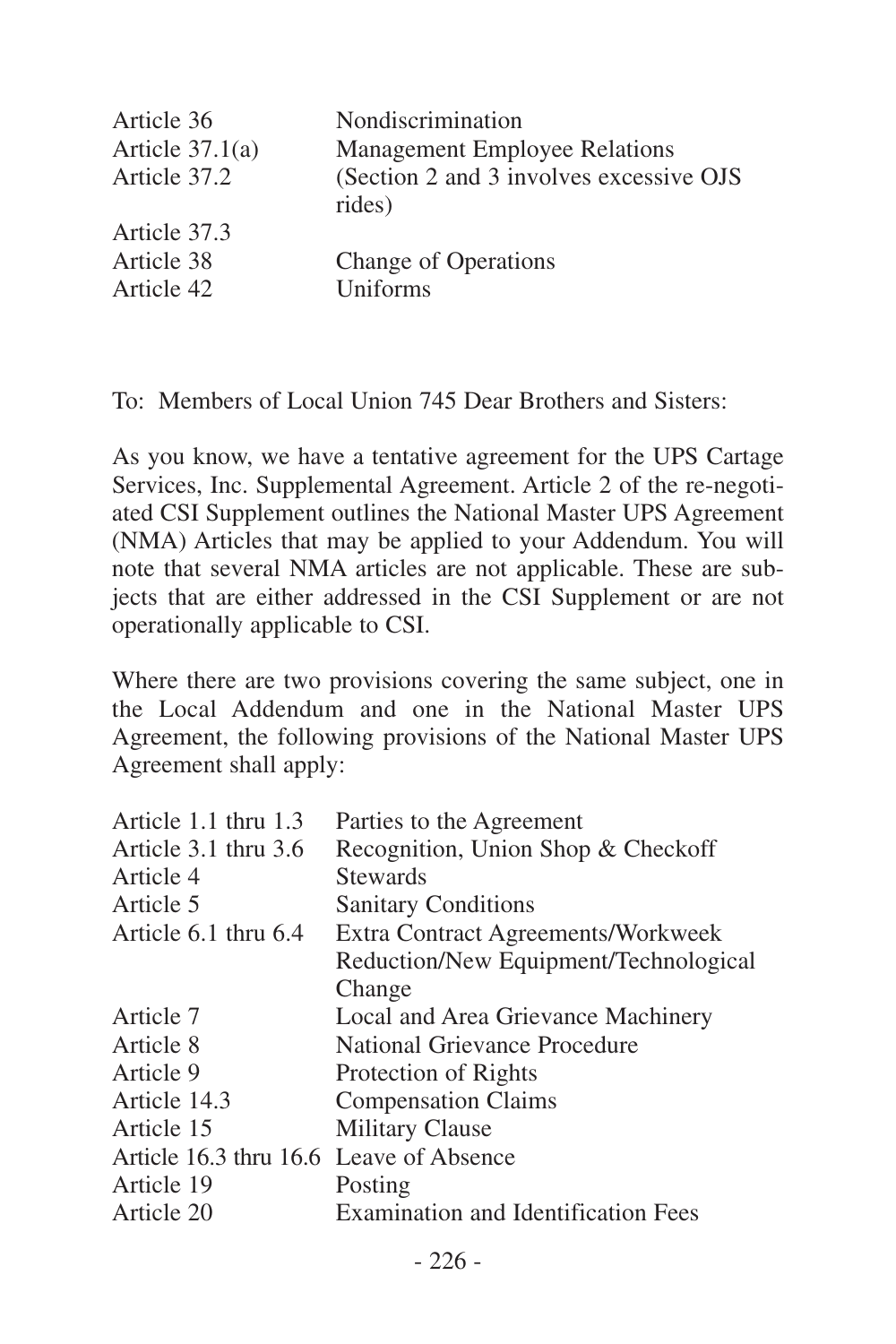| Article 27   | <b>Emergency Reopening</b>                   |
|--------------|----------------------------------------------|
| Article 29.3 | Tax Deferred Savings Plan 401(k)             |
| Article 31   | Garnishments                                 |
| Article 33   | Cost-Of-Living (COLA)                        |
| Article 35   | Employee's Bail, License, Substance and      |
|              | Alcohol Testing                              |
| Article 36   | Nondiscrimination                            |
|              | Article 37.1(a)Management Employee Relations |
| Article 37.2 | (Section 2 and 3 involves excessive OJS)     |
|              | rides)                                       |
| Article 37.3 |                                              |
| Article 38   | Change of Operations                         |
|              |                                              |

To: Members of Local Union 776 Dear Brothers and Sisters:

As you know, we have a tentative agreement for the UPS Cartage Services, Inc. Supplemental Agreement. Article 2 of the re-negotiated CSI Supplement outlines the National Master UPS Agreement (NMA) Articles that may be applied to your Addendum. You will note that several NMA articles are not applicable. These are subjects that are either addressed in the CSI Supplement or are not operationally applicable to CSI.

Where there are two provisions covering the same subject, one in the Local Addendum and one in the National Master UPS.

Agreement, the following provisions of the National Master UPS Agreement shall apply:

| Parties to the Agreement              |
|---------------------------------------|
| Recognition, Union Shop & Checkoff    |
| <b>Stewards</b>                       |
| <b>Sanitary Conditions</b>            |
| Extra Contract Agreements/Workweek    |
| Reduction/New Equipment/Technological |
| Change                                |
| Local and Area Grievance Machinery    |
| National Grievance Procedure          |
|                                       |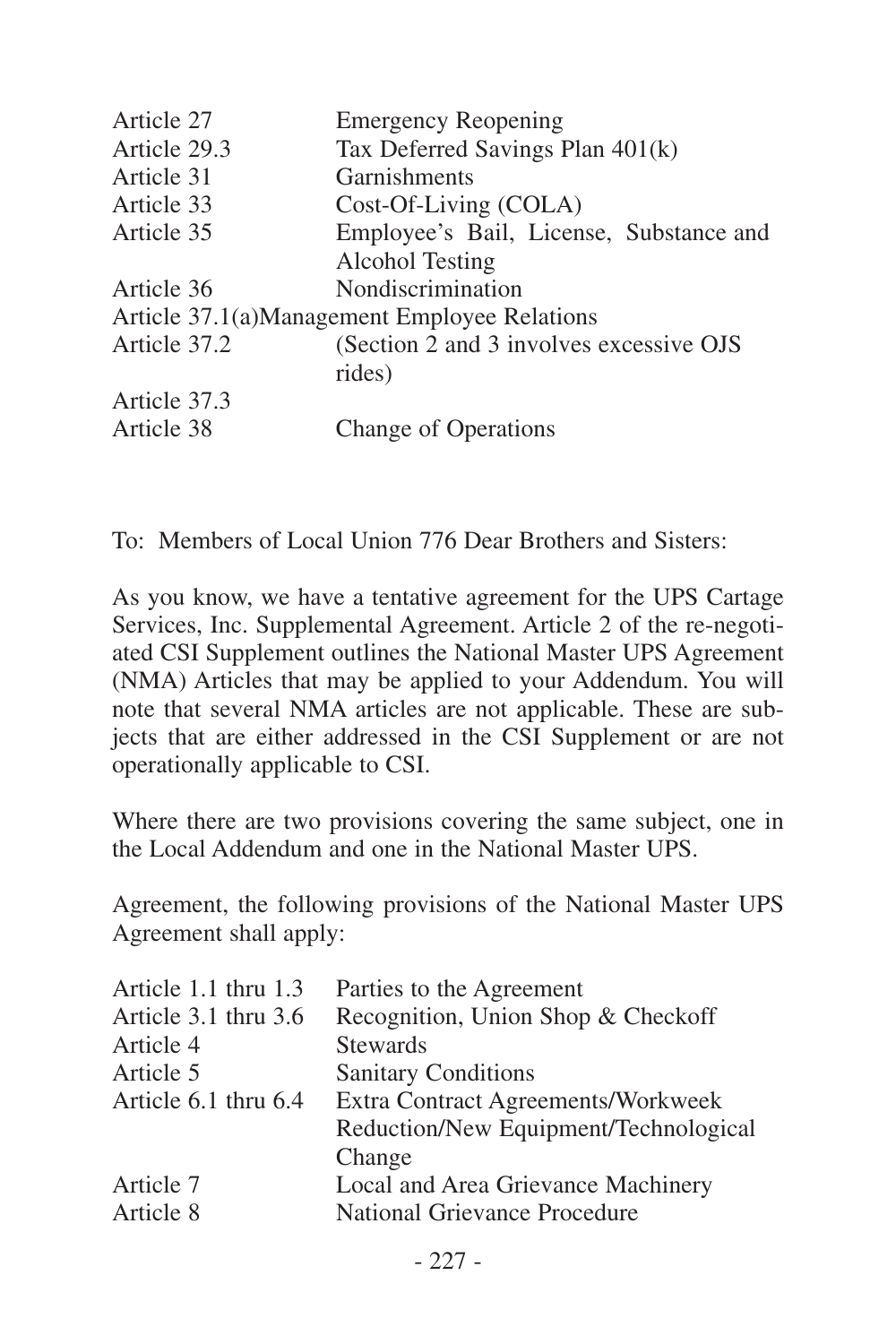| Article 9                               | Protection of Rights                    |
|-----------------------------------------|-----------------------------------------|
| Article 12                              | Polygraph/Timeclocks                    |
| Article 13                              | Passengers                              |
| Article 14                              | <b>Compensation Claims</b>              |
| Article 15                              | <b>Military Clause</b>                  |
| Article 16.2 thru 16.5 Leave of Absence |                                         |
| Article 17                              | Paid For Time                           |
| Article 19                              | Posting                                 |
| Article 20                              | Examination and Identification Fees     |
| Article 21                              | <b>Union Activity</b>                   |
| Article 24                              | <b>Inspection Privileges</b>            |
| Article 25                              | Separability and Savings                |
| Article 27                              | <b>Emergency Reopening</b>              |
| Article 29.1                            | <b>Jury Duty</b>                        |
| Article 29.2                            | Funeral Leave                           |
| Article 29.3                            | Tax Deferred Savings Plan 401(k)        |
| Article 30                              | Jurisdictional Disputes                 |
| Article 31                              | Garnishments                            |
| Article 33                              | Cost-Of-Living (COLA)                   |
| Article 35                              | Employee's Bail, License, Substance and |
|                                         | Alcohol Testing                         |
| Article 36                              | Nondiscrimination                       |
| Article $37.1(a)$                       | Management Employee Relations           |
| Article 37.2                            | (Section 2 and 3 involves excessive OJS |
|                                         | rides)                                  |
| Article 37.3                            |                                         |
| Article 42                              | Uniforms                                |
|                                         |                                         |

To: Members of Local Union 851 Dear Brothers and Sisters:

As you know, we have a tentative agreement for the UPS Cartage Services, Inc. Supplemental Agreement. Article 2 of the re-negotiated CSI Supplement outlines the National Master UPS Agreement (NMA) Articles that may be applied to your Addendum. You will note that several NMA articles are not applicable. These are subjects that are either addressed in the CSI Supplement or are not operationally applicable to CSI.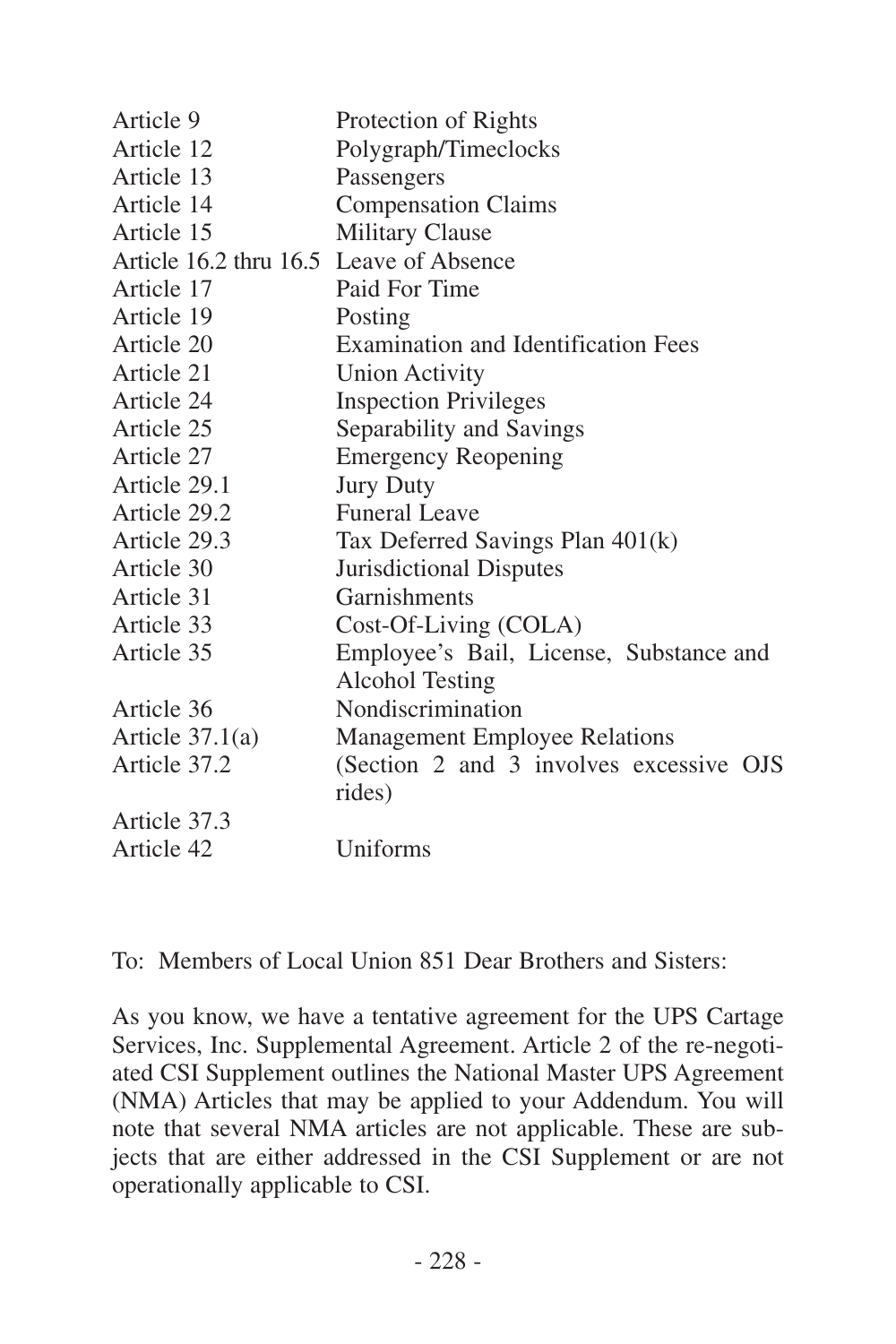| Article 1.1 thru 1.3     | Parties to the Agreement                 |
|--------------------------|------------------------------------------|
| Article 3 excl Section 6 | Recognition, Union Shop & Checkoff       |
| Article 5                | <b>Sanitary Conditions</b>               |
| Article 6.1 thru 6.4     | Extra Contract Agreements/Workweek       |
|                          | Reduction/New Equipment/                 |
|                          | Technological Change                     |
| Article 7                | Local and Area Grievance Machinery       |
| Article 8                | National Grievance Procedure             |
| Article 9                | Protection of Rights                     |
| Article 12               | Polygraph/Timeclocks                     |
| Article 13               | Passengers                               |
| Article 14               | <b>Compensation Claims</b>               |
| Article 15               | <b>Military Clause</b>                   |
| Article 16               | Leave of Absence                         |
| Article 17               | Paid For Time                            |
| Article 19               | Posting                                  |
| Article 20               | Examination and Identification Fees      |
| Article 21               | <b>Union Activity</b>                    |
| Article 23               | Separation of Employment                 |
| Article 24               | <b>Inspection Privileges</b>             |
| Article 25               | Separability and Savings                 |
| Article 27               | <b>Emergency Reopening</b>               |
| Article 28               | Sympathetic Action                       |
| Article 29.3             | Tax Deferred Savings Plan 401(k)         |
| Article 30               | Jurisdictional Disputes                  |
| Article 31               | Garnishments                             |
| Article 33               | Cost-Of-Living (COLA)                    |
| Article 35               | Employee's Bail, License, Substance      |
|                          | and Alcohol Testing                      |
| Article 36               | Nondiscrimination                        |
| Article $37.1(a)$        | Management Employee Relations            |
| Article 37.2             | (Section 2 and 3 involves excessive OJS) |
|                          | rides)                                   |
| Article 37.3             |                                          |
| Article 38               | Change of Operations                     |
| Article 42               | Uniforms                                 |
|                          |                                          |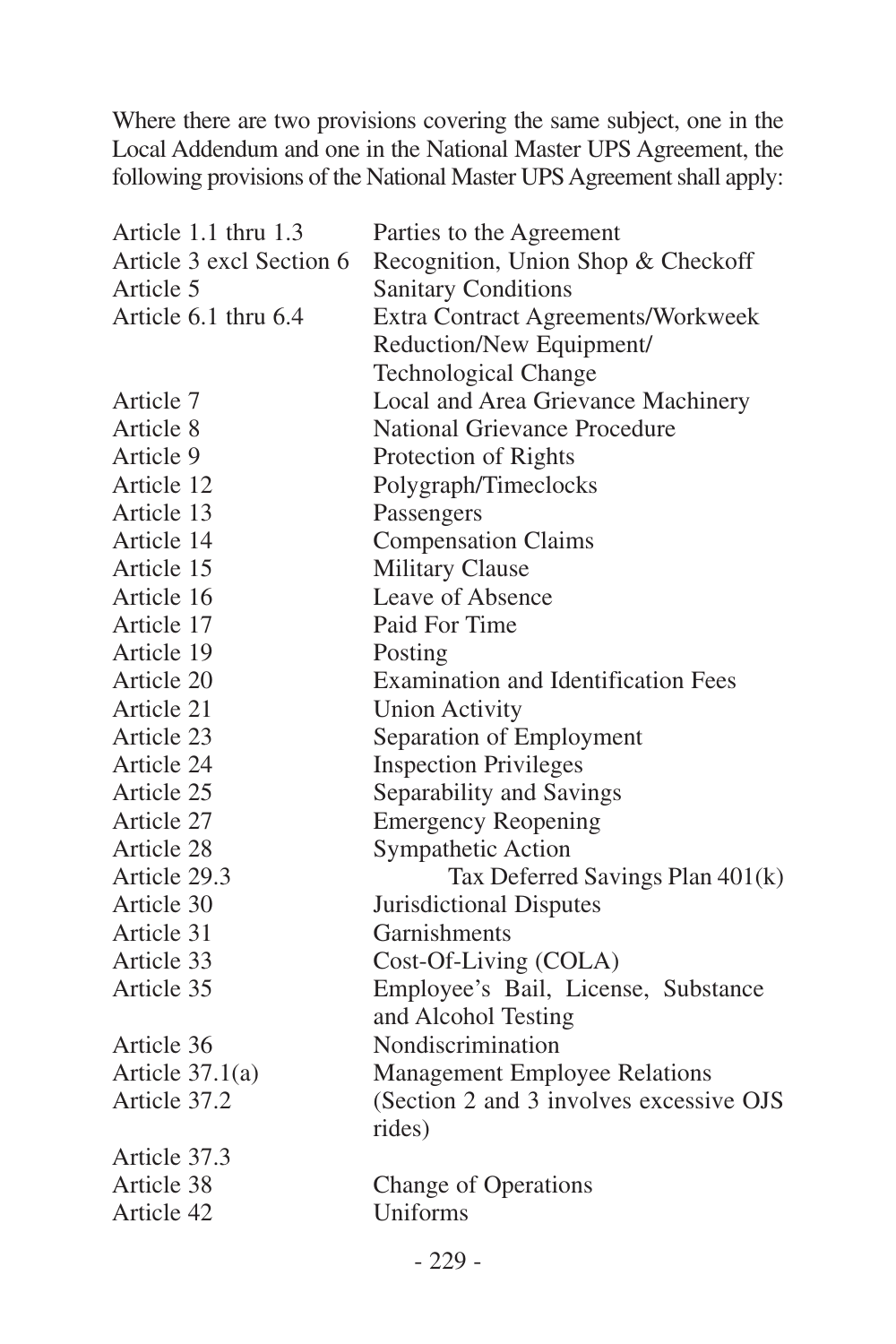#### A: Los Miembros de la Unión Local 901

Cuando haya dos cláusulas sobre el mismo tema, una en el convenio local y otra en el Contrato Maestro Nacional con UPS, las siguientes cláusulas del convenio local se aplicarán:

| $I-$      | Reconocimiento                                    |
|-----------|---------------------------------------------------|
| $II-$     | Seguridad y Cuotas de la Unión                    |
| $III -$   | Empleados a Prueba                                |
| $IV -$    | Derechos de la Gerencia                           |
| $VI -$    | Transferencia del Título o Interés de la Compañía |
| $VII -$   | Delegados                                         |
| $VIIII -$ | Permisos de Ausencia                              |
| $IXI -$   | Procedimiento de Resolución de Reclamos           |
| $X -$     | Paros no Autorizados                              |
| $XI -$    | Protección de Derechos                            |
| $XIII -$  | Horas y Tiempo Extra                              |
| $XIV -$   | Antigüedad                                        |
| $XV -$    | Medidas Disciplinarias                            |
| $XVI -$   | Cooperación                                       |
| $XVII -$  | Pérdidas o Daños                                  |
| XVIII-    | Privilegios de Inspección                         |
| $XIX -$   | <b>Bonificaciones</b>                             |
| XX-       | Uniformes                                         |
| XXI–      | Pasajeros                                         |
| XXII -    | Equipo Nuevo                                      |
| XXIII-    | Servicio Militar                                  |
| XXIV-     | Equipos, Accidentes, Informes                     |
| $XXV -$   | Días Feriados                                     |
| XXVI-     | Vacaciones                                        |
| XXVII-    | Permiso por Enfermedad                            |
| $XXIX -$  | Pensiones                                         |
| $XXX -$   | Seguro de Vida                                    |
| XXXI –    | Anuncios                                          |
| – IIIXXXI | Acuerdos Individuales                             |
| XXXIV –   | Servicio de Jurado                                |
| XXXV –    | Paga por Ausencia por Funerales                   |
| XXXVI –   | Igualdad de Oportunidades                         |
| – XXXVII  | Separabilidad                                     |
| XXXIX -   | Duración                                          |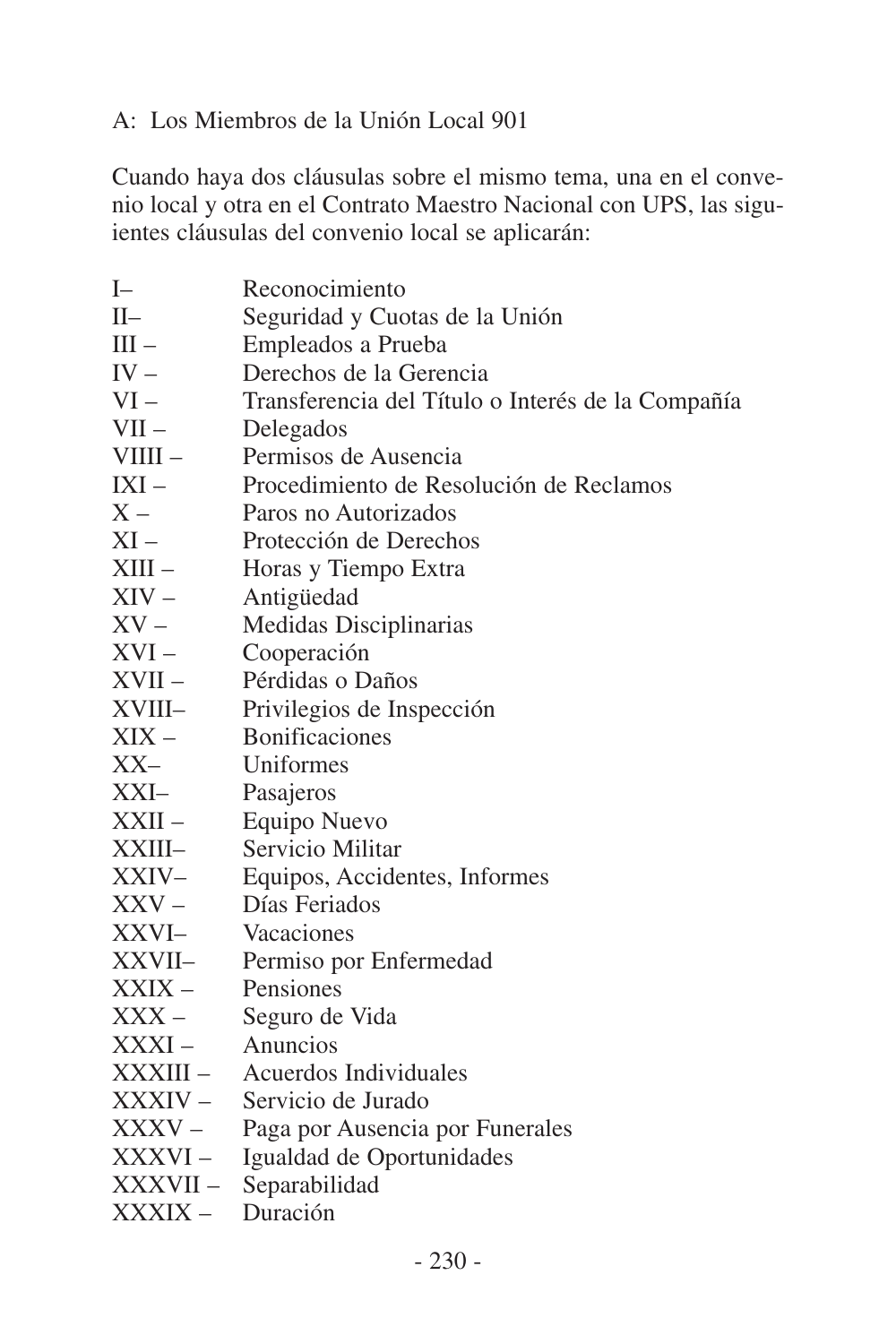| $XL -$ | Bonificación de Navidad |
|--------|-------------------------|
| XLI –  | Disposiciones Generales |
| XLII – | Expiración y Renovación |

To: Members of Local Union 986 Dear Brothers and Sisters:

As you know, we have a tentative agreement for the UPS Cartage Services, Inc. Supplemental Agreement. Article 2 of the re-negotiated CSI Supplement outlines the National Master UPS Agreement (NMA) Articles that may be applied to your Addendum. You will note that several NMA articles are not applicable. These are subjects that are either addressed in the CSI Supplement or are not operationally applicable to CSI.

| Article 1.1 thru 1.3 | Parties to the Agreement              |
|----------------------|---------------------------------------|
| Article 3.1 thru 3.6 | Recognition, Union Shop & Checkoff    |
| Article 4            | <b>Stewards</b>                       |
| Article 5            | <b>Sanitary Conditions</b>            |
| Article 6.1 thru 6.4 | Extra Contract Agreements/Workweek    |
|                      | Reduction/New Equipment/Technological |
|                      | Change                                |
| Article 8            | National Grievance Procedure          |
| Article 9            | Protection of Rights                  |
| Article 12           | Polygraph/Timeclocks                  |
| Article 13           | Passengers                            |
| Article 14           | <b>Compensation Claims</b>            |
| Article 15           | Military Clause                       |
| Article 16           | Leave of Absence                      |
| Article 19           | Posting                               |
| Article 21           | <b>Union Activity</b>                 |
| Article 23           | Separation of Employment              |
| Article 24           | <b>Inspection Privileges</b>          |
| Article 25           | Separability and Savings              |
|                      |                                       |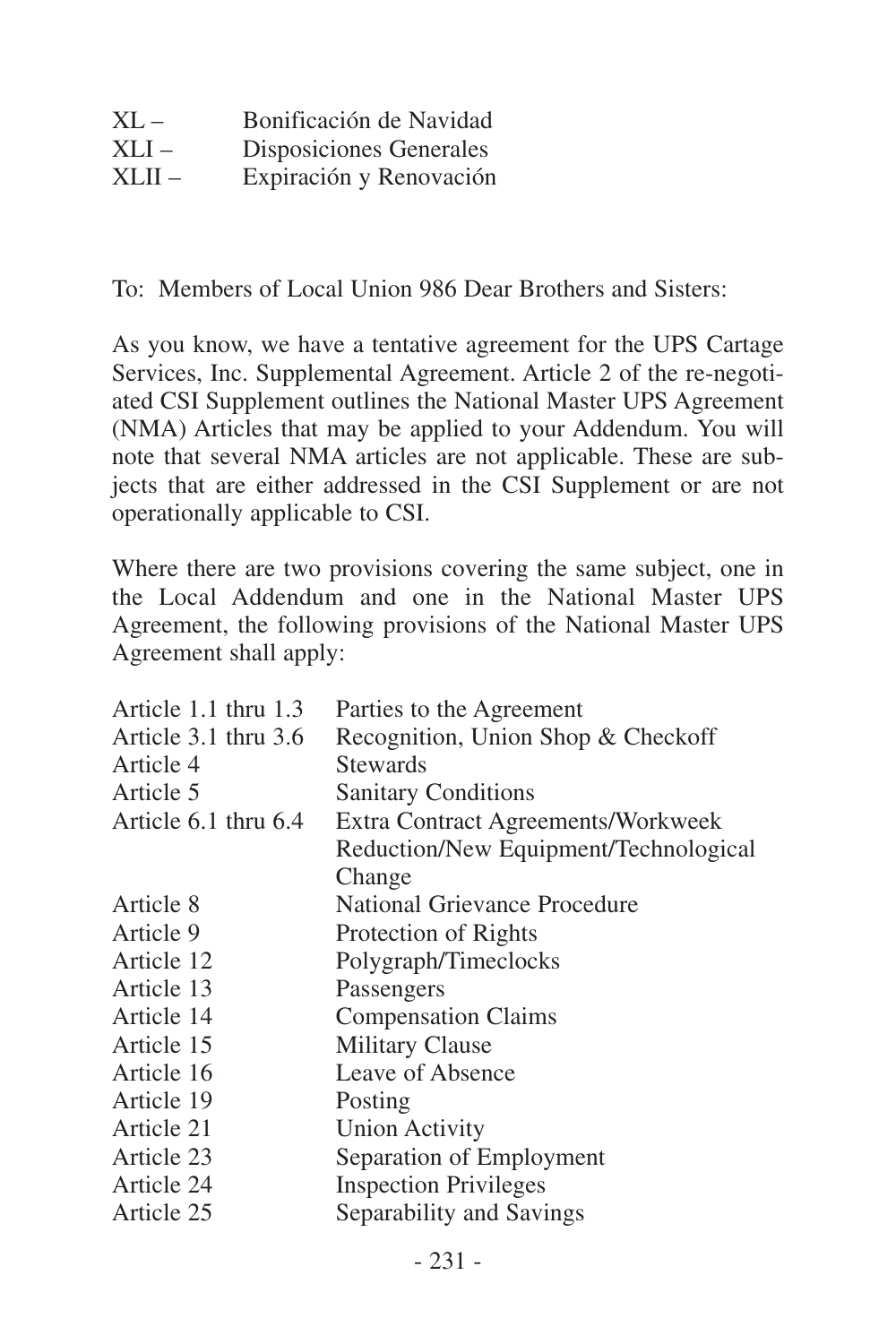| Article 27   | <b>Emergency Reopening</b>              |
|--------------|-----------------------------------------|
| Article 28   | Sympathetic Action                      |
| Article 29.2 | Funeral Leave                           |
| Article 29.3 | Tax Deferred Savings Plan 401(k)        |
| Article 30   | Jurisdictional Disputes                 |
| Article 31   | Garnishments                            |
| Article 33   | Cost-Of-Living (COLA)                   |
| Article 35   | Employee's Bail, License, Substance and |
|              | Alcohol Testing                         |
| Article 36   | Nondiscrimination                       |
| Article 37.2 | <b>Management Employee Relations</b>    |
| Article 37.3 | (Section 2 and 3 involves excessive OJS |
|              | rides)                                  |
| Article 38   | Change of Operations                    |
|              |                                         |

To: Members of Local Union 988 Dear Brothers and Sisters:

As you know, we have a tentative agreement for the UPS Cartage Services, Inc. Supplemental Agreement. Article 2 of the re-negotiated CSI Supplement outlines the National Master UPS Agreement (NMA) Articles that may be applied to your Addendum. You will note that several NMA articles are not applicable. These are subjects that are either addressed in the CSI Supplement or are not operationally applicable to CSI.

| Parties to the Agreement                  |
|-------------------------------------------|
| Recognition, Union Shop & Checkoff        |
| <b>Stewards</b>                           |
| <b>Sanitary Conditions</b>                |
| <b>Extra Contract Agreements/Workweek</b> |
| Reduction/New                             |
| Equipment/Technological Change            |
| Local and Area Grievance Machinery        |
| National Grievance Procedure              |
|                                           |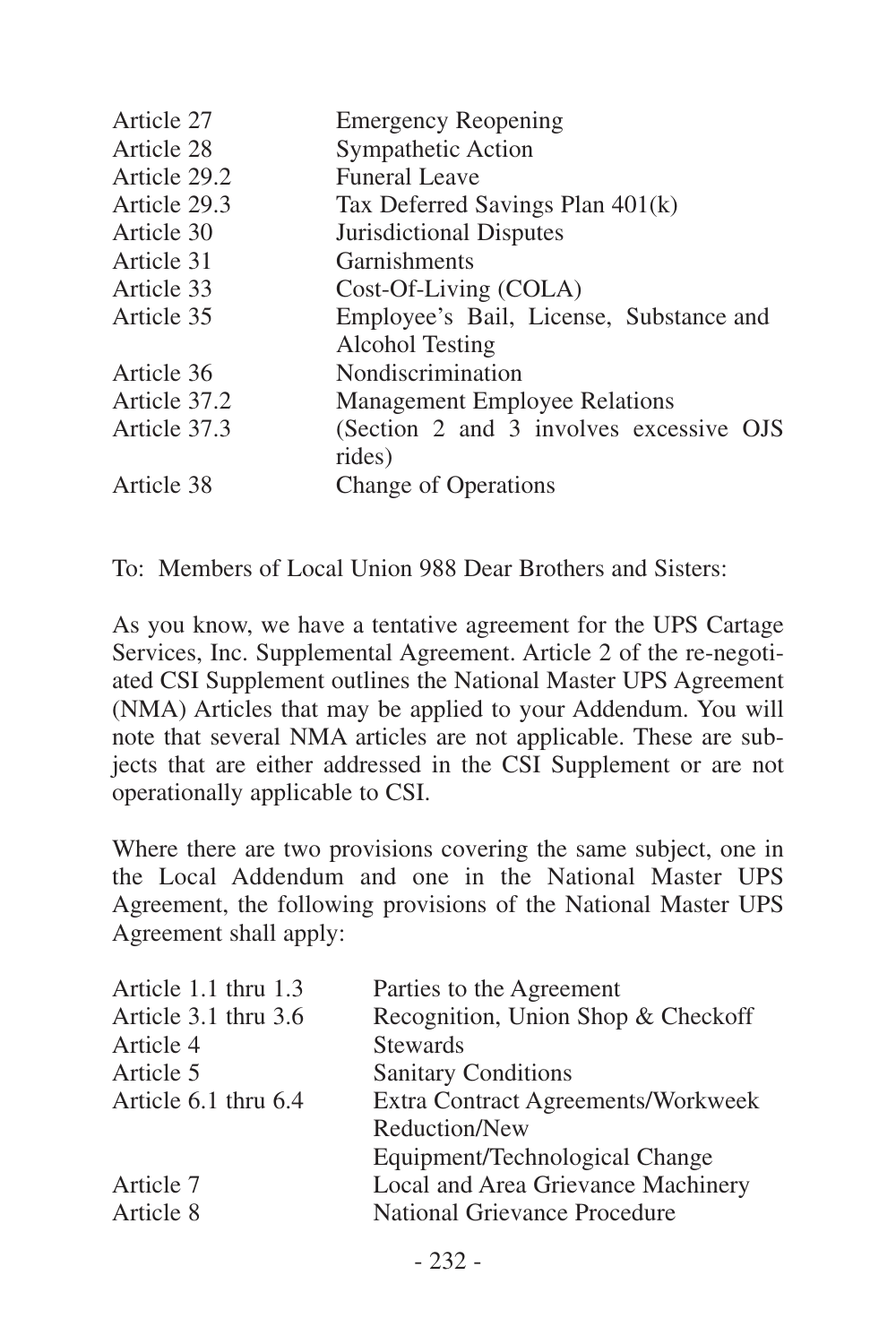| Article 9             | Protection of Rights                               |
|-----------------------|----------------------------------------------------|
| Article 12            | Polygraph/Timeclocks                               |
| Article 13            | Passengers                                         |
| Article 14            | <b>Compensation Claims</b>                         |
| Article 15            | Military Clause                                    |
| Article 16            | Leave of Absence                                   |
| Article 17            | Paid For Time                                      |
| Article 19            | Posting                                            |
| Article 20            | Examination and Identification Fees                |
| Article 21            | <b>Union Activity</b>                              |
| Article 23            | Separation of Employment                           |
| Article 24            | <b>Inspection Privileges</b>                       |
| Article 25            | Separability and Savings                           |
| Article 27            | <b>Emergency Reopening</b>                         |
| Article 28            | Sympathetic Action                                 |
| Article 29.3          | Tax Deferred Savings Plan 401(k)                   |
| Article 30            | Jurisdictional Disputes                            |
| Article 31            | Garnishments                                       |
| Article 33            | Cost-Of-Living (COLA)                              |
| Article 35.1 and 35.2 | Employee's Bail, License, Substance                |
|                       | and Alcohol Testing                                |
| Article $37.1(a)$     | Management Employee Relations                      |
| Article 37.2          | (Section 2 and 3 involves excessive OJS)<br>rides) |
| Article 37.3          |                                                    |
| Article 38            | Change of Operations                               |
| Article 42            | Uniforms                                           |

To: Members of Local Unions: 71, 385, 391, 480, 509, 519, 549, 657, 769, 592

Master Southern Region Agreement

Dear Brothers and Sisters:

As you know, we have a tentative agreement for the UPS Cartage Services, Inc. Supplemental Agreement. Article 2 of the re-negotiated CSI Supplement outlines the National Master UPS Agreement (NMA) Articles that may be applied to your Addendum. You will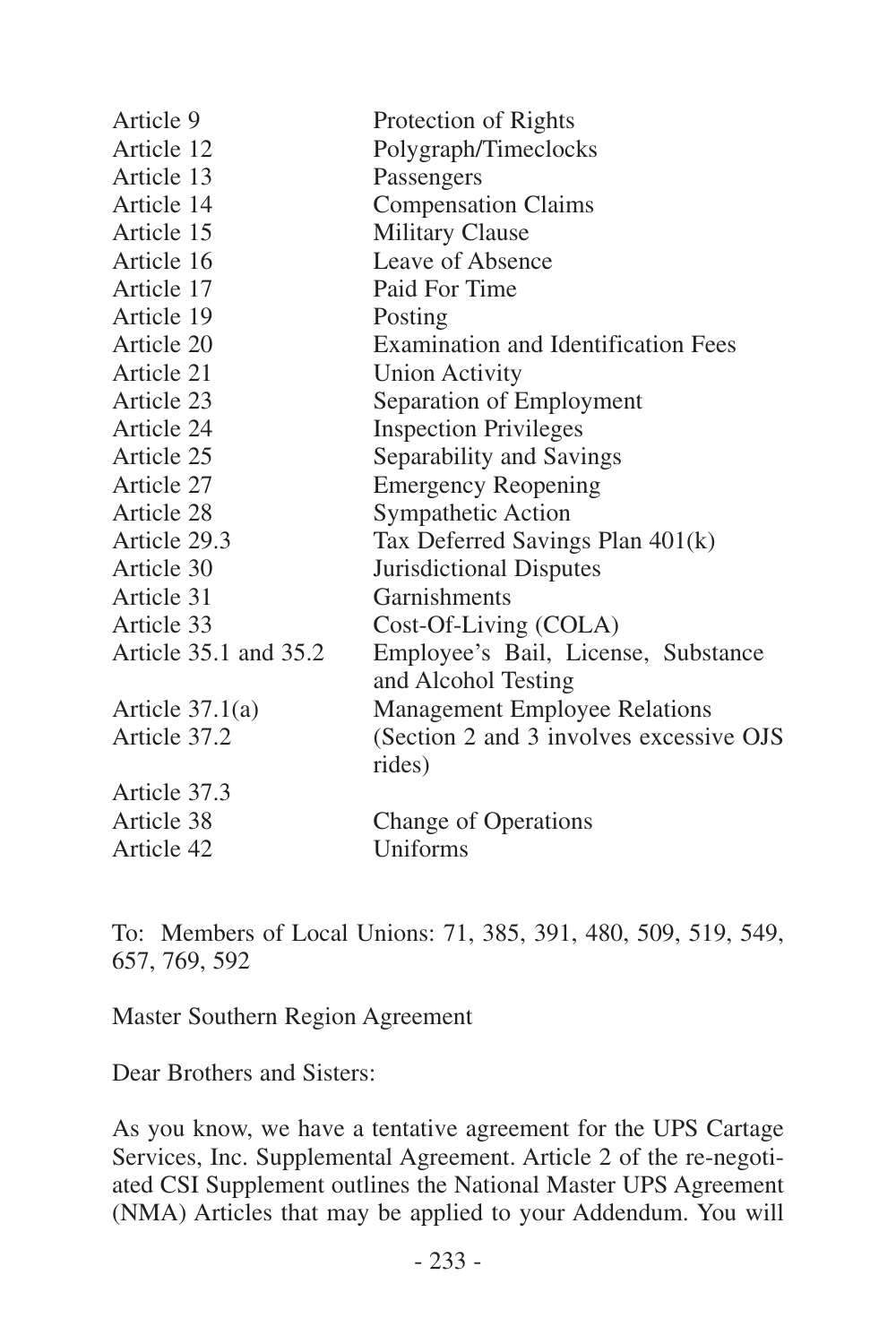note that several NMA articles are not applicable. These are subjects that are either addressed in the CSI Supplement or are not operationally applicable to CSI.

| Article 1.1 thru 1.3 | Parties to the Agreement                       |
|----------------------|------------------------------------------------|
| Article 3.1 thru 3.6 | Recognition, Union Shop & Checkoff             |
| Article 5            | <b>Sanitary Conditions</b>                     |
| Article 6.1 thru 6.4 | Extra Contract Agreements/Workweek             |
|                      | Reduction/New Equipment/Technological          |
|                      | Change                                         |
| Article 7            | Local and Area Grievance Machinery             |
| Article 8            | National Grievance Procedure                   |
| Article 9            | Protection of Rights                           |
| Article 12           | Polygraph/Timeclocks                           |
| Article 14           | <b>Compensation Claims</b>                     |
| Article 16.1, 16.2,  | Leave of Absence                               |
| 16.4, 16.6           |                                                |
| Article 17           | Paid For Time                                  |
| Article 19           | Posting                                        |
| Article 20           | <b>Examination and Identification Fees</b>     |
| Article 21           | <b>Union Activity</b>                          |
| Article 23           | Separation of Employment                       |
| Article 24           | <b>Inspection Privileges</b>                   |
| Article 25           | Separability and Savings                       |
| Article 27           | <b>Emergency Reopening</b>                     |
| Article 28           | Sympathetic Action                             |
| Article 29.1         | <b>Jury Duty</b>                               |
| Article 29.3         | Tax Deferred Savings Plan 401(k)               |
| Article 30           | Jurisdictional Disputes                        |
| Article 33           | Cost-Of-Living (COLA)                          |
| Article 36           | Nondiscrimination                              |
| Article $37.1(a)$    | Management Employee Relations                  |
| Article 37.2         | (Section 2 and 3 involves excessive OJS rides) |
| Article 37.3         |                                                |
| Article 38           | Change of Operations                           |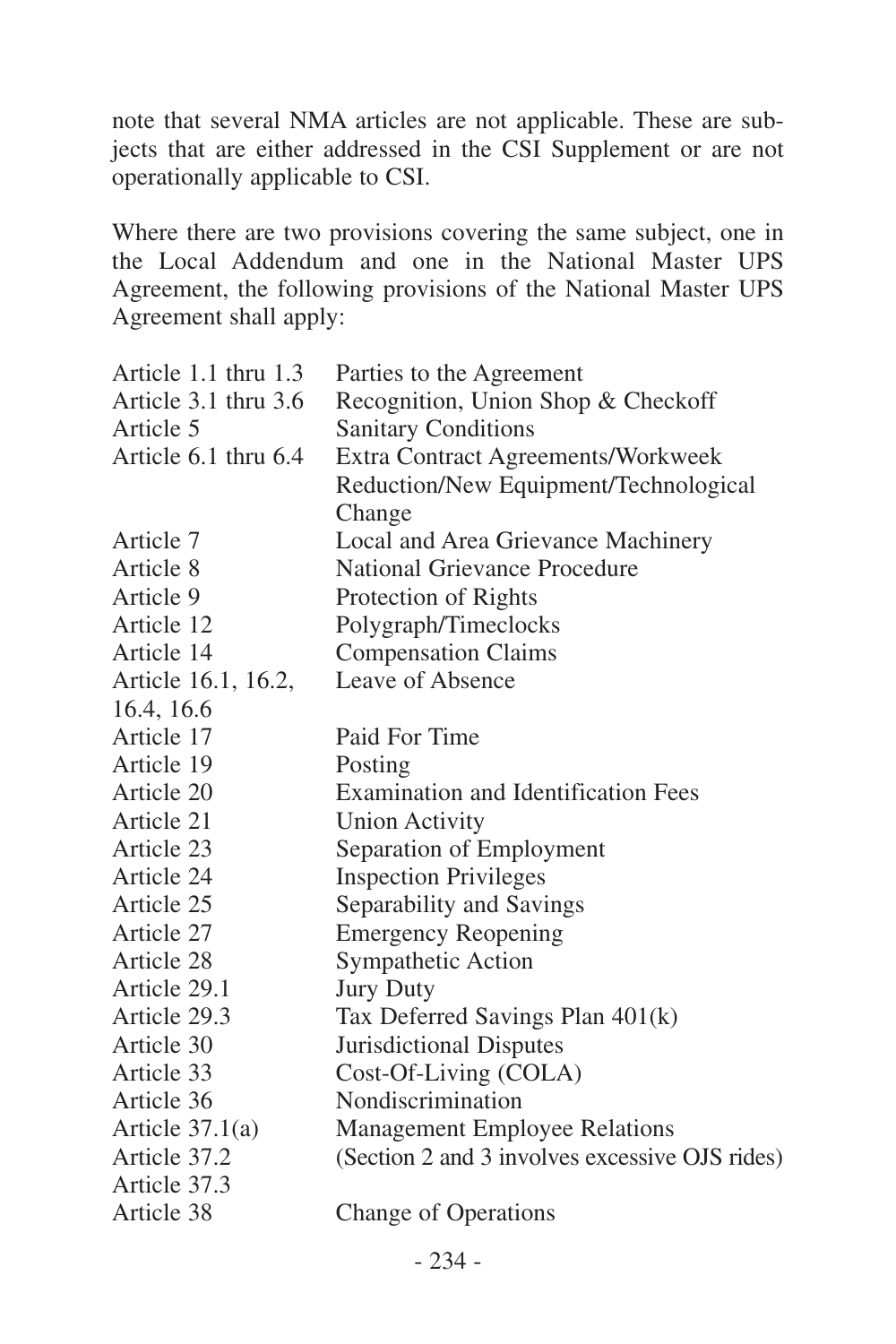To: Members of Local Unions: 294, 317, 671 New England and New York Area-Wide Regional Master Agreement

Dear Brothers and Sisters:

As you know, we have a tentative agreement for the UPS Cartage Services, Inc. Supplemental Agreement. Article 2 of the re-negotiated CSI Supplement outlines the National Master UPS Agreement (NMA) Articles that may be applied to your Addendum. You will note that several NMA articles are not applicable. These are subjects that are either addressed in the CSI Supplement or are not operationally applicable to CSI.

| Article 1.1 thru 1.3   | Parties to the Agreement            |
|------------------------|-------------------------------------|
| Article 5              | <b>Sanitary Conditions</b>          |
| Article 6.1 thru 6.4   | Extra Contract Agreements/Workweek  |
|                        | Reduction/New                       |
|                        | Equipment/Technological Change      |
| Article 7              | Local and Area Grievance Machinery  |
| Article 8              | National Grievance Procedure        |
| Article 9              | Protection of Rights                |
| Article 12             | Polygraph/Timeclocks                |
| Article 13             | Passengers                          |
| Article 14             | <b>Compensation Claims</b>          |
| Article 16.1           | Leave of Absence                    |
| Article 16.3 thru 16.5 |                                     |
| Article 17             | Paid For Time                       |
| Article 19             | Posting                             |
| Article 20             | Examination and Identification Fees |
| Article 21             | <b>Union Activity</b>               |
| Article 23             | Separation of Employment            |
| Article 25             | Separability and Savings            |
| Article 27             | <b>Emergency Reopening</b>          |
| Article 28             | Sympathetic Action                  |
|                        |                                     |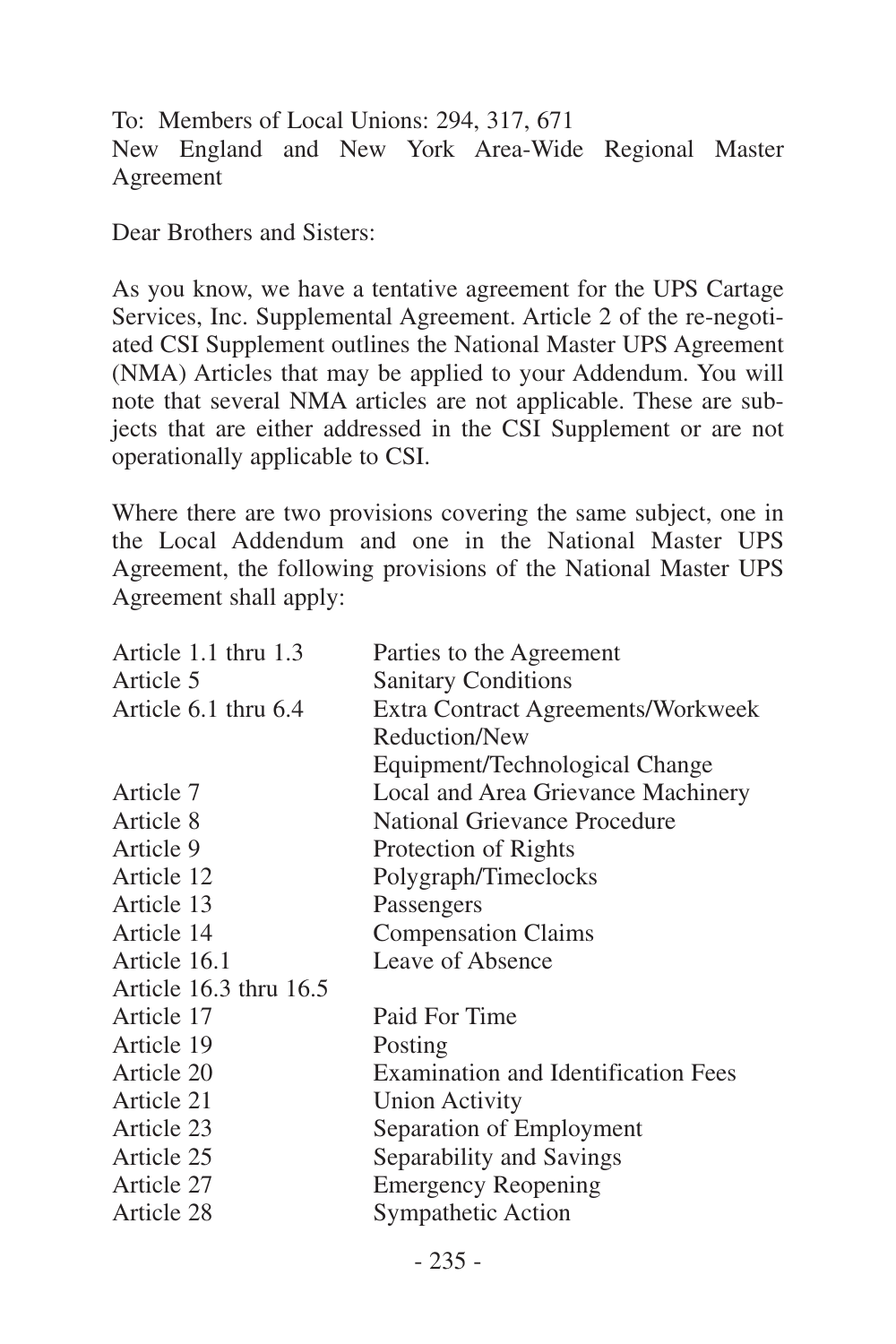| Article 29.1          | <b>Jury Duty</b>                        |
|-----------------------|-----------------------------------------|
| Article 29.3          | Tax Deferred Savings Plan 401(k)        |
| Article 30            | Jurisdictional Disputes                 |
| Article 31            | <b>Garnishments</b>                     |
| Article 33            | Cost-Of-Living (COLA)                   |
| Article 35.1 and 35.2 | Employee's Bail, License, Substance     |
|                       | and Alcohol Testing                     |
| Article 36            | Nondiscrimination                       |
| Article $37.1(a)$     | <b>Management Employee Relations</b>    |
| Article 37.2          | (Section 2 and 3 involves excessive OJS |
|                       | rides)                                  |
| Article 37.3          |                                         |
| Article 38            | Change of Operations                    |
|                       |                                         |